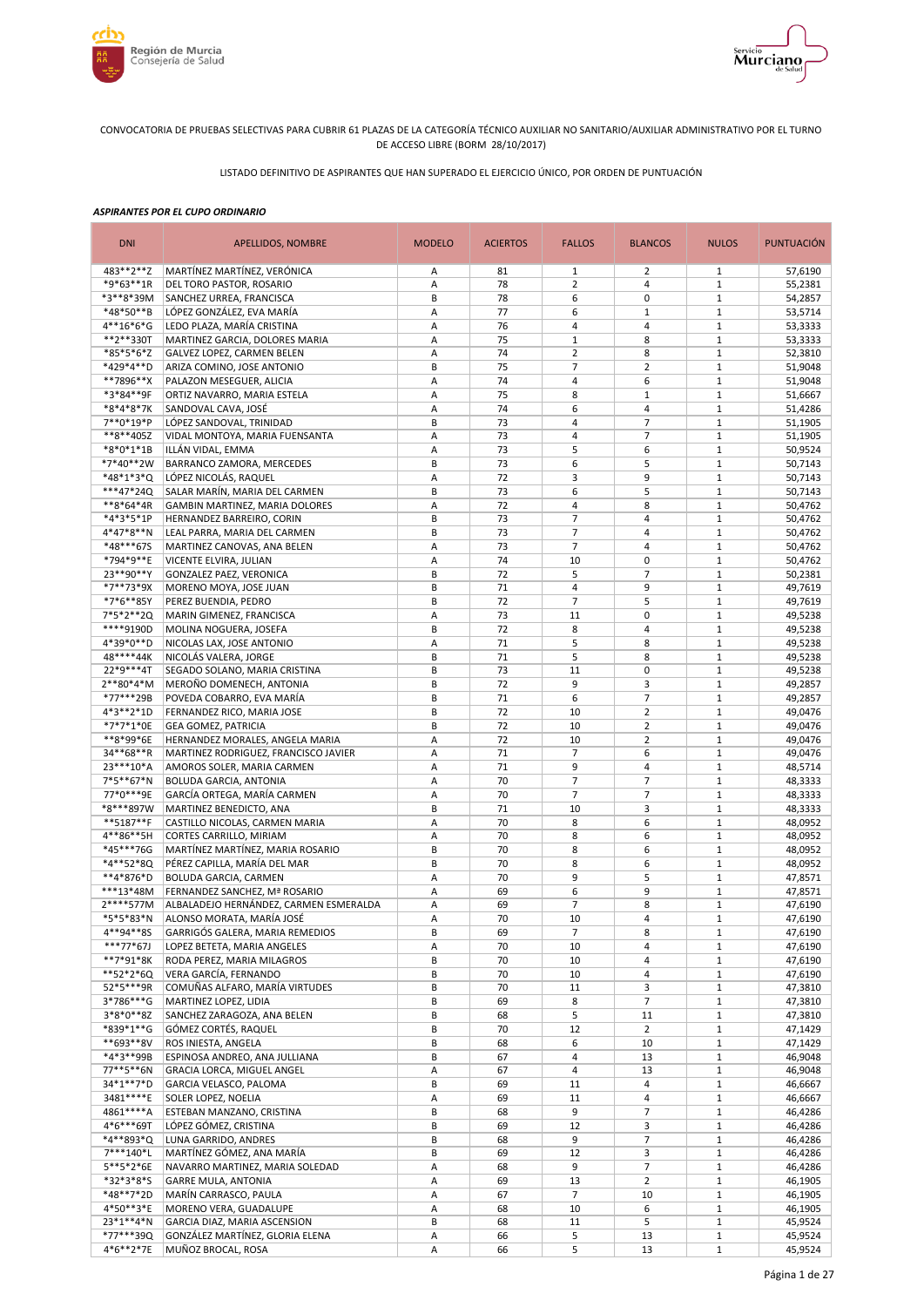



LISTADO DEFINITIVO DE ASPIRANTES QUE HAN SUPERADO EL EJERCICIO ÚNICO, POR ORDEN DE PUNTUACIÓN

| <b>DNI</b>             | APELLIDOS, NOMBRE                                                        | <b>MODELO</b> | <b>ACIERTOS</b> | <b>FALLOS</b>  | <b>BLANCOS</b>                 | <b>NULOS</b>                 | <b>PUNTUACIÓN</b>  |
|------------------------|--------------------------------------------------------------------------|---------------|-----------------|----------------|--------------------------------|------------------------------|--------------------|
| **245*1*R              | CERRILLO MATEO, JOSE                                                     | В             | 67              | 9              | 8                              | 1                            | 45,7143            |
| **261*2*K              | GONZALEZ MOLINA, MARÍA ISABEL                                            | Α             | 67              | 9              | 8                              | $\mathbf{1}$                 | 45,7143            |
| *85**4*8C              | MARTÍNEZ MARTÍNEZ, CARLOTA                                               | A             | 67              | 9              | 8                              | $\mathbf{1}$                 | 45,7143            |
| 3**0*87*T<br>2298****V | MARTINEZ MARTINEZ, SOFIA<br>MORENO PALOMARES, MARIA DEL CARMEN           | Α<br>B        | 67<br>66        | 9<br>6         | 8<br>12                        | $1\,$<br>$1\,$               | 45,7143<br>45,7143 |
| **803**2C              | PEREZ PASTOR, LIDIA MARIA                                                | Α             | 67              | 9              | 8                              | $\mathbf{1}$                 | 45,7143            |
| **81*9*0X              | FERNANDEZ FRANCO, FRANCISCA                                              | A             | 68              | 14             | $\overline{2}$                 | $1\,$                        | 45,2381            |
| ***9*071M              | LOPEZ GONZALEZ, CARMEN MARIA                                             | Α             | 67              | 11             | 6                              | $\mathbf{1}$                 | 45,2381            |
| *846***9F              | MARTINEZ ORTIZ, MIRIAN                                                   | B             | 68              | 14             | $\overline{2}$                 | $\mathbf{1}$                 | 45,2381            |
| 29 *** 1* 0J           | NICOLAS ZOMEÑO, CARMEN                                                   | Α             | 67              | 11             | 6                              | $1\,$                        | 45,2381            |
| *7*16**5E              | OLIVARES TORRES, ANTONIA MARIA                                           | Α             | 66              | 8              | 10                             | $\mathbf{1}$                 | 45,2381            |
| 4*2***10A              | PLA BATALLER, FRANCISCA                                                  | B             | 66              | 8              | 10                             | $\mathbf{1}$                 | 45,2381            |
| 38*2**3*S              | SÁNCHEZ MARTÍNEZ. DOLORES                                                | Α             | 68              | 14             | $\overline{2}$                 | $\mathbf{1}$                 | 45,2381            |
| **46*6*4M<br>775***4*N | TORRES PÉREZ, JOSÉ ANTONIO<br>GIMENEZ CARREÑO, ENCARNACION               | B             | 67<br>67        | 11<br>12       | 6<br>5                         | $\mathbf{1}$<br>$\mathbf{1}$ | 45,2381<br>45,0000 |
| **2*09*5K              | MARTINEZ MARTINEZ, MARIA DEL CARMEN                                      | Α<br>Α        | 67              | 12             | 5                              | $\mathbf{1}$                 | 45,0000            |
| 48***49*N              | ROMERO SANCHEZ, MARIA ROSARIO                                            | B             | 66              | 9              | 9                              | $1\,$                        | 45,0000            |
| *48**63*V              | SANCHEZ MORALES, ISAAC                                                   | Α             | 67              | 12             | 5                              | $\mathbf{1}$                 | 45,0000            |
| *86**81*H              | PELLICER HERNANDEZ, JOSE ANTONIO                                         | Α             | 67              | 13             | $\overline{4}$                 | $\mathbf{1}$                 | 44,7619            |
| 3**237**T              | SORIANO IBAÑEZ, REMEDIOS                                                 | B             | 64              | $\overline{4}$ | 16                             | $\mathbf{1}$                 | 44,7619            |
| 48**9*6*F              | ESPINOSA ABELLÁN, PATRICIA                                               | A             | 65              | 8              | 11                             | $1\,$                        | 44,5238            |
| 52***15*X              | RUIZ LOPEZ, ESTEFANIA                                                    | B             | 65              | 8              | 11                             | $\mathbf{1}$                 | 44,5238            |
| 23*0***1T              | SÁNCHEZ RODRÍGUEZ, MARÍA JOSÉ                                            | B             | 66              | 11             | $\overline{7}$                 | $1\,$                        | 44,5238            |
| ***399*6V              | CÁNOVAS GARCÍA, ANTONIO                                                  | B             | 65              | 9              | 10                             | $\mathbf{1}$                 | 44,2857            |
| **42**52A              | CANOVAS LARA, MARIA EVA                                                  | Α             | 63              | 3              | 18                             | $\mathbf{1}$                 | 44,2857            |
| *8*5**97B<br>48***24*W | CRIVERO ZAFRA, NOELIA<br>MARTINEZ ORENES, MARIA DOLORES                  | B             | 66<br>65        | 12<br>9        | 6<br>10                        | $1\,$<br>$1\,$               | 44,2857            |
| $0**6*9*2D$            | NAVARRO SANDOVAL, EUGENIA                                                | Α<br>B        | 66              | 12             | 6                              | $1\,$                        | 44,2857<br>44,2857 |
| *2*2*3*0C              | NICOLAS TUDELA, SANTIAGO                                                 | B             | 66              | 12             | 6                              | $1\,$                        | 44,2857            |
| **433*5*B              | PACHECO MARTINEZ, MARIA DEL CARMEN                                       | B             | 65              | 9              | 10                             | $1\,$                        | 44,2857            |
| $2*46**3*Z$            | PEINADO CAMPILLO, MARIA                                                  | Α             | 66              | 12             | 6                              | $1\,$                        | 44,2857            |
| 34*1***1B              | SANCHEZ MUÑOZ, MIGUEL ANGEL                                              | B             | 65              | 9              | 10                             | $1\,$                        | 44,2857            |
| 2***387*W              | SEGURA LOPEZ, MARIA LUISA                                                | Α             | 65              | 9              | 10                             | $\mathbf{1}$                 | 44,2857            |
| $2*0***33M$            | CONESA MATAS, OLGA                                                       | Α             | 66              | 13             | 5                              | $1\,$                        | 44,0476            |
| $2**48*4*R$            | MILLÁN MARTÍNEZ, MIGUEL                                                  | B             | 67              | 16             | $\mathbf{1}$                   | $\mathbf{1}$                 | 44,0476            |
| 23*5***7K              | ALES LOPEZ, NEREA                                                        | Α             | 62              | $\overline{2}$ | 20                             | $1\,$                        | 43,8095            |
| 48***5*4B              | CASCALES LOPEZ, RACHEL                                                   | B<br>B        | 64              | 8<br>17        | 12                             | $\mathbf{1}$<br>$\mathbf{1}$ | 43,8095            |
| 48**3*2*L<br>7**20*6*D | FERNANDEZ GALINDO, PATRICIA MATILDE<br>GALLEGO MARTINEZ, MARIA DE LA LUZ | B             | 67<br>65        | 11             | 0<br>8                         | $\mathbf{1}$                 | 43,8095<br>43,8095 |
| 7**0*22*L              | GONZALEZ IBAÑEZ, ANGEL                                                   | Α             | 63              | 5              | 16                             | $1\,$                        | 43,8095            |
| 23 *** 15 * V          | RAMIREZ HERNANDEZ, FRUTOS                                                | Α             | 64              | 8              | 12                             | $\mathbf{1}$                 | 43,8095            |
| 2**7**52Q              | ANGOSTO MARTÍNEZ, RITA MARIA                                             | Α             | 64              | 9              | 11                             | $1\,$                        | 43,5714            |
| 5*8**2*3B              | MIÑANO GARCIA, ANGELES                                                   | Α             | 65              | 12             | $\overline{7}$                 | $\mathbf{1}$                 | 43,5714            |
| 7**1*01*F              | SANCHEZ MARIN, MARIA JUANA                                               | B             | 65              | 12             | $\overline{7}$                 | $\mathbf{1}$                 | 43,5714            |
| $1***02*7X$            | ALONSO PARDO, ESTER                                                      | Α             | 65              | 13             | 6                              | $\mathbf{1}$                 | 43,3333            |
| *32*4*0*J              | BRAVO CONEJERO, PROVIDENCIA                                              | B             | 62              | 4              | 18                             | $\mathbf{1}$                 | 43,3333            |
| 34*3*3**V              | FRANCO RUIZ, FRANCISCO                                                   | B             | 66              | 16             | $\overline{2}$                 | $\mathbf{1}$                 | 43,3333            |
| 2*9*58**L              | GARCÍA SÁNCHEZ, ENCARNACIÓN                                              | A             | 63              | $\overline{7}$ | 14                             | $\mathbf{1}$                 | 43,3333            |
| 7**069**A<br>***58*22V | GIL GUILLAMON, JOSEFA<br>LARIO PELEGRIN, Mª MERCEDES                     | Α<br>B        | 62<br>64        | 4<br>10        | 18<br>10                       | $\mathbf{1}$<br>$\mathbf{1}$ | 43,3333<br>43,3333 |
| 2**7*7*5P              | MARTÍNEZ MEROÑO, JUAN MIGUEL                                             | Α             | 64              | 10             | 10                             | $\mathbf{1}$                 | 43,3333            |
| ***51*91D              | MARTINEZ ROMERO, CLARA                                                   | Α             | 65              | 13             | 6                              | $\mathbf{1}$                 | 43,3333            |
| 4**1*29*L              | SÁNCHEZ NICOLÁS, BEATRIZ                                                 | Α             | 66              | 16             | $\overline{2}$                 | $\mathbf 1$                  | 43,3333            |
| **8*9*76E              | PEREZ CANO, MARIA DOLORES                                                | B             | 64              | 11             | 9                              | $\mathbf{1}$                 | 43,0952            |
| 7*5*9**8G              | ALDERETE FERRER EGEA, MARIA JOSE                                         | Α             | 65              | 15             | 4                              | $\mathbf{1}$                 | 42,8571            |
| 4*501***D              | ÁLVAREZ GONZÁLEZ, MIGUEL ÁNGEL                                           | В             | 62              | 6              | 16                             | $\mathbf{1}$                 | 42,8571            |
| 5***316*L              | GÓMEZ SÁNCHEZ, MARIA CARMEN                                              | B             | 62              | 6              | 16                             | $\mathbf{1}$                 | 42,8571            |
| 2907****S              | ORTUÑO LORENTE. JOSEFA                                                   | В             | 62              | 6              | 16                             | $\mathbf{1}$                 | 42,8571            |
| $2***3*76*J$           | PAREDES GARCÍA, JOSEFA BELÉN                                             | В             | 64              | 12             | 8                              | $\mathbf{1}$                 | 42,8571            |
| 7**2*12*G              | SÁNCHEZ MÍNGUEZ, MARÍA JOSÉ                                              | A             | 66              | 18             | 0                              | $\mathbf{1}$                 | 42,8571            |
| 48*8**6*Z<br>**4823**J | GARCÍA NICOLÁS, MARÍA DOLORES<br>JUAN MUÑOZ, Mª CONCEPCION               | B<br>Α        | 64<br>63        | 13<br>10       | $\overline{\phantom{a}}$<br>11 | $\mathbf 1$<br>$\mathbf{1}$  | 42,6190<br>42,6190 |
| 27*7***2C              | LÓPEZ CANDEL, MARIA DEL CARMEN                                           | B             | 63              | 10             | 11                             | $\mathbf{1}$                 | 42,6190            |
| 3*8*3*2*Y              | GIL GIL, ALFONSO JESUS                                                   | Α             | 65              | 17             | $\overline{2}$                 | $\mathbf{1}$                 | 42,3810            |
| $*106**4*C$            | GISBERT, ANNE-LISE                                                       | Α             | 62              | 8              | 14                             | $1\,$                        | 42,3810            |
| 3*0***04W              | LONGA REINA, ENRIQUE                                                     | Α             | 64              | 14             | 6                              | $\mathbf{1}$                 | 42,3810            |
| 4*3*1*0*P              | LOPEZ NICOLAS, JUAN ANTONIO                                              | Α             | 64              | 14             | 6                              | $1\,$                        | 42,3810            |
| **8*55*3Q              | MOLINA GUILLAMON, JOSE ANTONIO                                           | Α             | 64              | 14             | 6                              | $\mathbf{1}$                 | 42,3810            |
| 7**1*22*L              | BURRUEZO BERNAL, MARIA JOSE                                              | B             | 63              | 12             | 9                              | $1\,$                        | 42,1429            |
| **3*76*8L              | NOGUEIRA MUELAS, RAFAEL                                                  | Α             | 65              | 18             | $1\,$                          | $\mathbf{1}$                 | 42,1429            |
| 230**0**L              | PEREZ BERNAL, MARIA JOSEFA                                               | А             | 63              | 12             | 9                              | $\mathbf 1$                  | 42,1429            |
| $7*70**1*M$            | SANCHEZ MONTOYA, MARI CARMEN                                             | B             | 65              | 18             | $\mathbf 1$                    | $\mathbf 1$                  | 42,1429            |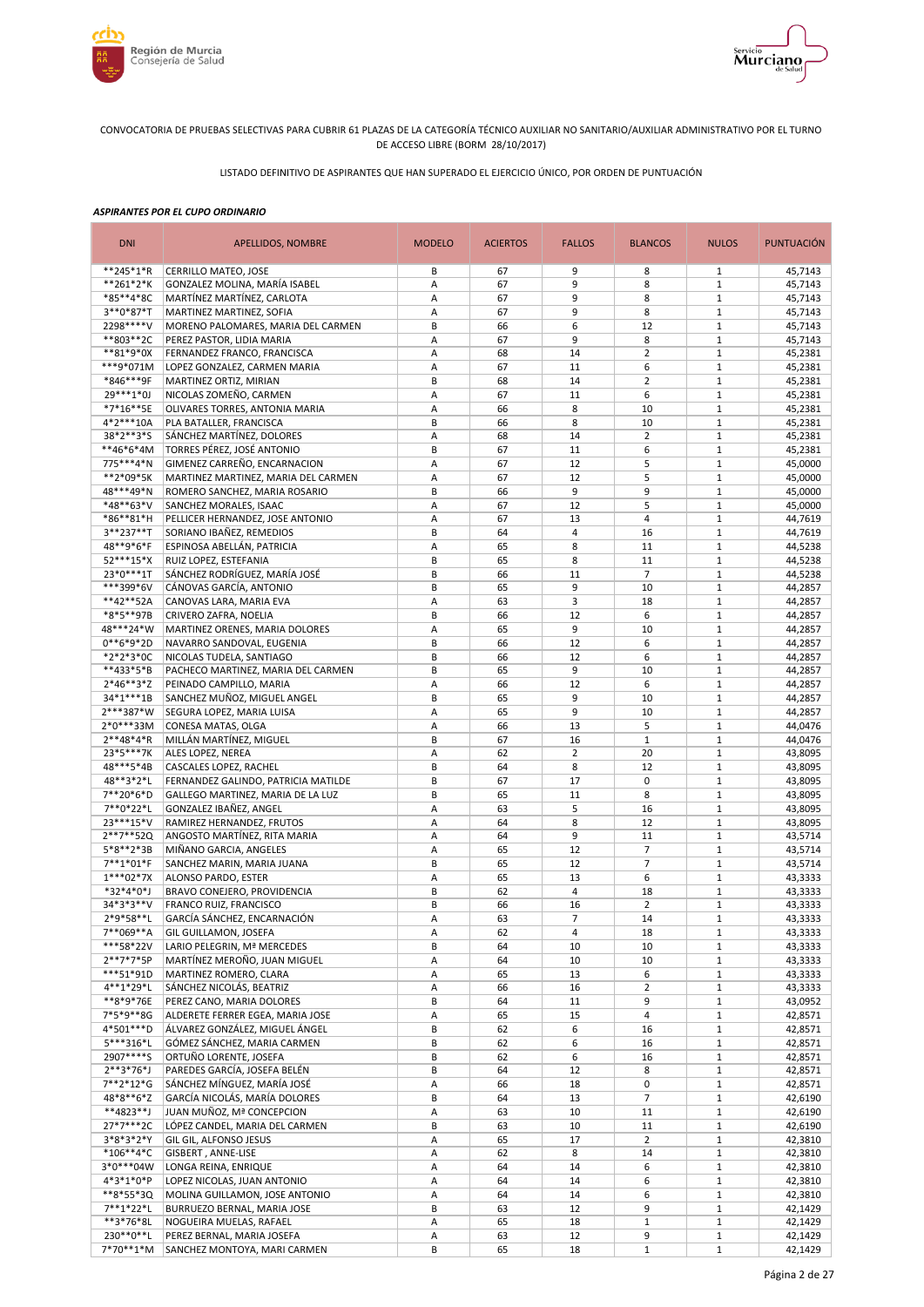



LISTADO DEFINITIVO DE ASPIRANTES QUE HAN SUPERADO EL EJERCICIO ÚNICO, POR ORDEN DE PUNTUACIÓN

| <b>DNI</b>                | APELLIDOS, NOMBRE                                          | <b>MODELO</b> | <b>ACIERTOS</b> | <b>FALLOS</b>        | <b>BLANCOS</b>           | <b>NULOS</b>                   | <b>PUNTUACIÓN</b>  |
|---------------------------|------------------------------------------------------------|---------------|-----------------|----------------------|--------------------------|--------------------------------|--------------------|
| *8**08*3A                 | BALLESTER MUÑOZ, MARINA                                    | Α             | 62              | 10                   | 12                       | 1                              | 41,9048            |
| ***055*10                 | FERRANDIZ PEREZ, GLORIA                                    | Α             | 64              | 16                   | 3                        | 2                              | 41,9048            |
| 22*7**7*E                 | LEGAZ VIVANCOS, ENCARNACION                                | Α             | 64              | 16                   | $\overline{4}$           | $1\,$                          | 41,9048            |
| ***59*08Q<br>*32*56**N    | LOPEZ AVILES, PILAR REYES<br>MILLÁN BLÁZQUEZ, JUANA        | B<br>Α        | 62<br>63        | 10<br>13             | 12<br>8                  | $\mathbf{1}$<br>$\mathbf{1}$   | 41,9048<br>41,9048 |
| 4**4*76*E                 | RODRIGUEZ TARRAGA, NOELIA                                  | B             | 60              | $\overline{4}$       | 20                       | $\mathbf{1}$                   | 41,9048            |
| $2*2*12**K$               | RUIZ DE GOROSPE, ANA EVA                                   | B             | 62              | 10                   | 12                       | $\mathbf{1}$                   | 41,9048            |
| ***1*820Y                 | JIMENEZ MARTINEZ, MARIA                                    | B             | 64              | 17                   | 3                        | $1\,$                          | 41,6667            |
| 48*8***0H                 | MARTÍNEZ PÉREZ, DIEGO ANTONIO                              | Α             | 62              | 11                   | 11                       | $\mathbf{1}$                   | 41,6667            |
| $**71*11*Z$               | ROBLES CABRERA, MARIA JOSE                                 | B             | 62              | 11                   | 11                       | $\mathbf{1}$                   | 41,6667            |
| **4*94*4N                 | SERRANO SASTRE, AGUSTÍN                                    | B             | 63              | 14                   | $\overline{7}$           | $\mathbf{1}$                   | 41,6667            |
| 348**3**F                 | LATORRE RODRÍGUEZ, MARÍA TRINIDAD                          | Α             | 63              | 15                   | 6                        | $\mathbf{1}$                   | 41,4286            |
| 2*2*05**B                 | PINTOR SOLA, JOAQUINA                                      | B             | 63              | 15                   | 6                        | $\mathbf{1}$                   | 41.4286            |
| ***5*044Q                 | SERRANO PIQUERAS, CONSOLACIÓN                              | Α             | 62              | 12                   | 10                       | $\mathbf{1}$                   | 41,4286            |
| *90*9**5V                 | AMOROS CARRILLO, MARIA JESUS                               | B             | 61              | 10                   | 13                       | $\mathbf{1}$                   | 41,1905            |
| *324*9**B<br>**6*47*3W    | BERNAL SANCHEZ, ANA MARIA<br>CONESA NAVARRO, MARIA EUGENIA | Α<br>Α        | 63<br>63        | 16<br>16             | 5<br>5                   | $\mathbf{1}$<br>$\mathbf{1}$   | 41,1905<br>41,1905 |
| **9**644S                 | FUERTES LOPEZ, ROSA ESTHER                                 | B             | 62              | 13                   | 9                        | $\mathbf{1}$                   | 41,1905            |
| 48*9***3M                 | GAY MUÑOZ, NURIA                                           | А             | 64              | 19                   | $\mathbf{1}$             | $1\,$                          | 41,1905            |
| 2***662*D                 | RODRIGUEZ DOMINGUEZ, FRANCISCA                             | A             | 60              | $\overline{7}$       | 17                       | $\mathbf{1}$                   | 41,1905            |
| 48***2*6P                 | RODRIGUEZ MORALES, MARIA TERESA                            | B             | 60              | $\overline{7}$       | 17                       | $\mathbf{1}$                   | 41,1905            |
| *4***525X                 | RUFETE DE LA ROSA, MARÍA EUGENIA                           | Α             | 63              | 16                   | 5                        | $\mathbf{1}$                   | 41,1905            |
| 23**0**7J                 | GARCIA MACHADO, INMACULADA CONCEPCIO                       | A             | 64              | 20                   | 0                        | $\mathbf{1}$                   | 40,9524            |
| 3**90*3*A                 | GONZALEZ CARRILLO, MARIA SOLEDAD                           | B             | 62              | 14                   | 8                        | $1\,$                          | 40,9524            |
| 7**430**N                 | MUÑOZ LOPEZ, BELEN                                         | B             | 63              | 17                   | 4                        | $\mathbf{1}$                   | 40,9524            |
| *4*0**44B                 | RUBIRA RUIZ, ANTONIA LOURDES                               | Α             | 61              | 11                   | 12                       | $\mathbf{1}$                   | 40.9524            |
| **488*6*P                 | SANCHEZ LOPEZ, MIGUEL                                      | Α             | 63              | 17                   | $\overline{4}$           | $\mathbf{1}$                   | 40,9524            |
| **8**761A                 | DÍAZ MARTÍNEZ, MARÍA TERESA                                | Α             | 60              | 9                    | 15                       | $\mathbf{1}$                   | 40,7143            |
| **2*066*X                 | FERNANDEZ LOPEZ, MARIA CARMEN                              | Α             | 63              | 18                   | 3                        | $\mathbf{1}$                   | 40,7143            |
| ****3551C                 | PORCEL GARCIA, ANA MARIA                                   | Α             | 58              | 3                    | 23                       | $1\,$                          | 40,7143            |
| 4*9***59P                 | TANTALEAN DIAZ, SUSANA                                     | B             | 63              | 18                   | 3                        | $\mathbf{1}$                   | 40,7143            |
| $5*8**4*5J$               | ARROYO MOLINA, CONCEPCIÓN                                  | Α             | 61              | 13<br>$\overline{7}$ | 10<br>17                 | $1\,$<br>$\overline{2}$        | 40,4762            |
| **521**5N<br>34****31F    | CAMPILLO MARTINEZ, MARIA BEATRIZ                           | Α<br>Α        | 59<br>62        | 16                   | 6                        | $1\,$                          | 40,4762<br>40,4762 |
| ***2627*K                 | CARMONA BOTIA, JOSEFA REMEDIOS<br>ESTEBAN GONZALEZ, JUAN   | B             | 61              | 13                   | 10                       | $\mathbf{1}$                   | 40,4762            |
| *480**7*H                 | GARCIA-LEGAZ GUIRAO, MARIA DEL CARMEN                      | Α             | 60              | 10                   | 14                       | $1\,$                          | 40,4762            |
| *8*0*8*0N                 | LOPEZ CANO, DANIEL                                         | B             | 63              | 19                   | $\overline{2}$           | $\mathbf{1}$                   | 40,4762            |
| *746**3*D                 | MARTINEZ RODRÍGUEZ, MARIA DEL CARMEN                       | Α             | 60              | 10                   | 14                       | $1\,$                          | 40,4762            |
| 29****63J                 | ANDREO CAYUELA, MARIA DEL CARMEN                           | Α             | 61              | 14                   | 9                        | $\mathbf{1}$                   | 40,2381            |
| ***93*96D                 | CEREZO PÉREZ, ROSA MARÍA                                   | Α             | 59              | 8                    | 17                       | $\mathbf{1}$                   | 40,2381            |
| 23*0***7J                 | DIAZ MATEO, MARIA ANGELES                                  | Α             | 62              | 17                   | 5                        | $\mathbf{1}$                   | 40,2381            |
| 22***8*1B                 | GARCIA GARCIA, EVA MARIA                                   | Α             | 58              | 5                    | 21                       | $\mathbf{1}$                   | 40,2381            |
| **54*2*0P                 | HERNANDEZ AROCA, MARIA DOLORES                             | A             | 62              | 17                   | 5                        | $\mathbf{1}$                   | 40,2381            |
| *90*05**W                 | JUAN AZORIN, MARIA REMEDIOS                                | B             | 62              | 17                   | 5                        | $1\,$                          | 40,2381            |
| 5**2*20*C                 | LOPEZ LOPEZ, MARIA TOMASA                                  | A             | 59              | 8                    | 17                       | $\mathbf{1}$                   | 40,2381            |
| 77****06L                 | LOZANO GIL, MARÍA CUSTODIA                                 | B             | 60              | 11                   | 13                       | $\mathbf{1}$                   | 40,2381            |
| *74*1**1E<br>$3***2*93*B$ | MARTÍNEZ GARCÍA, MERCEDES                                  | A             | 61              | 14                   | 9                        | $\mathbf{1}$                   | 40,2381            |
| *29**93*D                 | ORENES CANOVAS, ANTONIO<br>PEREZ FERNANDEZ, ANA MARIA      | A<br>Α        | 62<br>58        | 17<br>5              | 5<br>21                  | $\mathbf{1}$<br>$\mathbf{1}$   | 40.2381<br>40,2381 |
| 484***9*W                 | ALONSO COSTA, MARÍA BELÉN                                  | Α             | 62              | 18                   | 4                        | $\mathbf{1}$                   | 40,0000            |
| *8*12*3*V                 | BAEZA GOMEZ, LAURA                                         | Α             | 61              | 15                   | 8                        | $\mathbf{1}$                   | 40,0000            |
| *4*98**3D                 | BELANDO SANCHEZ, ANA MARIA                                 | В             | 63              | 21                   | 0                        | $\mathbf{1}$                   | 40,0000            |
| *41*2*6*R                 | GARCÍA TERRÉS, MANUEL                                      | Α             | 62              | 18                   | 4                        | $\mathbf{1}$                   | 40,0000            |
| *7*1**92R                 | MARTÍNEZ RIOS, ANTONIA                                     | В             | 59              | 9                    | 16                       | $\mathbf{1}$                   | 40,0000            |
| 23 *** 5 * 3 W            | MOYA LOPEZ, MARIA BELEN                                    | В             | 61              | 15                   | 8                        | $\mathbf{1}$                   | 40,0000            |
| 34**4*7*Q                 | NICOLÁS BARBERÁ, IRENE                                     | В             | 60              | 12                   | 12                       | $\mathbf{1}$                   | 40,0000            |
| 4*46**4*S                 | TOMAS ABARCA, FUENSANTA                                    | А             | 60              | 12                   | 12                       | $\mathbf 1$                    | 40,0000            |
| *8*5*4*0T                 | VALERO TURPIN, JOSE RAMON                                  | Α             | 62              | 18                   | 4                        | $\mathbf{1}$                   | 40,0000            |
| **5*000*Y                 | GIL MATEO, SILVIA                                          | B             | 60              | 13                   | 11                       | $\mathbf{1}$                   | 39,7619            |
| 5282 **** D               | HERNANDEZ RUIPEREZ, CARMEN EMILIA                          | B             | 61              | 16                   | 7                        | $\mathbf 1$                    | 39,7619            |
| 2*9*5*3*Y                 | IBAÑEZ PAGAN, CARMEN                                       | Α             | 61              | 16                   | $\overline{\phantom{a}}$ | $1\,$                          | 39,7619            |
| $2**66*3*V$<br>***15*910  | NAVARRO VALVERDE, MARIA CONCEPCION                         | Α             | 61              | 16                   | $\overline{7}$           | $\mathbf{1}$                   | 39,7619            |
| 2302 **** L               | AYALA GOMEZ, MANUELA<br>CABEZOS RODRIGUEZ, MERCEDES        | Α<br>Α        | 61<br>60        | 17<br>14             | 5<br>10                  | $\overline{2}$<br>$\mathbf{1}$ | 39,5238<br>39,5238 |
| *850***2L                 | CAMACHO RÍOS, LUZ MARÍA                                    | Α             | 62              | 20                   | $\overline{2}$           | $\mathbf{1}$                   | 39,5238            |
| 229***4*Z                 | COLLADO ESTEBAN, MARIA CONCEPCION                          | Α             | 59              | 11                   | 14                       | $\mathbf{1}$                   | 39,5238            |
| 229*4***C                 | EGEA ORTAS, JOSEFA                                         | B             | 60              | 14                   | 10                       | $\mathbf{1}$                   | 39,5238            |
| *77***86B                 | LOPEZ VILLA, ANA BELEN                                     | A             | 57              | 5                    | 22                       | $\mathbf{1}$                   | 39,5238            |
| $1681***R$                | MARTINEZ GOMEZ, MARIA PILAR                                | A             | 61              | 17                   | 6                        | $\mathbf 1$                    | 39,5238            |
| *48**0*6Q                 | MORALES IBÁÑEZ, IRENE                                      | A             | 59              | 11                   | 14                       | $\mathbf{1}$                   | 39,5238            |
| **50*8*8E                 | ORTUÑO MOMPEÁN, MARÍA DOLORES                              | B             | 57              | 5                    | 22                       | $\mathbf 1$                    | 39,5238            |
| 48*0***6B                 | ROMERO PASTOR, DAVID                                       | B             | 60              | 14                   | 10                       | $\mathbf 1$                    | 39,5238            |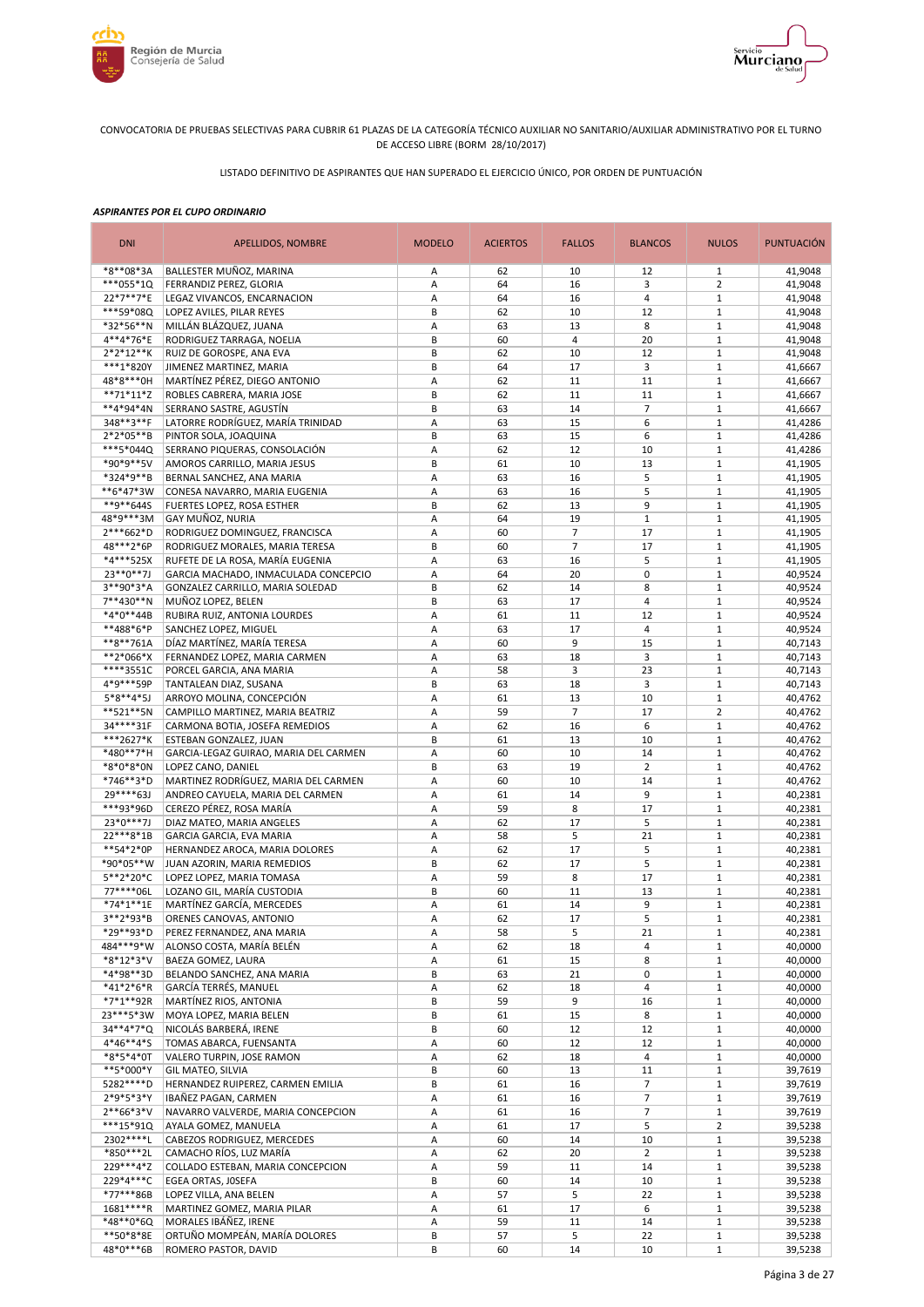



LISTADO DEFINITIVO DE ASPIRANTES QUE HAN SUPERADO EL EJERCICIO ÚNICO, POR ORDEN DE PUNTUACIÓN

| <b>DNI</b>               | <b>APELLIDOS, NOMBRE</b>                                          | <b>MODELO</b> | <b>ACIERTOS</b> | <b>FALLOS</b> | <b>BLANCOS</b>       | <b>NULOS</b>                | <b>PUNTUACIÓN</b>  |
|--------------------------|-------------------------------------------------------------------|---------------|-----------------|---------------|----------------------|-----------------------------|--------------------|
| *3*65**5W                | SOLANO GARRE, JOSE ANTONIO                                        | Α             | 61              | 17            | 6                    | $\mathbf{1}$                | 39,5238            |
| 2*2*9**2G                | TUDELA RUZAFA, MARIA ISABEL                                       | B             | 59              | 11            | 14                   | $1\,$                       | 39,5238            |
| 7*7*5**2L                | ALARCÓN MORALES, MARÍA                                            | В             | 60              | 15            | 9                    | $1\,$                       | 39,2857            |
| 7*5*87**V<br>52*1*0**G   | ALCAZAR COSTA, ANA BELEN<br>CAÑADAS CASTILLO, ROSA CLARA          | B<br>Α        | 59<br>61        | 12<br>18      | 13<br>5              | $1\,$<br>$1\,$              | 39,2857<br>39,2857 |
| 3*7**42*L                | CLEMENTE ABENZA, FUENSANTA                                        | B             | 55              | $\mathbf 0$   | 29                   | $\,1\,$                     | 39,2857            |
| ****8120Y                | GARCIA SANCHEZ, ANTONIA                                           | B             | 62              | 21            | $\mathbf{1}$         | $\,1\,$                     | 39,2857            |
| 23**56**L                | GARCIA SANCHEZ, MARIA FLORENTINA                                  | B             | 59              | 12            | 13                   | $1\,$                       | 39,2857            |
| 4**932**P                | <b>GARRE MEDINA, CLARA</b>                                        | B             | 61              | 18            | 5                    | $\mathbf 1$                 | 39,2857            |
| 2747****N                | IÑIGUEZ CAMPUZANO, ALFONSO                                        | A             | 58              | 9             | 17                   | $\mathbf{1}$                | 39,2857            |
| *300***8J                | MARTOS MATEO, ANTONIA                                             | B             | 59              | 12            | 13                   | $\mathbf 1$                 | 39,2857            |
| *90*57**E                | PALAO IBAÑEZ, MARIA EVA                                           | Α             | 59              | 12            | 13                   | $\mathbf{1}$                | 39,2857            |
| 4*39*4**W<br>5*815***R   | PEREZ PASTOR, FRANCISCA<br>RUIZ RUIZ, MARIA DOLORES               | B<br>Α        | 61<br>59        | 18<br>12      | 5<br>13              | $\mathbf 1$<br>$\mathbf{1}$ | 39,2857<br>39,2857 |
| 48****25X                | TORRANO GARCIA, ROCIO                                             | Α             | 61              | 18            | 5                    | $\mathbf 1$                 | 39,2857            |
| *48*50**K                | UREÑA GIRÓN, MARIA DOLORES                                        | Α             | 58              | 9             | 17                   | $\mathbf 1$                 | 39,2857            |
| ***1*923M                | ABELLAN MARTINEZ, EVA MARIA                                       | Α             | 62              | 22            | $\mathbf 0$          | $\mathbf 1$                 | 39,0476            |
| *324**7*X                | CASTRO GUTIÉRREZ, MÓNICA                                          | Α             | 58              | 10            | 16                   | $1\,$                       | 39,0476            |
| 48****45Q                | EGEA LOPEZ, MARIA DOLORES                                         | Α             | 61              | 19            | $\overline{4}$       | $\mathbf 1$                 | 39,0476            |
| *480***3L                | FRUCTUOSO MARTINEZ, RAFAEL                                        | B             | 60              | 16            | 8                    | $\mathbf{1}$                | 39,0476            |
| 23 **** 69R              | MACHO GALLARDO, MARÍA INÉS                                        | B             | 59              | 13            | 12                   | $1\,$                       | 39,0476            |
| 23*45***J                | MARTINEZ LASHERAS, MARAVILLAS ESTER                               | A             | 60              | 16            | 8                    | $\mathbf{1}$                | 39,0476            |
| 4*520***H<br>5***37*3L   | MIRALLES DE IMPERIAL OLLERO, BEATRIZ                              | B<br>B        | 60<br>60        | 16<br>16      | 8<br>8               | $1\,$<br>$1\,$              | 39,0476            |
| 5**19**9J                | MOLINA MARTINEZ, ANA MARIA<br>MORENO SEMITIEL, YOLANDA            | Α             | 59              | 13            | 12                   | $1\,$                       | 39,0476<br>39,0476 |
| $2**40*1*K$              | RE RUIZ, TERESA                                                   | B             | 60              | 16            | 8                    | $1\,$                       | 39,0476            |
| *7*7**95T                | ANDREU PINA, MARÍA DEL CARMEN                                     | B             | 60              | 17            | $\overline{7}$       | $1\,$                       | 38,8095            |
| **40*8*3A                | CARRILLO JIMÉNEZ, AZUCENA                                         | А             | 60              | 17            | $\overline{7}$       | $1\,$                       | 38,8095            |
| 290*6***S                | DIAZ BAÑON, LUISA                                                 | А             | 57              | 8             | 19                   | $1\,$                       | 38,8095            |
| *48***99Z                | GALVEZ CEREZO, NURIA                                              | Α             | 59              | 14            | 11                   | $1\,$                       | 38,8095            |
| *8*9*4*3X                | MARIN ORTIZ, JOSE ANTONIO                                         | B             | 60              | 17            | $\overline{7}$       | $\,1\,$                     | 38,8095            |
| 22****96T                | MARTÍNEZ CAÑAVATE, ANA MARÍA                                      | B             | 60              | 17            | $\overline{7}$       | $\mathbf{1}$                | 38,8095            |
| **485*7*W                | PLAZA AIBAR, ANGELES                                              | B             | 61              | 20            | 3                    | $1\,$<br>$\mathbf{1}$       | 38,8095            |
| 7***30*8G<br>48**3*5*T   | RUIZ ROBLES, ANA MARIA CRUZ<br>SÁNCHEZ SÁNCHEZ, CARMEN            | B<br>B        | 59<br>59        | 14<br>14      | 11<br>11             | $1\,$                       | 38,8095<br>38,8095 |
| **467*0*K                | SERRANO MORA, JESUS FRANCISCO                                     | B             | 61              | 20            | 3                    | $\mathbf 1$                 | 38,8095            |
| 23***2*6B                | CORTIJOS VIVANCOS, SILVIA                                         | B             | 58              | 12            | 14                   | $\mathbf{1}$                | 38,5714            |
| **9**329K                | GIMÉNEZ ZAPLANA, BERNARDINA                                       | Α             | 59              | 15            | 10                   | $\mathbf 1$                 | 38,5714            |
| 2**8**38D                | GONZALEZ SOLER, MARIA DE LOS ANGELES                              | B             | 59              | 15            | 10                   | $\mathbf{1}$                | 38,5714            |
| 4*4***17Y                | LOPEZ BALLESTER, MARIA ESPERANZA                                  | Α             | 57              | 9             | 18                   | $\mathbf 1$                 | 38,5714            |
| 4*544***Q                | OLIVA GUILLAMON, MARÍA NOELIA                                     | B             | 60              | 18            | 6                    | $1\,$                       | 38,5714            |
| 27***3*7E                | PELLICER TERUEL, MARIA ROSALIA                                    | Α             | 59              | 15            | 10                   | $\mathbf 1$                 | 38,5714            |
| 4*696***W<br>23***7*3W   | RUIZ PEDREÑO, MARIA JOSE                                          | B<br>B        | 56              | 6             | 22                   | $1\,$                       | 38,5714            |
| 7*7*07**T                | SANCHEZ GARCIA, BEARTIZ MARIA<br>BARRIO BOLÍVAR, FRANCISCO JAVIER | Α             | 58<br>58        | 12<br>13      | 14<br>13             | $\mathbf 1$<br>$\mathbf{1}$ | 38,5714<br>38,3333 |
| *47**8*0D                | FERNÁNDEZ CERVERA, CARMEN                                         | B             | 59              | 16            | 9                    | $\mathbf 1$                 | 38,3333            |
| 23**82**D                | <b>GARCIA LOPEZ. LAURA</b>                                        | A             | 60              | 19            | 5                    | $1\,$                       | 38,3333            |
| 34**4**0E                | LLOR ALCOLEA, MARIA SOLEDAD                                       | B             | 58              | 13            | 13                   | $\mathbf{1}$                | 38,3333            |
| 777**5**P                | MARÍN VALENTÍN, JOSÉ MIGUEL                                       | Α             | 61              | 22            | $\mathbf{1}$         | $\mathbf{1}$                | 38,3333            |
| 29*5*3**Z                | MIÑANO BERNAL, ANTONIA                                            | А             | 59              | 16            | 9                    | $\mathbf{1}$                | 38,3333            |
| **8**538B                | NAVARRO TORRENTE, CARMEN                                          | А             | 58              | 13            | 13                   | $\mathbf{1}$                | 38,3333            |
| *29*6*1*X                | VIDAL FRUCTUOSO, JULIA                                            | В             | 58              | 13            | 13                   | $\mathbf{1}$                | 38,3333            |
| 2**21**8C                | ALCOBA GÁLVEZ, MARGARITA                                          | Α             | 58              | 14            | 12                   | $1\,$                       | 38,0952            |
| *28***06J<br>484***7*E   | CEFERINO SANCHEZ, DOLORES<br>GIMÉNEZ GUILLÉN, MARIA PILAR         | Α<br>А        | 61<br>56        | 23<br>8       | 0<br>20              | $1\,$<br>$\mathbf{1}$       | 38,0952<br>38,0952 |
| **4*67*7A                | LÓPEZ MARTÍNEZ, JOSEFA                                            | Α             | 56              | 8             | 20                   | $1\,$                       | 38,0952            |
| 4*50**0*J                | LOPEZ MARTINEZ, MARIA JOSE                                        | А             | 58              | 14            | 12                   | $1\,$                       | 38,0952            |
| *3**289*H                | OJADOS PILLADO, MARIA ELENA                                       | А             | 57              | 11            | 16                   | $1\,$                       | 38,0952            |
| **5*760*Q                | ROMERO PARRAGA, JUANA                                             | А             | 60              | 20            | 4                    | $\mathbf 1$                 | 38,0952            |
| 484****8C                | SÁEZ MARTÍNEZ, JUAN ISIDRO                                        | А             | 61              | 23            | 0                    | $1\,$                       | 38,0952            |
| *85*32**B                | SANCHEZ TORRES, LIDIA                                             | А             | 56              | 8             | 20                   | $\mathbf 1$                 | 38,0952            |
| *853***7Q                | SAVIN, CATALINA                                                   | B             | 61              | 23            | 0                    | $\mathbf{1}$                | 38,0952            |
| 33**2*9*W                | URBANO FERNANDEZ, ISABEL                                          | Α             | 57              | 11            | 16                   | $\mathbf 1$                 | 38,0952            |
| *30**57*K                | ALBALADEJO ANGOSTO, FLORENTINA                                    | А             | 59              | 18            | $\overline{7}$       | $1\,$                       | 37,8571            |
| $2*4*69**K$<br>775***6*R | BERMEJO FERNANDEZ, RAUL<br>FERRER MONTOYA, ISABEL                 | Α<br>B        | 57<br>59        | 12<br>18      | 15<br>$\overline{7}$ | $1\,$<br>$1\,$              | 37,8571<br>37,8571 |
| 48*4***1M                | GARCIA BERMEJO, JUAN PEDRO                                        | Α             | 59              | 18            | $\overline{7}$       | $1\,$                       | 37,8571            |
| *4827***W                | GIBAJA BARCELO, LIDIA                                             | А             | 57              | 12            | 15                   | $\mathbf 1$                 | 37,8571            |
| $2***77**9J$             | SANCHEZ GALERA, MAGALI                                            | B             | 57              | 12            | 15                   | $\,1\,$                     | 37,8571            |
| *7**356*J                | <b>GOMEZ MARQUES, ELIECER</b>                                     | А             | 59              | 19            | 6                    | $1\,$                       | 37,6190            |
| *4**419*Y                | KRAUSEMANN ACOSTA, INGRID                                         | В             | 56              | 10            | 18                   | $\mathbf 1$                 | 37,6190            |
| 528**2**C                | MARTINEZ SANCHEZ, SAGRARIO                                        | А             | 58              | 16            | 10                   | $\mathbf{1}$                | 37,6190            |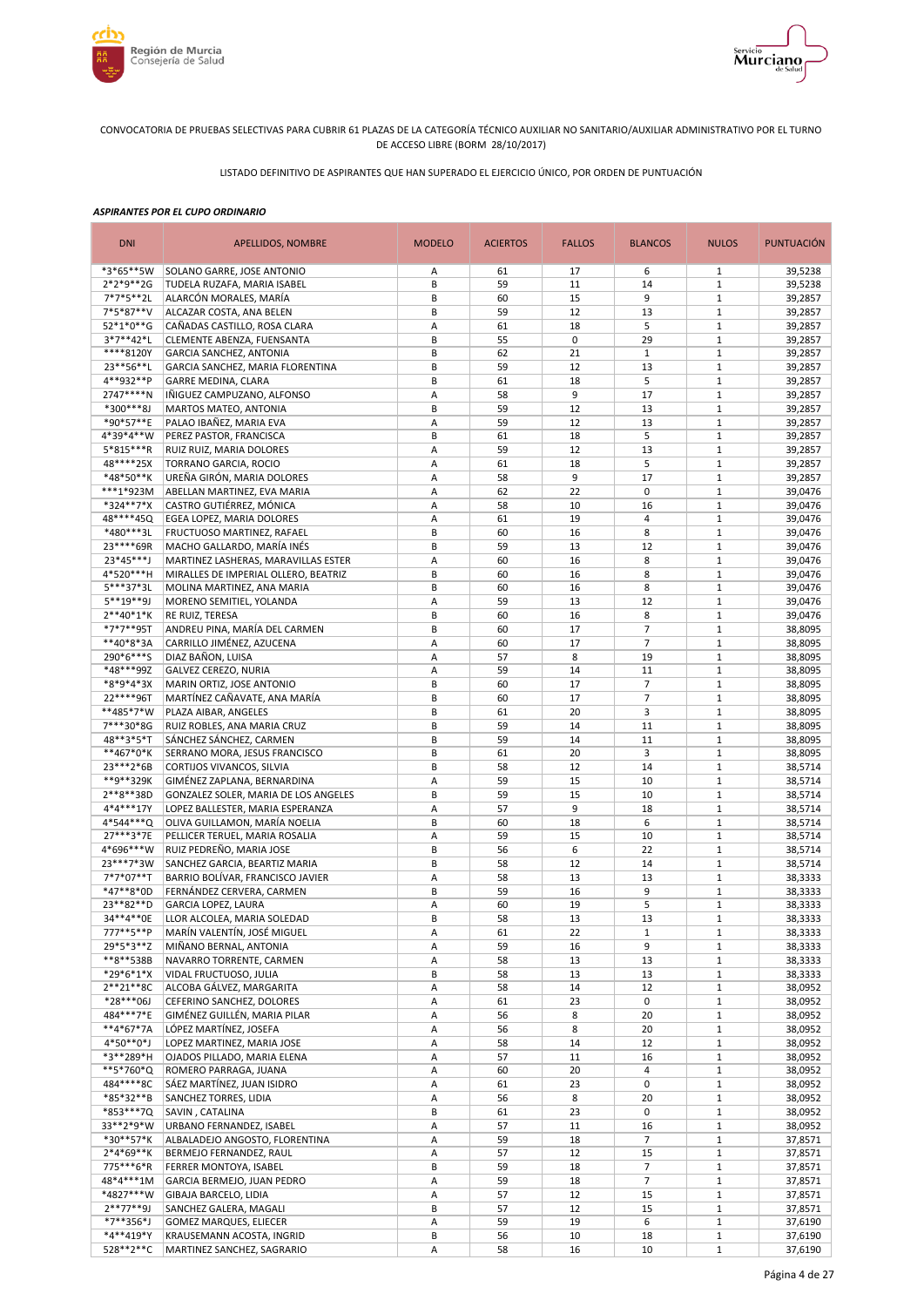



LISTADO DEFINITIVO DE ASPIRANTES QUE HAN SUPERADO EL EJERCICIO ÚNICO, POR ORDEN DE PUNTUACIÓN

| <b>DNI</b>               | APELLIDOS, NOMBRE                                          | <b>MODELO</b> | <b>ACIERTOS</b> | <b>FALLOS</b>           | <b>BLANCOS</b> | <b>NULOS</b>                 | <b>PUNTUACIÓN</b>  |
|--------------------------|------------------------------------------------------------|---------------|-----------------|-------------------------|----------------|------------------------------|--------------------|
| 2****592S                | ROMERO CAYUELA, MARIA JOSEFA                               | Α             | 57              | 13                      | 14             | 1                            | 37,6190            |
| **7**352L                | SAEZ MARTINEZ, JOSE                                        | Α             | 60              | 22                      | $\overline{2}$ | $1\,$                        | 37,6190            |
| *750***6G                | BLÁZQUEZ GARCÍA, ANA                                       | B             | 60              | 23                      | $\mathbf{1}$   | $\mathbf{1}$                 | 37,3810            |
| **80**49C<br>***27*53A   | CASTILLO CABALLERO, ANGELES                                | Α<br>B        | 56<br>58        | 11                      | 17<br>9        | $1\,$<br>$1\,$               | 37,3810            |
| *3*3*5*0V                | GAMBÍN MORENO, MARÍA TERESA<br>GARCIA SALCEDO, MARIA LUZ   | В             | 59              | 17<br>20                | 5              | $\mathbf{1}$                 | 37,3810<br>37,3810 |
| 2****203R                | LOPEZ LOPEZ, ANA MARIA                                     | B             | 58              | 17                      | 9              | $1\,$                        | 37,3810            |
| 4*48*5**D                | MIRON GALLEGO, IRENE                                       | B             | 58              | 17                      | 9              | $1\,$                        | 37,3810            |
| *32***85Q                | MUÑOZ MIÑARRO, JOSEFA                                      | B             | 55              | 8                       | 21             | $\mathbf 1$                  | 37,3810            |
| *480**3*X                | PINA NICOLAS, ROSARIO MARIA                                | Α             | 57              | 14                      | 13             | $1\,$                        | 37,3810            |
| 77***47*C                | SANCHEZ JAEN, JOSEFA                                       | B             | 54              | 5                       | 25             | $\mathbf{1}$                 | 37,3810            |
| *8*76**4L                | SÁNCHEZ MARTÍNEZ, MARÍA ÁNGELES                            | Α             | 59              | 20                      | 5              | $1\,$                        | 37,3810            |
| $2*4*3*3*Z$              | HURTADO LÓPEZ, CONSUELO                                    | A             | 58              | 18                      | 8              | $\mathbf{1}$                 | 37,1429            |
| *47*6*7*J                | INIESTA NICOLAS, JUANA                                     | Α             | 58              | 18                      | 8              | $\mathbf{1}$                 | 37,1429            |
| 528*8***G                | LOPEZ HERNANDEZ, DOLORES                                   | Α             | 59              | 21                      | 4              | $1\,$                        | 37,1429            |
| *2**6*35K<br>****6133W   | MENDEZ DIAZ, JOSEFA                                        | Α<br>B        | 58              | 18                      | 8<br>24        | $\mathbf{1}$<br>$1\,$        | 37,1429            |
| 2***869*A                | PAREDES PAREDES, ENCARNACION<br>PEREZ PEREZ, CARLOS JAVIER | B             | 54<br>60        | 6<br>24                 | 0              | $\mathbf{1}$                 | 37,1429<br>37,1429 |
| *8**1*85J                | SERRANO GARCIA, JUDIT                                      | Α             | 57              | 15                      | 12             | $\mathbf{1}$                 | 37,1429            |
| 3*7***65B                | TORRALBA FORCA, M. CARMEN                                  | B             | 55              | 9                       | 20             | $\mathbf{1}$                 | 37,1429            |
| 22**3*4*K                | ZAMORA CELDRAN, ANGELES                                    | А             | 58              | 18                      | 8              | $1\,$                        | 37,1429            |
| 2*4**5*4B                | GUERRERO VILLENA, MARAVILLAS                               | A             | 58              | 19                      | $\overline{7}$ | $\mathbf{1}$                 | 36,9048            |
| 23**7**7X                | PALMA SANCHEZ, MARIA DOLORES                               | А             | 57              | 16                      | 11             | $1\,$                        | 36,9048            |
| ***8472*G                | VALERO MUNUERA, LETICIA                                    | Α             | 56              | 13                      | 15             | $\mathbf{1}$                 | 36,9048            |
| *4*15*6*N                | CANDEL BAÑO, MARIA JOSE                                    | Α             | 54              | 8                       | 22             | $\mathbf{1}$                 | 36,6667            |
| *2**806*F                | GUTIÉRREZ MONTERO, MARÍA DEL CARMEN                        | B             | 57              | 17                      | 10             | $1\,$                        | 36,6667            |
| *29*53**Q                | MOREL MARTINEZ, ROSARIO                                    | Α             | 59              | 23                      | $\overline{2}$ | $1\,$                        | 36,6667            |
| *850*8**D                | MORENO GASTEAZI, LOURDES                                   | A             | 52              | $\overline{2}$          | 30             | $1\,$                        | 36,6667            |
| **82*53*L                | GOMEZ FRANCO, FUENSANTA                                    | Α             | 57              | 18                      | 9              | $1\,$                        | 36,4286            |
| 2***725*R                | LADEVESA GÓMEZ, SOLEDAD                                    | Α             | 58              | 21                      | 5              | $1\,$                        | 36,4286            |
| $2*0*7*6*F$              | SAORIN MARIN, MANUEL                                       | Α             | 59              | 24                      | $1\,$          | $\mathbf{1}$                 | 36,4286            |
| 23*3***7W                | VICTORIA AGÜERA, FRANCISCO JOSÉ                            | Α             | 59              | 24                      | $1\,$          | $\mathbf{1}$                 | 36,4286            |
| *4*08*3*Q<br>$*00*3**8J$ | CASTAÑO RUIZ, Mª DE LOS ANGELES<br>GARCÍA CORTÉS, DOLORES  | B             | 56<br>52        | 16<br>4                 | 12<br>28       | $\mathbf{1}$<br>$1\,$        | 36,1905            |
| *9***955G                | GARCÍA SÁNCHEZ, MARÍA JOSEFA                               | Α<br>B        | 56              | 16                      | 12             | $\mathbf{1}$                 | 36,1905<br>36,1905 |
| 4*3*1**8Q                | GARCIA-VALDECASAS MOLINA, EMILIA ANGELES                   | B             | 54              | 10                      | 20             | $1\,$                        | 36,1905            |
| 4**01**6V                | GIL MARTI, ANA ISABEL                                      | Α             | 55              | 13                      | 16             | $\mathbf{1}$                 | 36,1905            |
| $2**40**9R$              | HERNANDEZ MORENO, VICTOR ANTONIO                           | Α             | 58              | 22                      | 4              | $\mathbf{1}$                 | 36,1905            |
| $27*4***0J$              | MARTINEZ MARTINEZ, JOSE                                    | B             | 57              | 19                      | 8              | $\mathbf{1}$                 | 36,1905            |
| *2995***W                | MAYORDOMO ZAMORA, ISABEL MARIA                             | B             | 55              | 13                      | 16             | $1\,$                        | 36,1905            |
| 232*7***K                | MONTIEL CARRASCO, DOLORES MARIA                            | Α             | 55              | 13                      | 16             | $\mathbf{1}$                 | 36,1905            |
| 483**4**K                | NAVAS PASTOR, DIANA YAIZA                                  | Α             | 55              | 13                      | 16             | $1\,$                        | 36,1905            |
| 77***98*C                | SÁNCHEZ GARCÍA, MARÍA JOSEFA                               | Α             | 53              | $\overline{7}$          | 24             | $\mathbf{1}$                 | 36,1905            |
| *48*14**K                | SANCHEZ LOPEZ, JOSEFA                                      | B             | 57              | 19                      | 8              | $\mathbf{1}$                 | 36,1905            |
| *4**59*8E                | ABRIL CABALLERO, ALICIA                                    | Α             | 55              | 14                      | 15             | $\mathbf{1}$                 | 35,9524            |
| 7**076**T                | ALFONSO LOPEZ, GREGORIA                                    | B             | 53              | 8                       | 23             | $\mathbf{1}$                 | 35,9524            |
| *84*48**Y                | <b>BATAN ROS, CARLOS</b>                                   | B             | 54              | 11                      | 19             | $1\,$                        | 35,9524            |
| **0*9*36Y<br>**5*5*06L   | CEGARRA ROS, ANA BELEN<br>GARCÍA MATENCIO, ISABEL          | B<br>Α        | 53<br>55        | 8<br>14                 | 23<br>15       | $\mathbf{1}$<br>$\mathbf{1}$ | 35,9524<br>35,9524 |
| 3***901*M                | HERRERA NAVARRO, ALICIA                                    | B             | 54              | 11                      | 19             | $\mathbf{1}$                 | 35,9524            |
| ***2137*M                | MARTÍNEZ CUADROS, MARÍA LUCÍA                              | B             | 58              | 23                      | 3              | $\mathbf{1}$                 | 35,9524            |
| $***1636*X$              | MARTÍNEZ HERNÁNDEZ, MARÍA ANTONIA                          | А             | 55              | 14                      | 15             | $\mathbf{1}$                 | 35,9524            |
| 743***0*K                | PUCHE GÓMEZ, ROSA MARÍA                                    | Α             | 56              | 17                      | 11             | $\mathbf{1}$                 | 35,9524            |
| $*41*75**V$              | FERNANDEZ MARTINEZ, MARIA JOSE                             | Α             | 57              | 21                      | 6              | $\mathbf{1}$                 | 35,7143            |
| *918***6X                | MARTÍNEZ PASCUAL, MARIA DESAMPARADOS                       | B             | 54              | 12                      | 18             | $\mathbf{1}$                 | 35,7143            |
| 48*0***6C                | SALINAS PÉREZ-HITA, FRANCISCO                              | Α             | 58              | 24                      | $\overline{2}$ | $\mathbf{1}$                 | 35,7143            |
| $2***8*12*J$             | AGUILERA MUSSO, MARIA CONCEPCION                           | Α             | 54              | 13                      | 17             | $\mathbf{1}$                 | 35,4762            |
| ***97*29Q                | ANGOSTOS ACEDO, MARTA                                      | Α             | 55              | 16                      | 13             | $\mathbf{1}$                 | 35,4762            |
| *8**362*X                | BELDA DEL RÍO, CARMEN MARÍA                                | B             | 51              | $\overline{\mathbf{4}}$ | 29             | $\mathbf{1}$                 | 35,4762            |
| *8*87**5P                | BONACHE GÓMEZ, CARLOS                                      | B             | 56              | 19                      | 9              | $\mathbf{1}$                 | 35,4762            |
| $2**7*6*4F$<br>*8*2**33F | COSTA GARCÍA, JUANA<br>DÍAZ SALMERÓN, ENCARNACIÓN          | Α             | 57<br>58        | 22<br>25                | 5<br>$1\,$     | $\mathbf 1$<br>$\mathbf{1}$  | 35,4762            |
| *750***4L                | ESPALLARDO CABELLO, SALVADORA                              | Α<br>B        | 58              | 25                      | $1\,$          | $\mathbf{1}$                 | 35,4762<br>35,4762 |
| 7**5*88*Y                | FERNÁNDEZ ROMERO, MARÍA SOLEDAD                            | Α             | 53              | 10                      | 21             | $\mathbf{1}$                 | 35,4762            |
| *84*1**0M                | GARCÍA NAVARRO, MARÍA DEL AMOR                             | Α             | 55              | 16                      | 13             | $\mathbf{1}$                 | 35,4762            |
| 483*6***P                | LOPEZ BERNAL, IRENE                                        | B             | 51              | 4                       | 29             | $\mathbf{1}$                 | 35,4762            |
| *7**259*T                | LOPEZ MARTINEZ, ANTONIA                                    | B             | 56              | 19                      | 9              | $\mathbf{1}$                 | 35,4762            |
| **973*5*B                | LORENTE INGLES, ASUNCION                                   | Α             | 57              | 22                      | 5              | $\mathbf{1}$                 | 35,4762            |
| ***8031*W                | MARTINEZ LOPEZ, SONIA                                      | Α             | 58              | 25                      | $\mathbf 1$    | $\mathbf{1}$                 | 35,4762            |
| *4*30*6*C                | NUÑEZ FUENTES, JOSE ALEJANDRO                              | Α             | 56              | 19                      | 9              | $\mathbf{1}$                 | 35,4762            |
| 4**55*3*R                | ROBLES MILANÉS, INÉS                                       | B             | 51              | 4                       | 29             | $\mathbf{1}$                 | 35,4762            |
| *85*98**J                | ROJO CARRILLO, INMACULADA                                  | Α             | 54              | 13                      | 17             | $\mathbf{1}$                 | 35,4762            |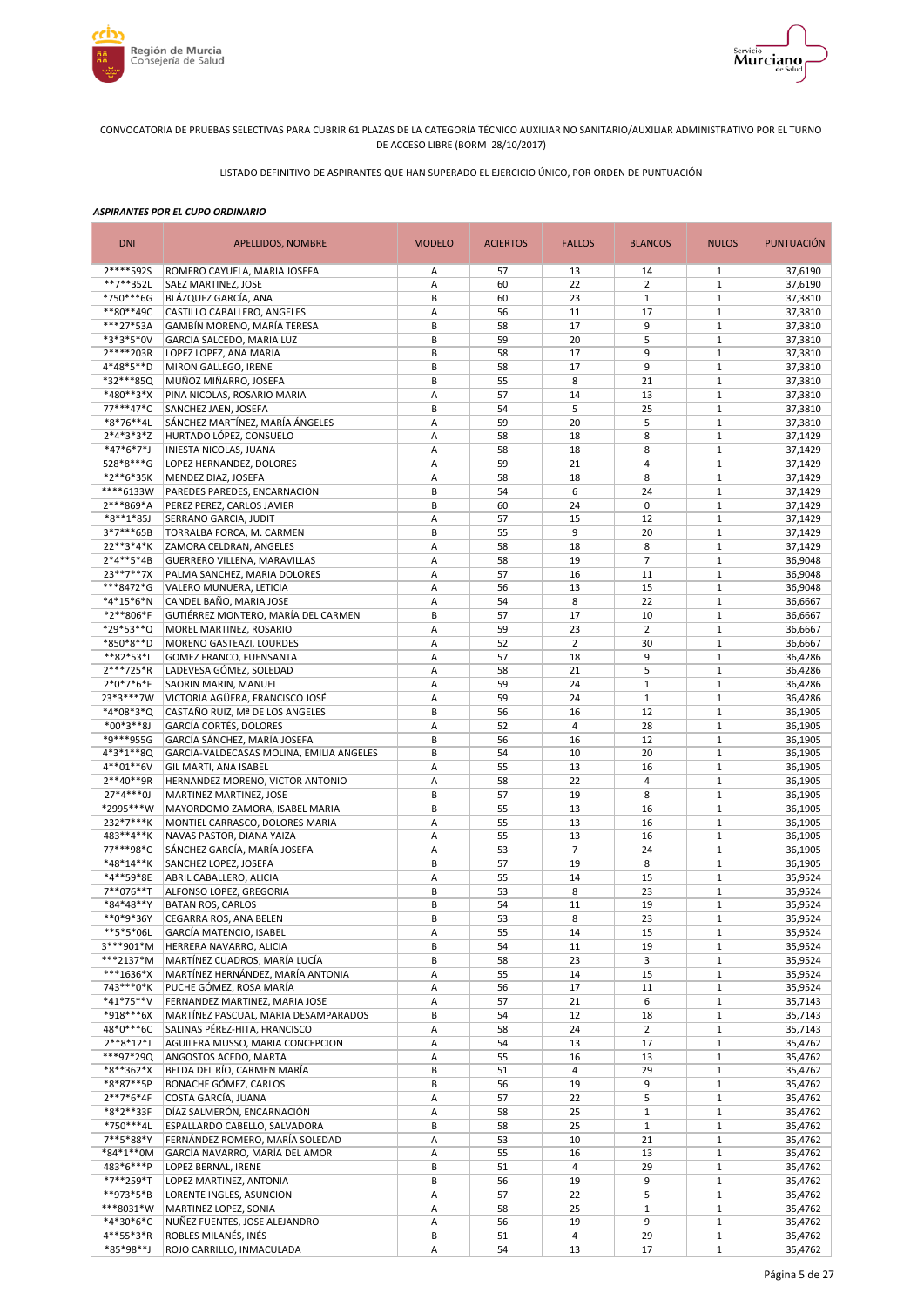



LISTADO DEFINITIVO DE ASPIRANTES QUE HAN SUPERADO EL EJERCICIO ÚNICO, POR ORDEN DE PUNTUACIÓN

| <b>DNI</b><br><b>MODELO</b><br><b>ACIERTOS</b><br><b>APELLIDOS, NOMBRE</b>                                               | <b>FALLOS</b><br><b>BLANCOS</b> | <b>NULOS</b>                | <b>PUNTUACIÓN</b>  |
|--------------------------------------------------------------------------------------------------------------------------|---------------------------------|-----------------------------|--------------------|
| 34*1***6A<br>SANCHEZ PEREZ, MARIA MAR<br>57<br>Α                                                                         | 22<br>5                         | $\mathbf{1}$                | 35,4762            |
| B<br>*2**190*E<br>TRABALON ESCOLAR, RESURRECCION DOLORES<br>54                                                           | 13<br>17                        | $1\,$                       | 35,4762            |
| *85**9*5T<br>VALERO JIMENEZ, JOSE VICENTE<br>А<br>54<br>3*82*1**A<br>ABELLAN GARCIA, CRISTIAN<br>B<br>58                 | 13<br>17<br>26<br>0             | $1\,$<br>$1\,$              | 35,4762<br>35,2381 |
| BARBA GIL, MARÍA MAGDALENA<br>B<br>4*3**3*1P<br>54                                                                       | 14<br>16                        | $1\,$                       | 35,2381            |
| CÁNOVAS LORCA, MARÍA<br>55<br>*8*02**2D<br>Α                                                                             | 12<br>17                        | $\,1\,$                     | 35,2381            |
| 4*6**31*F<br>CONTE ALCARAZ, ANTONIO<br>Α<br>55                                                                           | 17<br>12                        | $\mathbf 1$                 | 35,2381            |
| *90*6**6F<br>53<br>FERNANDEZ SANCHEZ, ISABEL<br>A                                                                        | 11<br>20                        | $\mathbf 1$                 | 35,2381            |
| 2***59*0S<br>B<br>GONZALEZ RODRIGUEZ, ROSA MARIA<br>55                                                                   | 17<br>12                        | $\mathbf 1$                 | 35,2381            |
| GONZÁLEZ RUBIO, MARIA ISABEL<br>B<br>58<br>**4*303*P                                                                     | $\mathbf 0$<br>26               | $1\,$                       | 35,2381            |
| *39***78P<br>HERNÁNDEZ SORIANO, MARAVILLAS<br>B<br>54                                                                    | 14<br>16                        | $\mathbf 1$                 | 35,2381            |
| 3****280W<br>MORALES SANCHEZ, FRANCISCO MANUEL<br>A<br>52                                                                | 8<br>24                         | $\mathbf{1}$                | 35,2381            |
| **2*755*F<br>Α<br>MORENO GARCIA DE LAS BAYONA, MARIA MARAVILI<br>56<br>4*6***84Z<br>NAVARRO HERNÁNDEZ, GLORIA<br>B<br>52 | 20<br>8<br>8<br>24              | $\mathbf 1$<br>$\mathbf{1}$ | 35,2381<br>35,2381 |
| 7*7***04M<br>RIOS TORRENTE, MARIA SALOME<br>В<br>56                                                                      | 20<br>8                         | $\mathbf 1$                 | 35,2381            |
| 7*3*9**0J<br>SÁNCHEZ ALCARAZ, ANTONIA<br>58<br>Α                                                                         | 26<br>$\mathbf 0$               | $\mathbf 1$                 | 35,2381            |
| VICENTE DEL BAÑO, MARIA DEL PILAR<br>55<br>2**6*54*P<br>Α                                                                | 12<br>17                        | $\mathbf 1$                 | 35,2381            |
| 53<br>*7*59**4B<br>BERMEJO GARCIA, CRISTINA<br>Α                                                                         | 12<br>19                        | $1\,$                       | 35,0000            |
| 56<br>3***681*N<br>CASTILLO JIMENEZ, MARIA JOSE<br>Α                                                                     | $\overline{7}$<br>21            | $\mathbf 1$                 | 35,0000            |
| 4840****V<br>B<br>53<br>DIAZ ANDRADA, SARA                                                                               | 12<br>19                        | $\mathbf{1}$                | 35,0000            |
| 48***8*4G<br>52<br>FERNANDEZ MARTINEZ, PEDRO<br>Α                                                                        | 9<br>23                         | $1\,$                       | 35,0000            |
| **2*66*9H<br>A<br>54<br>LÓPEZ CARRASCO, MARIA ANGELES                                                                    | 15<br>15                        | $\mathbf{1}$                | 35,0000            |
| 27***7*8C<br>LOPEZ ZAMORA, CONCEPCION<br>57<br>А                                                                         | 3<br>24                         | $1\,$                       | 35,0000            |
| **8*8*45V<br>MANZANO CAPEL, BEGOÑA<br>А<br>54<br>***0328*T<br>MARTÍNEZ MARTÍNEZ, JOSEFA<br>А<br>53                       | 15<br>15<br>12<br>19            | $1\,$<br>$1\,$              | 35,0000            |
| *30*64**Q<br>MARTÍNEZ SANDOVAL, CONCEPCION<br>А<br>53                                                                    | 12<br>19                        | $1\,$                       | 35,0000<br>35,0000 |
| *8*5**18Q<br>MUÑOZ RUANO, MARGARITA<br>51<br>А                                                                           | 6<br>27                         | $1\,$                       | 35,0000            |
| ***8*220A<br>NOGUERA PEDREÑO, VANESSA<br>А<br>51                                                                         | 6<br>27                         | $1\,$                       | 35,0000            |
| *85**2*0Y<br>SERRANO GARCIA, ELENA<br>А<br>51                                                                            | 6<br>27                         | $1\,$                       | 35,0000            |
| CANALES PÉREZ DE VILLAR, LARA<br>B<br>7**9*5*0G<br>53                                                                    | 13<br>18                        | $1\,$                       | 34,7619            |
| 4*524***V<br>CANO HERNANDEZ, ANA<br>Α<br>55                                                                              | 19<br>10                        | $\,1\,$                     | 34,7619            |
| B<br>53<br>$2**1*66*F$<br>FERNANDEZ BIANQUI, VICTOR JOSE                                                                 | 13<br>18                        | $\mathbf 1$                 | 34,7619            |
| *84***39B<br>57<br>GALLEGO FENOR, JUAN ANTONIO<br>A                                                                      | $\overline{2}$<br>25            | $1\,$                       | 34,7619            |
| **4*8*86N<br>A<br>GONZÁLEZ MARTÍNEZ, MIGUEL ANGEL<br>56                                                                  | 22<br>6                         | $\mathbf 1$                 | 34,7619            |
| **51*19*F<br>MARTINEZ PEREZ, PATRICIA<br>B<br>53<br>52*0***7D<br>PEÑALVER MARTINEZ, JOSE ANTONIO<br>B<br>56              | 13<br>18<br>22<br>6             | $1\,$<br>$\mathbf 1$        | 34,7619<br>34,7619 |
| SÁNCHEZ RODRÍGUEZ, JUANA EVA<br>B<br>50<br>*8*80*6*R                                                                     | $\overline{4}$<br>30            | $\mathbf{1}$                | 34,7619            |
| **2**957M<br>SÁNCHEZ VENTEO, JOSÉ ÁNGEL<br>B<br>54                                                                       | 16<br>14                        | $\mathbf 1$                 | 34,7619            |
| **4804**R<br>TORICES SERRANO, ANGELA BEATRIZ<br>B<br>53                                                                  | 13<br>18                        | $\mathbf{1}$                | 34,7619            |
| 52<br>34*1***8A<br>ALVAREZ CEREZO, ANA BELEN<br>В                                                                        | 11<br>21                        | $\mathbf 1$                 | 34,5238            |
| B<br>53<br>**82*6*6J<br>ANTON AYLLON, EVA MARIA                                                                          | 14<br>17                        | $1\,$                       | 34,5238            |
| 52**8*5*G<br>FERNANDEZ RUIZ, ANTONIA<br>56<br>В                                                                          | 23<br>5                         | $\mathbf 1$                 | 34,5238            |
| B<br>52<br>**0*71*5M<br>GARCIA ORS, ISABEL MARIA                                                                         | 11<br>21                        | $1\,$                       | 34,5238            |
| B<br><b>GEA AMOR, ANA MARIA</b><br>57<br>*8**0*79V                                                                       | $\mathbf 1$<br>26               | $\mathbf 1$                 | 34,5238            |
| 2303 **** N<br>GUZMÁN GIMÉNEZ, NOELIA<br>Α<br>55<br>7*5**0*4K<br>50<br>MARÍN REVELLES, MARÍA DOLORES<br>Α                | 20<br>9<br>5<br>29              | $\mathbf{1}$<br>$\mathbf 1$ | 34,5238<br>34,5238 |
| *32*4**5Y<br>A<br>53<br>MARTINEZ SALINAS, FRANCISCA LUCIA                                                                | 14<br>17                        | $1\,$                       | 34,5238            |
| *84***61D<br>NICOLÁS NAVARRO, MARIA CARMEN<br>55<br>A                                                                    | 9<br>20                         | $\mathbf{1}$                | 34,5238            |
| 2**3*29*L<br>PAREDES SÁNCHEZ, ANA MARÍA<br>В<br>56                                                                       | 5<br>23                         | $\mathbf{1}$                | 34,5238            |
| 7770 **** D<br>SÁNCHEZ GARCÍA, JAVIER<br>А<br>53                                                                         | 14<br>17                        | $\mathbf{1}$                | 34,5238            |
| $7***131***M$<br>VERDEJO BENAVENTE, ANGELES<br>В<br>56                                                                   | 23<br>5                         | $\mathbf{1}$                | 34,5238            |
| **82*84*R<br>AMOR GOMEZ, AMAYA<br>В<br>53                                                                                | 15<br>16                        | $\mathbf{1}$                | 34,2857            |
| **9**603Z<br>CASTELLÓ CRUZ, IVÁN<br>Α<br>51                                                                              | 9<br>24                         | $1\,$                       | 34,2857            |
| 7***15*7B<br>COLL MAIQUEZ, MARIA MAGDALENA<br>49<br>Α                                                                    | 3<br>32                         | $1\,$                       | 34,2857            |
| DÍAZ BAÑÓN, ANTONIA MARÍA<br>*8**68*6C<br>Α<br>51                                                                        | 9<br>24                         | $\mathbf{1}$                | 34,2857            |
| *851**7*L<br>FLORES GARCIA, DANIEL<br>56<br>Α<br>*75*5**2E<br>JIMENEZ ESPADA, VIRGINIA<br>А                              | 24<br>4<br>15                   | $1\,$<br>$1\,$              | 34,2857            |
| 53<br>7*562***T<br>LLORENTE LORENCIO, MARIA<br>В<br>55                                                                   | 16<br>8<br>21                   | $1\,$                       | 34,2857<br>34,2857 |
| **07**48D<br>MADRONA CASTAÑO, RAFAEL<br>B<br>51                                                                          | 9<br>24                         | $\mathbf{1}$                | 34,2857            |
| **4*42*4S<br>MANZANERA BELANDO, MARÍA TERESA<br>B<br>53                                                                  | 15<br>16                        | $1\,$                       | 34,2857            |
| *7*45**9K<br>B<br>55<br>RABADAN AROCA, GINESA                                                                            | 21<br>8                         | $\mathbf 1$                 | 34,2857            |
| *47***75E<br>REDONDO MORALES, MARIA DOLORES<br>А<br>55                                                                   | 21<br>8                         | $\mathbf{1}$                | 34,2857            |
| *84***94G<br>SALAR DIAZ, MARIA ISABEL<br>Α<br>53                                                                         | 15<br>16                        | $\mathbf 1$                 | 34,2857            |
| 2*9***17R<br>VIDAL GARCÍA, PEDRO VALENTÍN<br>B<br>57                                                                     | 27<br>0                         | $1\,$                       | 34,2857            |
| ***62*44N<br>INIESTA SANCHEZ, JULIANA<br>В<br>54                                                                         | 19<br>11                        | $1\,$                       | 34,0476            |
| 4**1*8*8L<br>LÓPEZ BELLO, JAVIER<br>54<br>Α                                                                              | 19<br>11                        | $\mathbf{1}$                | 34,0476            |
| **4886**V<br>LOPEZ LASSO, LAURA<br>B<br>53<br>23**82**W<br>MARTINEZ LORENTE, FRANCISCO JAVIER<br>А<br>53                 | 16<br>15<br>16<br>15            | $1\,$<br>$\mathbf 1$        | 34,0476<br>34,0476 |
| **472**1V<br>А<br>52<br>NICOLAS ABELLAN, MARIA                                                                           | 13<br>19                        | $\,1\,$                     | 34,0476            |
| 3***252*T<br>B<br>NORTES MARTINEZ, ROCIO<br>51                                                                           | 10<br>23                        | $\mathbf{1}$                | 34,0476            |
| 2299 **** M<br>56<br>PEDRERO SANCHEZ, ANTONIA MARIA<br>Α                                                                 | 25<br>3                         | $\mathbf 1$                 | 34,0476            |
| *32**75*A<br>В<br>53<br>PEREZ CASTILLO, MARIA DOLORES                                                                    | 16<br>15                        | $\mathbf{1}$                | 34,0476            |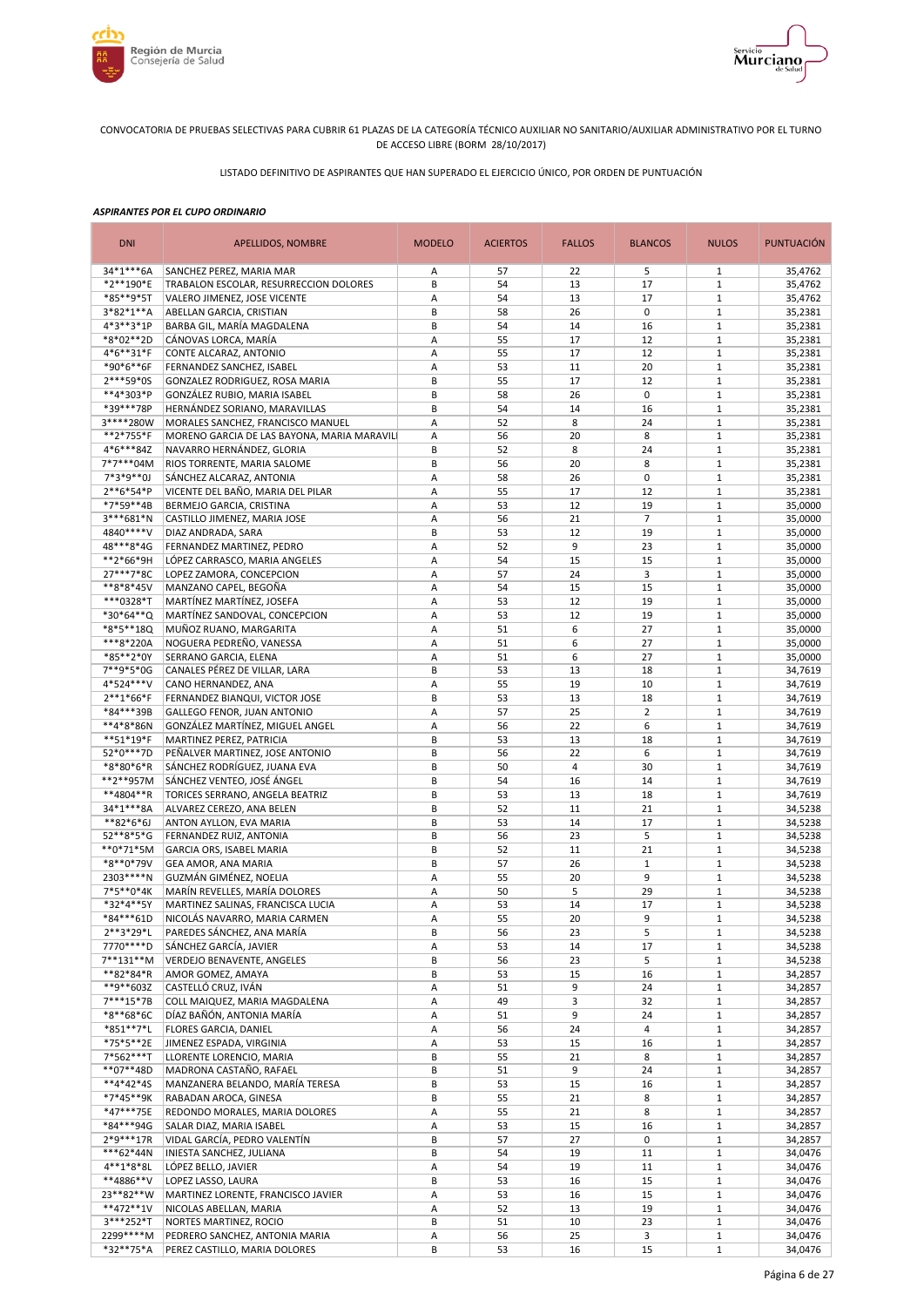



LISTADO DEFINITIVO DE ASPIRANTES QUE HAN SUPERADO EL EJERCICIO ÚNICO, POR ORDEN DE PUNTUACIÓN

| <b>DNI</b>               | APELLIDOS, NOMBRE                                              | <b>MODELO</b> | <b>ACIERTOS</b> | <b>FALLOS</b>           | <b>BLANCOS</b> | <b>NULOS</b>                 | <b>PUNTUACIÓN</b>  |
|--------------------------|----------------------------------------------------------------|---------------|-----------------|-------------------------|----------------|------------------------------|--------------------|
| 52**4*0*G                | RUBIO PEREZ, SALVADORA                                         | Α             | 56              | 25                      | 3              | $\mathbf{1}$                 | 34,0476            |
| 3*798***V                | RUIZ ALARCON, MARIA JOSE                                       | Α             | 54              | 19                      | 11             | $\mathbf{1}$                 | 34,0476            |
| *8*06*0*S                | SERRANO PENABADES, BELÉN                                       | Α             | 55              | 22                      | $\overline{7}$ | $\mathbf{1}$                 | 34,0476            |
| $2*2**5*8X$              | GALLEGO MENDOZA, BLASA MARIA                                   | B             | 54              | 20                      | 10             | $\mathbf{1}$                 | 33,8095            |
| $2*0**2*1N$<br>4**803**M | HEREDIA OLMOS, ASUNCIÓN                                        | Α             | 50<br>54        | 8                       | 26             | $\mathbf{1}$<br>$1\,$        | 33,8095            |
| *29**3*0M                | HUERTAS LOPEZ, MARIA AZUCENA<br>LOPEZ SAURA, MARIA DEL MAR     | А<br>B        | 51              | 20<br>11                | 10<br>22       | $\mathbf 1$                  | 33,8095<br>33,8095 |
| 3*8*0**6G                | MARTINEZ ARCE, Mª CARMEN                                       | Α             | 54              | 20                      | 10             | $1\,$                        | 33,8095            |
| 2*94***7T                | MARTÍNEZ LORCA, MARÍA JOSÉ                                     | Α             | 52              | 14                      | 18             | $\mathbf{1}$                 | 33,8095            |
| 3*80*5**W                | MARTINEZ TORTOSA, MARIA DOLORES                                | Α             | 54              | 20                      | 10             | $1\,$                        | 33,8095            |
| **4*90*9W                | RUBIRA MARTÍNEZ, ENCARNACIÓN Mª                                | Α             | 55              | 23                      | 6              | $\mathbf{1}$                 | 33,8095            |
| *481**5*G                | SÁNCHEZ PÉREZ, BEATRIZ                                         | Α             | 49              | 5                       | 30             | $\mathbf{1}$                 | 33,8095            |
| 443 *** 3* Q             | CUERDA MORA, MARIA CARMEN                                      | Α             | 54              | 21                      | 9              | $\mathbf{1}$                 | 33,5714            |
| 77*0***6A                | DIAZ MOYA, AMPARO                                              | B             | 54              | 21                      | 9              | $\mathbf{1}$                 | 33,5714            |
| 34*9*8**E                | GARCIA JIMENEZ, ANA MARIA                                      | Α             | 52              | 15                      | 17             | $\mathbf{1}$                 | 33,5714            |
| *29***02D                | GOMEZ LOZANO, ANA BELEN                                        | B             | 49              | 6                       | 29             | $1\,$                        | 33,5714            |
| 4*63**7*A                | LÓPEZ ESPARZA, ANA                                             | B             | 50              | 9                       | 25             | $\mathbf{1}$                 | 33,5714            |
| *32*57**X                | MARTINEZ GARCIA, FRANCISCO JESUS                               | A             | 53              | 18                      | 13             | $1\,$                        | 33,5714            |
| *4*19**9E                | SOTOMAYOR ILLÁN, RAQUEL                                        | A             | 53              | 18                      | 13             | $1\,$                        | 33,5714            |
| **510*9*A<br>2***21*2L   | CAMPUZANO GARRIDO, MARÍA TERESA                                | B<br>B        | 54<br>55        | 22<br>25                | 8<br>4         | $\mathbf{1}$<br>$1\,$        | 33,3333            |
| 485****6Z                | CONTRERAS RUIZ, JOAQUIIN<br>ESPINOSA MIRALLES, RAQUEL          | B             | 54              | 22                      | 8              | $\mathbf{1}$                 | 33,3333<br>33,3333 |
| *2**78*6M                | GABARRON LORCA, MARIA TERESA                                   | B             | 50              | 10                      | 24             | $1\,$                        | 33,3333            |
| *325***1D                | GODÍNEZ SÁNCHEZ- GUERRERO, FÁTIMA                              | B             | 54              | 22                      | 8              | $\mathbf{1}$                 | 33,3333            |
| *8*5*98*L                | HERNANDEZ SANCHEZ, LOURDES                                     | А             | 53              | 19                      | 12             | $1\,$                        | 33,3333            |
| $2*0*6**6D$              | LAFUENTE BARQUERO, INMACULADA                                  | B             | 53              | 19                      | 12             | $\mathbf{1}$                 | 33,3333            |
| *3*10*0*B                | MADRID MARÍN, JUAN PEDRO                                       | А             | 54              | 22                      | 8              | $\mathbf{1}$                 | 33,3333            |
| *74*87**H                | MARCOS NUÑEZ, MARIA CARMEN                                     | B             | 53              | 19                      | 12             | $1\,$                        | 33,3333            |
| 48*2*0**F                | MAYOL MORENO, TRINIDAD                                         | Α             | 52              | 16                      | 16             | $\mathbf{1}$                 | 33,3333            |
| 7**1*7*8R                | MORENO RIVERA, JOSEFA                                          | А             | 50              | 10                      | 24             | $\mathbf{1}$                 | 33,3333            |
| 290**5**N                | NIETO LOPEZ, ADORACION                                         | B             | 52              | 16                      | 16             | $1\,$                        | 33,3333            |
| 3*8*8*7*B                | PARDO CÁNOVAS, PEDRO                                           | Α             | 54              | 22                      | 8              | $\mathbf{1}$                 | 33,3333            |
| 7***655*R                | ROCAMORA FERRER, ANA BELEN                                     | B             | 49              | $\overline{7}$          | 28             | $1\,$                        | 33,3333            |
| 48***6*0D                | RODRIGUEZ VILLAR, MANUEL CORNELIO                              | B             | 55              | 25                      | 4              | $\mathbf{1}$                 | 33,3333            |
| $4*3*62**$ J             | SABATER SARMIENTO, BEGOÑA                                      | B             | 50              | 10                      | 24             | $1\,$                        | 33,3333            |
| *5*7*1*6Y                | SANCHEZ LUCAS, DOLORES                                         | Α             | 54              | 22                      | 8              | $\mathbf{1}$                 | 33,3333            |
| **9857**M<br>52**91**T   | SANCHEZ TORRALBA, PURIFICACION                                 | B<br>B        | 50<br>53        | 10<br>20                | 24<br>11       | $\mathbf{1}$<br>$\mathbf{1}$ | 33,3333<br>33,0952 |
| ***88*40D                | GALLEGO MORENO, ROSA DEL MAR<br>GARCIA GARCIA, ENCARNACION ANA | Α             | 52              | 17                      | 15             | $\mathbf{1}$                 | 33,0952            |
| 3*833***W                | <b>GOMEZ YELO, PATRICIA</b>                                    | Α             | 52              | 17                      | 15             | $1\,$                        | 33,0952            |
| 4*6**26*N                | HERNANDEZ ILLESCAS, CRISTINA                                   | Α             | 52              | 17                      | 15             | $\mathbf{1}$                 | 33,0952            |
| 7*719***Q                | LINDO MANZANARES, JAQUELINE                                    | Α             | 51              | 14                      | 19             | $\mathbf{1}$                 | 33,0952            |
| *4**419*J                | MONSERRAT COLL, RAFAEL ENRIQUE                                 | B             | 55              | 26                      | 3              | $1\,$                        | 33,0952            |
| **2*84*8H                | ORTEGA SÁNCHEZ, ISABEL                                         | A             | 55              | 26                      | 3              | $1\,$                        | 33,0952            |
| *745**2*C                | ORTEGA TERUEL, ANA MARIA                                       | B             | 53              | 20                      | 11             | $1\,$                        | 33,0952            |
| 3*8**09*G                | SANCHEZ CORCOLES, MARIA CRISTINA                               | Α             | 52              | 17                      | 15             | $1\,$                        | 33,0952            |
| *74*27**G                | AGUSTIN HURTADO, MARÍA DOLORES                                 | A             | 50              | 12                      | 22             | $\mathbf{1}$                 | 32,8571            |
| *75*3**6Z                | <b>BALLESTER HERRERO, FABIOLA</b>                              | B             | 52              | 18                      | 14             | $\mathbf{1}$                 | 32,8571            |
| $2*26*6**C$              | CARCELES TEJEDOR, ANA                                          | B             | 47              | 3                       | 34             | $\mathbf{1}$                 | 32,8571            |
| $5***1*3*3E$             | CONTRERAS ORTIZ, DOLORES                                       | B             | 52              | 18                      | 14             | $\mathbf{1}$                 | 32,8571            |
| ****0254Q                | <b>GARCIA TOMAS, MARIA BELEN</b>                               | B             | 52              | 18                      | 14             | $\mathbf{1}$                 | 32,8571            |
| **4435**Z<br>*3*9*22*D   | HERNANDEZ CARRILLO, MARIA DOLORES<br>LÓPEZ TORRES, VICTORIA    | В<br>А        | 51<br>51        | 15<br>15                | 18<br>18       | $\mathbf{1}$<br>$\mathbf{1}$ | 32,8571<br>32,8571 |
| **8058**P                | ORENES BERNABEU, GLORIA                                        | Α             | 53              | 21                      | 10             | $\mathbf{1}$                 | 32,8571            |
| *2971***Y                | SOTO MARTINEZ, FRANCISCA                                       | Α             | 51              | 15                      | 18             | $\mathbf{1}$                 | 32,8571            |
| **2*20*1W                | VALENZUELA CRESPO, ANGELES                                     | B             | 52              | 18                      | 14             | $\mathbf{1}$                 | 32,8571            |
| 485**1**S                | ZAMBUDIO GARCIA, SILVIA                                        | А             | 53              | 21                      | 10             | $\mathbf 1$                  | 32,8571            |
| 29***8*4A                | BERENGUER MAZON, FRANCISCA                                     | B             | 47              | $\overline{\mathbf{4}}$ | 33             | $\mathbf 1$                  | 32,6190            |
| 347**0**H                | FENOLL OLIVARES, FRANCISCO                                     | Α             | 53              | 22                      | 9              | $\mathbf{1}$                 | 32,6190            |
| **947*4*D                | GIMENEZ SERRANO, MARIA JOSE                                    | B             | 51              | 16                      | 17             | $\mathbf 1$                  | 32,6190            |
| *90*89**C                | GÓMEZ MARÍN, CONSUELO                                          | Α             | 53              | 22                      | 9              | $1\,$                        | 32,6190            |
| *74**7*6A                | HIDALGO BERENGUER, YOLANDA                                     | Α             | 51              | 16                      | 17             | $\mathbf{1}$                 | 32,6190            |
| 483****7L                | ILLÁN HERNÁNDEZ, REMEDIOS                                      | B             | 49              | 10                      | 25             | $1\,$                        | 32,6190            |
| **82*8*4B                | LOPEZ ESCLAPEZ, RAQUEL                                         | B             | 51              | 16                      | 17             | $\mathbf{1}$                 | 32,6190            |
| $2**6*55*5$              | MULERO GARCIA, MARIA JOSEFA                                    | B             | 50              | 13                      | 21             | $1\,$                        | 32,6190            |
| *48*41**A                | MUÑOZ NICOLÁS, JOSÉ JAVIER                                     | А             | 55              | 28                      | $1\,$          | $\mathbf{1}$                 | 32,6190            |
| 29*6***8W<br>*3**41*5K   | MUÑOZ RUIZ, JOSE CARLOS<br>ORTUÑO PARRA, FRANCISCA             | B<br>A        | 54<br>52        | 25<br>19                | 5<br>13        | $\mathbf{1}$<br>$\mathbf{1}$ | 32,6190<br>32,6190 |
| $*8*0**19T$              | PEREZ BARBA, JOSEFA                                            | B             | 53              | 22                      | 9              | $\mathbf 1$                  | 32,6190            |
| $2***78***8H$            | RODENAS LLORENS, MANUELA                                       | B             | 52              | 19                      | 13             | $\mathbf{1}$                 | 32,6190            |
| 4*5*34**F                | SÁNCHEZ MOLINA, ELENA                                          | A             | 52              | 19                      | 13             | $\mathbf 1$                  | 32,6190            |
| **0*3*88V                | VAL MARTINEZ, ANTONIA                                          | B             | 54              | 25                      | 5              | $\mathbf 1$                  | 32,6190            |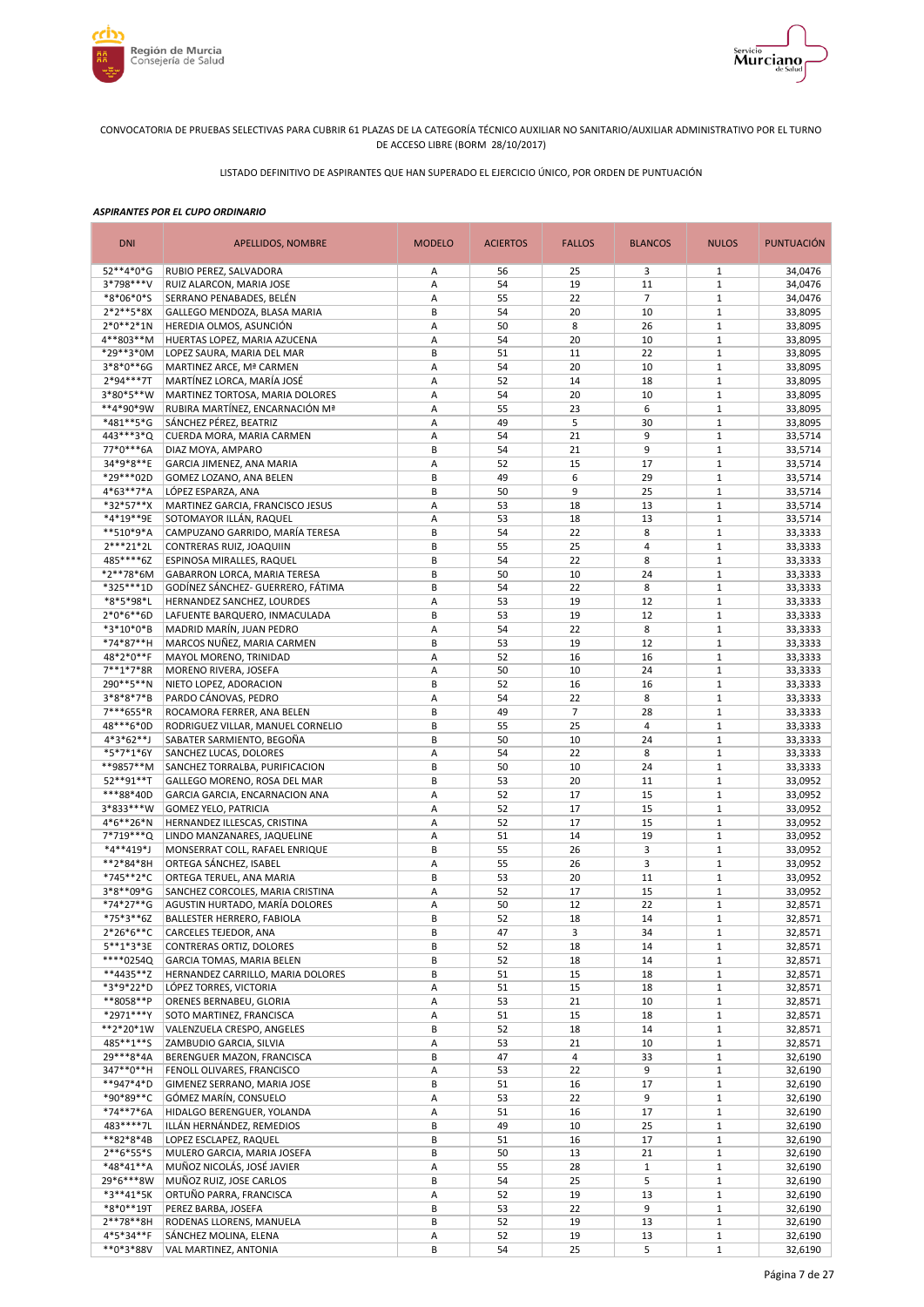



LISTADO DEFINITIVO DE ASPIRANTES QUE HAN SUPERADO EL EJERCICIO ÚNICO, POR ORDEN DE PUNTUACIÓN

| <b>DNI</b>               | APELLIDOS, NOMBRE                                                | <b>MODELO</b> | <b>ACIERTOS</b> | <b>FALLOS</b>  | <b>BLANCOS</b>     | <b>NULOS</b>                 | PUNTUACIÓN         |
|--------------------------|------------------------------------------------------------------|---------------|-----------------|----------------|--------------------|------------------------------|--------------------|
| *2*70*8*V                | ZAPATA SÁNCHEZ, JUANA MARÍA                                      | B             | 53              | 22             | 9                  | 1                            | 32,6190            |
| 2*9*0*2*F                | ANDREU NAVAS, DOLORES BERNARDA                                   | Α             | 53              | 23             | 8                  | $1\,$                        | 32,3810            |
| *32**79*J                | BARNES COTES, MARIA SOLEDAD                                      | Α             | 53              | 23             | 8                  | $\mathbf{1}$                 | 32,3810            |
| ***7464*C<br>*29*7**7D   | CARRION TORAL, MARIA DOLORES<br>DELGADO GARCIA, MARIA            | B<br>B        | 49<br>52        | 11<br>20       | 24<br>12           | $1\,$<br>$\mathbf{1}$        | 32,3810<br>32,3810 |
| 07**66**H                | GIL GIL, FRANCISCO                                               | Α             | 51              | 17             | 16                 | $1\,$                        | 32,3810            |
| *85*1*2*H                | HERNANDEZ MARIN, MARIA ELISA                                     | Α             | 50              | 14             | 20                 | $\mathbf{1}$                 | 32,3810            |
| 4***225*W                | LOPEZ GUILLAMON, ELISA                                           | B             | 50              | 14             | 20                 | $\mathbf{1}$                 | 32,3810            |
| 77*1**3*T                | MARTINEZ MARTINEZ, ANA                                           | Α             | 51              | 17             | 16                 | $\mathbf{1}$                 | 32,3810            |
| 52**9**6H                | MOLINA HERNÁNDEZ, MARIA FUENSANTA                                | Α             | 52              | 20             | 12                 | $\mathbf{1}$                 | 32,3810            |
| 34*3**0*T                | MURCIA COLL, TERESA                                              | Α             | 49              | 11             | 24                 | $\mathbf{1}$                 | 32,3810            |
| *3***733R                | NAVARRO MARTINEZ, ANTONIA                                        | Α             | 49              | 11             | 24                 | $\mathbf{1}$                 | 32,3810            |
| 48***0*2A                | PIORNOS MARIN, SUSANA                                            | Α             | 49              | 11             | 24                 | $1\,$                        | 32,3810            |
| *90*17**Z                | SANCHEZ LOPEZ, ANA                                               | B             | 47              | 5              | 32                 | $1\,$                        | 32,3810            |
| $4**6*3*0J$<br>3*786***B | SOGORB MOSCOSO, ESTHER MARIA<br>GARCIA IMBERNON, MARIA FUENSANTA | B<br>A        | 54<br>49        | 26<br>12       | 4<br>23            | $1\,$<br>$1\,$               | 32,3810<br>32,1429 |
| $*4*01*4*$               | GARRIDO MARTINEZ, MARIA LORETO                                   | A             | 50              | 15             | 19                 | $1\,$                        | 32,1429            |
| *3022***J                | RODRIGUEZ GARCIA, YOLANDA                                        | A             | 53              | 24             | $\overline{7}$     | $\mathbf{1}$                 | 32,1429            |
| 3*99*7**L                | SAMPIL VILA, LAURA                                               | B             | 50              | 15             | 19                 | $1\,$                        | 32,1429            |
| 4*5*1**3H                | AMADOR DE HARO, JAVIER                                           | A             | 54              | 28             | $\overline{2}$     | $\mathbf{1}$                 | 31,9048            |
| $*16***13T$              | CARRILLO GARCIA, JOSE LUIS                                       | А             | 53              | 25             | 6                  | $1\,$                        | 31,9048            |
| 5**18**9Y                | <b>GARCIA LOZANO, BELEN</b>                                      | B             | 52              | 22             | 10                 | $\mathbf{1}$                 | 31,9048            |
| 53*4***3H                | GARCIA NAVARRO, FRANCISCO JOSE                                   | B             | 50              | 16             | 18                 | $1\,$                        | 31,9048            |
| *8*9**71K                | MARIN ROCA, VIRGINIA                                             | Α             | 53              | 25             | 6                  | $1\,$                        | 31,9048            |
| 484*4***C                | MOLINA MARTINEZ, ANA BELEN                                       | Α             | 52              | 22             | 10                 | $\mathbf{1}$                 | 31,9048            |
| *28*45**D<br>*55***05E   | PEREZ GARCIA, ANTONIA                                            | B             | 54              | 28             | $\overline{2}$     | $1\,$                        | 31,9048            |
| *2*27**5D                | POMARES SAEZ, MIGUEL ANGEL<br>PUCHE RUIZ, YOLANDA                | А<br>B        | 51<br>51        | 19<br>19       | 14<br>14           | $\mathbf{1}$<br>$\mathbf{1}$ | 31,9048<br>31,9048 |
| 4**0**15Z                | ROS SOTO, Mª ANGELES                                             | B             | 50              | 16             | 18                 | $1\,$                        | 31,9048            |
| **4*70*7G                | RUIZ GARCIA, M. CARMEN                                           | Α             | 51              | 19             | 14                 | $\mathbf{1}$                 | 31,9048            |
| **980*4*D                | SÁNCHEZ BLANCO, FRANCISCO JAVIER                                 | B             | 51              | 19             | 14                 | $1\,$                        | 31,9048            |
| *746**0*S                | SERNA GALVEZ, JOSEFA                                             | B             | 52              | 22             | 10                 | $\mathbf{1}$                 | 31,9048            |
| **067*3*W                | ANDRES AGUILERA, JOSE RAMON                                      | Α             | 49              | 14             | 21                 | $\mathbf{1}$                 | 31,6667            |
| 7**973**T                | CABRERA BERNA, CELIA                                             | Α             | 48              | 11             | 25                 | $\mathbf{1}$                 | 31,6667            |
| *48***01P                | CAMPILLO HERNÁNDEZ, REMEDIOS                                     | Α             | 49              | 14             | 21                 | $\mathbf{1}$                 | 31,6667            |
| **25*4*8S                | ESPIN CARRILLO, DOLORES                                          | Α             | 50              | 17             | 17                 | $1\,$                        | 31,6667            |
| 7464 **** D              | GARCÍA CORONEL, MANUEL ESTEBAN                                   | Α             | 53              | 26             | 5                  | $\mathbf{1}$                 | 31,6667            |
| 48*8**0*B<br>*848*0**K   | LAX MADRID, JOSE DAVID<br>LUENGO MARTINEZ, MARIA DOLORES         | B<br>B        | 49<br>49        | 14<br>14       | 21<br>21           | $\mathbf{1}$<br>$\mathbf{1}$ | 31,6667<br>31,6667 |
| $2*027***$ T             | MARIN VILLALBA, MARIA                                            | А             | 51              | 20             | 13                 | $\mathbf{1}$                 | 31,6667            |
| **8*72*1X                | MARTÍNEZ ORTEGA, RUBÉN                                           | B             | 54              | 29             | $\mathbf{1}$       | $1\,$                        | 31,6667            |
| 7*567***X                | MARTÍNEZ ORTIZ, Mª AMPARO                                        | B             | 47              | 8              | 29                 | $1\,$                        | 31,6667            |
| 29**87**L                | MAYOR MARTÍNEZ, MARCELINA                                        | A             | 52              | 23             | 9                  | $\mathbf{1}$                 | 31,6667            |
| ***86*30M                | ORTEGA GONZALEZ, JUAN MANUEL                                     | B             | 53              | 26             | 5                  | $1\,$                        | 31,6667            |
| **4920**S                | ORTIN GUERRERO, ALMUDENA                                         | B             | 48              | 11             | 25                 | $1\,$                        | 31,6667            |
| 2****331S                | PEREZ SANCHEZ, NURIA                                             | B             | 50              | 17             | 17                 | $1\,$                        | 31,6667            |
| 22*5*0**J                | RODRIGUEZ MENDEZ, JULIANA                                        | Α             | 51              | 20             | 13                 | $1\,$                        | 31,6667            |
| 77*1***2L                | ROMERO SUSARTE, MARIA DE LA CONVERSION                           | B             | 49              | 14             | 21                 | $1\,$                        | 31,6667            |
| **71*15*F<br>**98*8*3D   | RONDÁN MAYOR, JOSÉ ANTONIO<br>SÁNCHEZ CABALLERO, FLORENTINA      | В<br>Α        | 54<br>51        | 29<br>20       | $\mathbf{1}$<br>13 | 1<br>$\mathbf{1}$            | 31,6667<br>31,6667 |
| *8**00*0S                | VELAZQUEZ MONTESINOS, ESPERANZA                                  | Α             | 52              | 23             | 9                  | $\mathbf{1}$                 | 31,6667            |
| **5*28*3D                | ANDREU IBAÑEZ, ROCIO                                             | B             | 49              | 15             | 20                 | $\mathbf{1}$                 | 31,4286            |
| $3***48*4B$              | ARQUES PEREZ, MARIA ENCARNACION                                  | Α             | 47              | 9              | 28                 | $\mathbf 1$                  | 31,4286            |
| $2*4**6*55$              | GARCIA RIVAS, MARIA AGUEDA                                       | B             | 51              | 21             | 12                 | $\mathbf{1}$                 | 31,4286            |
| *74*2**7P                | <b>GOMARIZ RECHE, ANTONIA</b>                                    | Α             | 46              | 6              | 32                 | $\mathbf{1}$                 | 31,4286            |
| *3**68*3X                | GONZALEZ PEREZ, ANA MARIA                                        | Α             | 52              | 24             | 8                  | $\mathbf 1$                  | 31,4286            |
| 4**14*0*V                | GRANADOS GONZALEZ, ALMUDENA                                      | Α             | 52              | 24             | 8                  | $1\,$                        | 31,4286            |
| *7**27*9T                | HERNANDEZ GIL, MARIA TERESA                                      | B             | 53              | 27             | 4                  | $\mathbf{1}$                 | 31,4286            |
| 348***5*M                | HIDALGO MONTESINOS, MARÍA ROSARIO                                | Α             | 51              | 21             | 12                 | $1\,$                        | 31,4286            |
| 528**4**X                | MORANTE DEL CERRO, LAMBERTO<br>PAYÁ ORTIZ, ANA                   | Α             | 46              | 6              | 32                 | $\mathbf{1}$                 | 31,4286            |
| *90**75*P<br>775*7***M   | RIOS MARTÍNEZ, ANA MARÍA                                         | Α<br>B        | 51<br>51        | 21<br>21       | 12<br>12           | $1\,$<br>$\mathbf{1}$        | 31,4286<br>31,4286 |
| **259**3Z                | TERUEL EGEA, JUAN DIEGO                                          | А             | 50              | 18             | 16                 | $\mathbf{1}$                 | 31,4286            |
| *85***48E                | VIDAL MARTÍNEZ, VÍCTOR                                           | А             | 51              | 21             | 12                 | $\mathbf{1}$                 | 31,4286            |
| *84***67J                | VIVES GUERRERO, MARIA ESTER                                      | B             | 53              | 27             | 4                  | $1\,$                        | 31,4286            |
| *4*89**0D                | ALCAZAR GAMBIN, MARIA CARMEN                                     | B             | 47              | 10             | 27                 | $\mathbf{1}$                 | 31,1905            |
| *74***86R                | BORJA LOPEZ, JOSEFA                                              | B             | 46              | $\overline{7}$ | 31                 | $1\,$                        | 31,1905            |
| 34**5*4*P                | CANO LUCAS, ANTONIA                                              | B             | 50              | 19             | 15                 | $\mathbf{1}$                 | 31,1905            |
| *32**9*6X                | LOZANO GARCIA DE ALCARAZ, AMALIA ANTONIA                         | B             | 51              | 22             | 11                 | $\mathbf 1$                  | 31,1905            |
| 7*0*3**4E                | LUENGO MORAGA, PATRICIA                                          | Α             | 49              | 16             | 19                 | $\mathbf{1}$                 | 31,1905            |
| 2*9*29**S<br>*482*3**P   | MARIN VILA, ELENA MARIA                                          | B             | 47              | 10             | 27                 | $\mathbf{1}$                 | 31,1905            |
|                          | MARTINEZ ESPINOSA, FRANCISCO JAVIER                              | A             | 53              | 28             | 3                  | $\mathbf{1}$                 | 31,1905            |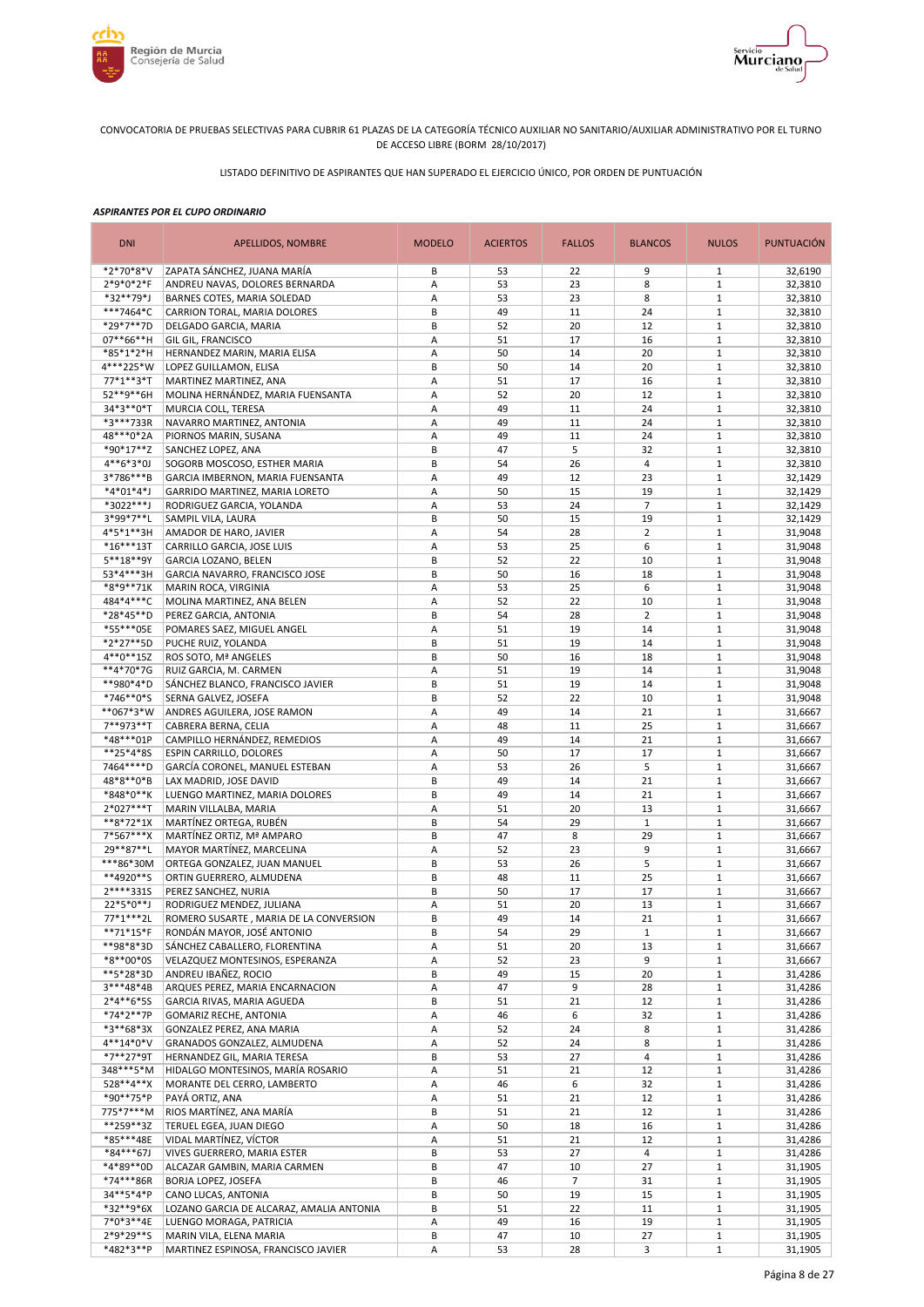



LISTADO DEFINITIVO DE ASPIRANTES QUE HAN SUPERADO EL EJERCICIO ÚNICO, POR ORDEN DE PUNTUACIÓN

| <b>DNI</b>               | APELLIDOS, NOMBRE                                       | <b>MODELO</b> | <b>ACIERTOS</b> | <b>FALLOS</b> | <b>BLANCOS</b>       | <b>NULOS</b>                  | <b>PUNTUACIÓN</b>  |
|--------------------------|---------------------------------------------------------|---------------|-----------------|---------------|----------------------|-------------------------------|--------------------|
| *297***6V                | MARTINEZ RODRIGUEZ, PRESENTACION                        | Α             | 50              | 19            | 15                   | $\mathbf{1}$                  | 31,1905            |
| *75*62**V                | NAVARRO CASTILLO, MARÍA DE LA CRUZ                      | Α             | 52              | 25            | 7                    | $\mathbf{1}$                  | 31,1905            |
| *8614***N                | PINO MARTÍNEZ, AFRICA                                   | Α             | 49              | 16            | 19                   | $\mathbf{1}$                  | 31,1905            |
| **0*50*7P<br>$*7*6**71Z$ | RUIZ GARCIA, ANA MARIA<br>SÁNCHEZ MARTÍNEZ, DOLORES     | Α<br>Α        | 51<br>53        | 22<br>28      | 11<br>3              | $\mathbf{1}$<br>$\mathbf{1}$  | 31,1905<br>31,1905 |
| 7***19*5A                | TUDELA PALLARES, PAULA                                  | B             | 51              | 22            | 11                   | $1\,$                         | 31,1905            |
| *4848***F                | ESPEJO TUDELA, BRIGIDA                                  | Α             | 50              | 20            | 14                   | $\mathbf 1$                   | 30,9524            |
| 22*9***2M                | GARCÍA BLÁZQUEZ, ANA CARIDAD                            | B             | 48              | 14            | 22                   | $1\,$                         | 30,9524            |
| *7*09**0N                | GARCIA MORENO, ANA ESTER                                | Α             | 48              | 14            | 22                   | $\mathbf{1}$                  | 30,9524            |
| 4*4**6*3B                | GARCÍA NICOLÁS, MATILDE ASCENSIÓN                       | Α             | 47              | 11            | 26                   | $1\,$                         | 30,9524            |
| 52****10B                | GONZALEZ SOLANA, TEODORA                                | Α             | 48              | 14            | 22                   | $\mathbf{1}$                  | 30,9524            |
| *75*2*6*L                | <b>GUILLAMON GUILLEN, ANGELES</b>                       | B             | 45              | 5             | 34                   | $\mathbf{1}$                  | 30,9524            |
| *32*5*3*K                | HERNANDEZ AYALA, MARIA DEL MAR                          | Α             | 49              | 17            | 18                   | $\mathbf{1}$                  | 30,9524            |
| *84**16*N<br>7***66*7Y   | LÓPEZ MUÑOZ, PEDRO MIGUEL<br>MANRESA ESTAÑ, BEGOÑA      | Α<br>Α        | 48<br>52        | 14<br>26      | 22<br>6              | $\mathbf{1}$<br>$1\,$         | 30,9524<br>30,9524 |
| 52*0***5D                | MARTINEZ ESTEBAN, ANGELES                               | Α             | 51              | 23            | 10                   | $1\,$                         | 30,9524            |
| **9*3*79S                | MARTINEZ GARCIA, MARIA FRANCISCA                        | B             | 51              | 23            | 10                   | $\mathbf{1}$                  | 30,9524            |
| *8**89*85                | MARTINEZ RAMIREZ, ANGELES                               | A             | 50              | 20            | 14                   | $1\,$                         | 30,9524            |
| *3*69*2*Y                | PAGÁN LÓPEZ, IRENE                                      | B             | 48              | 14            | 22                   | $1\,$                         | 30,9524            |
| *4*3*6*2X                | PARRA BERNAL, CRISTINA                                  | B             | 46              | 8             | 30                   | $\mathbf{1}$                  | 30,9524            |
| 4**0*5*4T                | PINA FERNANDEZ, TERESA                                  | A             | 50              | 20            | 14                   | $1\,$                         | 30,9524            |
| *750**9*C                | ROBLES ROBLES, MARTIN                                   | A             | 50              | 20            | 14                   | $\mathbf{1}$                  | 30,9524            |
| *478**6*X                | ROMERO JUAREZ, MARIA DEL CARMEN                         | A             | 52              | 26            | 6                    | $1\,$                         | 30,9524            |
| *305***7Z                | ROSIQUE PEREZ, MARIA DEL ROSARIO                        | A             | 52              | 26            | 6                    | $1\,$                         | 30,9524            |
| *751**1*Z                | VALERO IZQUIERDO, JOSEFINA                              | B             | 51              | 23            | 10                   | $1\,$                         | 30,9524            |
| 48*5**2*E<br>***0*122W   | CÁNOVAS CABANES, ÁLVARO<br>GARCIA DEL AGUILA, CARMEN    | B<br>B        | 49<br>51        | 18<br>24      | 17<br>9              | $\mathbf{1}$<br>$\mathbf{1}$  | 30,7143<br>30,7143 |
| ***05*06N                | JARA TORRECILLAS, AMALIA                                | Α             | 51              | 24            | 9                    | $1\,$                         | 30,7143            |
| 2***59*0Z                | JIMENEZ ABELLAN, ANTONIA MARIA                          | B             | 46              | 9             | 29                   | $\mathbf{1}$                  | 30,7143            |
| **4**127M                | MARTINEZ DELGADO, FRANCISCO JAVIER                      | Α             | 52              | 27            | 5                    | $\mathbf{1}$                  | 30,7143            |
| 4*3*3**9F                | MARTINEZ GARCIA, ROSA Mª                                | А             | 46              | 9             | 29                   | $1\,$                         | 30,7143            |
| *8*8*91*V                | MARTINEZ GARCIA, VALENTIN G.                            | Α             | 48              | 15            | 21                   | $\mathbf 1$                   | 30,7143            |
| 4*4*2**2M                | MARTINEZ GUILLAMON, CELIA                               | B             | 50              | 21            | 13                   | $1\,$                         | 30,7143            |
| 7*5*3*2*Q                | MOYA GARCIA, ANA BELEN                                  | B             | 48              | 15            | 21                   | $\mathbf{1}$                  | 30,7143            |
| *48*67**R                | ORTIZ RUBIO, ISABEL                                     | Α             | 51              | 24            | 9                    | $1\,$                         | 30,7143            |
| *4*35**4D                | ORTUÑO RUBIO, DAVID                                     | Α             | 52              | 27            | 5                    | $\mathbf{1}$                  | 30,7143            |
| 2***83*5A<br>***46*37G   | SANCHEZ PADILLA, SERGIO                                 | B<br>B        | 50<br>53        | 21<br>31      | 13<br>0              | $\mathbf{1}$<br>$\mathbf{1}$  | 30,7143<br>30,4762 |
| 7****999L                | ANDRES GUTIERREZ, PEDRO<br>BERMEJO RUIZ, ISABEL         | Α             | 50              | 22            | 12                   | $\mathbf{1}$                  | 30,4762            |
| 06*2***5Z                | BOLAÑOS DIAZ-BENITO, CRISTOBAL                          | B             | 51              | 25            | 8                    | $1\,$                         | 30,4762            |
| 23 *** 6 * 2E            | CAYUELA TARDIDO, JUAN PEDRO                             | Α             | 52              | 28            | 4                    | $1\,$                         | 30,4762            |
| **97*8*0D                | GARCIA MERCADER, MARCELINO                              | B             | 51              | 25            | 8                    | $1\,$                         | 30,4762            |
| 3482 **** E              | GARCÍA SÁNCHEZ, MARIA DOLORES                           | A             | 52              | 28            | 4                    | $1\,$                         | 30,4762            |
| $3**4*0*4M$              | GÓMEZ PENEDO, ANA MARÍA                                 | B             | 50              | 22            | 12                   | $1\,$                         | 30,4762            |
| 23*6*1**P                | GONZALEZ GALINDO, MARIA ISABEL                          | A             | 50              | 22            | 12                   | $1\,$                         | 30,4762            |
| 7**6*13*G                | LOPEZ SANCHEZ, JUANA MARIA                              | Α             | 51              | 25            | 8                    | $1\,$                         | 30,4762            |
| *32*28**Q                | MONTES COSTA, MARIA ISABEL                              | B             | 46              | 10            | 28                   | $1\,$                         | 30,4762            |
| *84***79W<br>4849****S   | MORENO GUILLÉN, ALICIA<br>MORENO PEÑALVER, Mª DOLORES   | B<br>B        | 48              | 16            | 20                   | $\mathbf{1}$                  | 30,4762            |
| *4*31*9*D                | PEREZ ALONSO, ENCARNACION                               | Α             | 51<br>53        | 25<br>31      | 8<br>0               | $\mathbf{1}$<br>$\mathbf{1}$  | 30,4762<br>30,4762 |
| $7***21***2A$            | RIBERA PEINADO, CONCEPCIÓN                              | Α             | 47              | 13            | 24                   | $\mathbf{1}$                  | 30,4762            |
| *304***6X                | ROCA GARCIA, MARINA                                     | В             | 47              | 13            | 24                   | $\mathbf{1}$                  | 30,4762            |
| *32*8*4*Y                | SÁNCHEZ GARRE, MANUELA                                  | B             | 50              | 22            | 12                   | $\mathbf{1}$                  | 30,4762            |
| $21***8*1A$              | SEGURA CALVO, JUAN FRANCISCO                            | В             | 44              | 4             | 36                   | $\mathbf{1}$                  | 30,4762            |
| *87***24X                | ABENZA CONTRERAS, CARMEN MARIA                          | Α             | 47              | 14            | 23                   | $\mathbf{1}$                  | 30,2381            |
| *8*9*7*1V                | BAÑOS ALVAREZ, Mª ROCIO                                 | B             | 48              | 17            | 19                   | $\mathbf 1$                   | 30,2381            |
| **2*922*S                | CABRERA GONZALEZ, FRANCISCA                             | А             | 46              | 11            | 27                   | $\mathbf 1$                   | 30,2381            |
| *4*8**05M                | CAMPILLO PEREZ, ANTONIA MARIA                           | Α             | 52              | 29            | 3                    | $\mathbf 1$                   | 30,2381            |
| *84**97*A                | CANDELA YAGO, VERÓNICA                                  | B             | 51              | 26            | $\overline{7}$       | $\mathbf{1}$                  | 30,2381            |
| *8*3*8*4N<br>*7*14*1*A   | CARRILLO RUBIO, PEDRO MANUEL<br>DE MAYA FERNANDEZ, JUAN | Α<br>B        | 50<br>49        | 23            | 11                   | $\mathbf 1$<br>$1\,$          | 30,2381<br>30,2381 |
| *48*12**G                | LORENTE GARCÍA, BÁRBARA                                 | B             | 47              | 20<br>14      | 15<br>23             | $\mathbf{1}$                  | 30,2381            |
| **2*6*68Y                | LUNAR GAVIÑO, GEMMA                                     | B             | 46              | 11            | 27                   | $1\,$                         | 30,2381            |
| *4*7**985                | MARTINEZ IRLES, MARIA GLORIA                            | B             | 50              | 23            | 11                   | $1\,$                         | 30,2381            |
| *8486***Z                | MUÑOZ SAURA, MARIA CARMEN                               | А             | 50              | 23            | 11                   | $1\,$                         | 30,2381            |
| 2**5*01*D                | TORRALBA FORCA, M. DOLORES                              | B             | 47              | 14            | 23                   | $\mathbf 1$                   | 30,2381            |
| 484***8*F                | ZAPATA MUÑOZ, FRANCISCA                                 | B             | 45              | 8             | 31                   | $1\,$                         | 30,2381            |
| $*2***692J$              | ELOSUA GIL, LAURA                                       | А             | 45              | 9             | 30                   | $\mathbf{1}$                  | 30,0000            |
| *84***14Y                | FERNANDEZ NICOLAS, SONIA                                | А             | 50              | 24            | 10                   | $\mathbf 1$                   | 30,0000            |
| $2***250***X$            | GARCIA MARIN, ANA ISABEL                                | А             | 50              | 24            | 10                   | $\mathbf{1}$                  | 30,0000            |
| 2**5*22*Y<br>27*8***5G   | GARCIA MONTALBAN, ISABEL<br>LOPEZ PEREZ, MARIA DOLORES  | B<br>B        | 52<br>47        | 30<br>15      | $\overline{2}$<br>21 | $\mathbf 1$<br>$\overline{2}$ | 30,0000<br>30,0000 |
|                          |                                                         |               |                 |               |                      |                               |                    |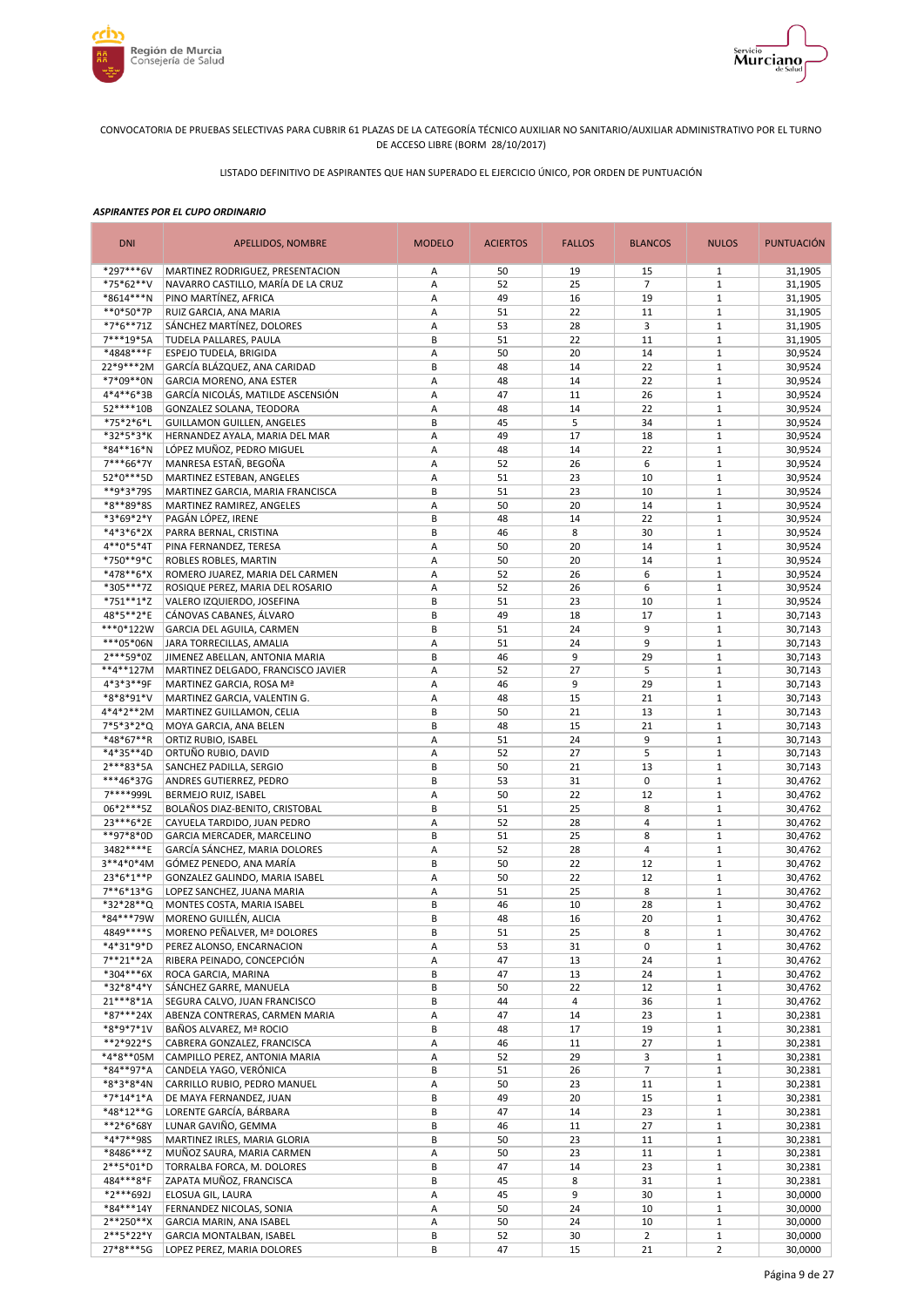



LISTADO DEFINITIVO DE ASPIRANTES QUE HAN SUPERADO EL EJERCICIO ÚNICO, POR ORDEN DE PUNTUACIÓN

| <b>DNI</b>             | <b>APELLIDOS, NOMBRE</b>                               | <b>MODELO</b> | <b>ACIERTOS</b> | <b>FALLOS</b>  | <b>BLANCOS</b> | <b>NULOS</b>               | <b>PUNTUACIÓN</b>  |
|------------------------|--------------------------------------------------------|---------------|-----------------|----------------|----------------|----------------------------|--------------------|
| 52**43**N              | MUÑOZ MARTINEZ, MARIA CRISTINA                         | Α             | 48              | 18             | 18             | $\mathbf{1}$               | 30,0000            |
| 2***28*6R              | PÉREZ MARTÍNEZ. ISABEL MARÍA                           | B             | 45              | 9              | 30             | $1\,$                      | 30,0000            |
| *479**2*R              | TOVAR CORDOBA, ASCENSION                               | А             | 49              | 21             | 14             | $\mathbf{1}$               | 30,0000            |
| ***5375*Z              | ALCARAZ CALZADO, MARÍA DEL ROCÍO                       | B             | 49              | 22             | 13             | $1\,$                      | 29,7619            |
| 5*8***88T<br>*9*019**Y | ASENSIO DÍAZ, MARÍA JOSEFA<br>AYUSO RICO, ANA MARIA    | А<br>Α        | 48<br>50        | 19<br>25       | 17<br>9        | $\,1\,$<br>$\,1\,$         | 29,7619<br>29,7619 |
| ***6000*S              | BERNABEU TOVAR, FRANCISCO                              | А             | 51              | 28             | 5              | $\,1\,$                    | 29,7619            |
| 7**58*5*K              | BRAVO SÁNCHEZ, PEDRO ALBERTO                           | A             | 50              | 25             | 9              | $1\,$                      | 29,7619            |
| *14***99N              | CABRERA VAZQUEZ, MARI CARMEN                           | B             | 49              | 22             | 13             | $\mathbf{1}$               | 29,7619            |
| 5***69*8R              | CONTRERAS CAMPILLO, MARIA DOLORES                      | A             | 50              | 25             | 9              | $\mathbf{1}$               | 29,7619            |
| 2*4***15E              | GAMBÍN JIMÉNEZ, ANA MARIA                              | B             | 49              | 22             | 13             | $1\,$                      | 29,7619            |
| *852**6*F              | HERNÁNDEZ DÉBORA, JUAN JOSÉ                            | Α             | 49              | 22             | 13             | $\mathbf{1}$               | 29,7619            |
| 5*80*5**A              | <b>IBAÑEZ BO, ANTONIA</b>                              | B             | 51              | 28             | 5              | $\mathbf 1$                | 29,7619            |
| *7**491*W              | LÓPEZ RÍOS, MARÍA DEL CARMEN                           | B             | 48              | 19             | 17             | $\mathbf{1}$               | 29,7619            |
| $2**74**2F$            | MANZANERA PÁRRAGA, FRANCISCA                           | Α             | 43              | $\overline{4}$ | 37             | $1\,$                      | 29,7619            |
| 2**4*20*Z              | MARTOS OLIVER, FRANCISCO JOSE                          | Α             | 47              | 16             | 21             | $1\,$                      | 29,7619            |
| 3**9*96*E<br>2***523*K | SANCHEZ ROSELL, PEDRO<br>VALVERDE PEREZ, MARIA CARMEN  | Α<br>Α        | 50<br>45        | 25<br>10       | 9<br>29        | $\mathbf 1$<br>$\mathbf 1$ | 29,7619<br>29,7619 |
| 48**1**5E              | VILLA ORTEGA, ISRAEL                                   | B             | 51              | 28             | 5              | $\mathbf 1$                | 29,7619            |
| 2*9*7*7*T              | AGÜERA CARRASCO, SALVADORA                             | A             | 52              | 32             | $\mathbf 0$    | $\mathbf{1}$               | 29,5238            |
| *86**22*X              | ÁLVARO HERVÁS, LARA                                    | Α             | 52              | 32             | $\mathbf 0$    | $1\,$                      | 29,5238            |
| 174***3*A              | CALDERON MARTINEZ, NURIA                               | A             | 45              | 11             | 28             | $\mathbf{1}$               | 29,5238            |
| *3*4*4*1H              | CANO CORBALAN, MARIA ANGELES                           | Α             | 50              | 26             | 8              | $1\,$                      | 29,5238            |
| 48**6**4T              | CÁNOVAS ABELLÁN, JAVIER                                | B             | 48              | 20             | 16             | $1\,$                      | 29,5238            |
| *83***87F              | GARCIA BELANDO, INMACULADA                             | А             | 52              | 32             | 0              | $1\,$                      | 29,5238            |
| $2***21*5N$            | GARCIA CARREÑO PLAZAS, MARIA PALOMA                    | B             | 49              | 23             | 12             | $1\,$                      | 29,5238            |
| 4**8*4*7F              | GARCIA GEREZ, JUANA MARIA                              | B             | 48              | 20             | 16             | $1\,$                      | 29,5238            |
| **821**85              | GARCÍA SANCHEZ, MARÍA DOLORES                          | В             | 52              | 32             | 0              | $1\,$                      | 29,5238            |
| 7**90*3*Y              | MAESTRE GARCIA, DANIEL                                 | B             | 52              | 32             | 0              | $1\,$                      | 29,5238            |
| *3*9**70G              | MANZANARES PERAN, JOSE MANUEL                          | B             | 47<br>50        | 17             | 20<br>8        | $1\,$<br>$\,1\,$           | 29,5238            |
| **394*9*F<br>34*2**9*S | MURGUI GREGORI, ADRIÁN<br>PAEZ HERNANDEZ, ENRIQUE      | Α<br>А        | 49              | 26<br>23       | 12             | $\mathbf{1}$               | 29,5238<br>29,5238 |
| *83*5*3*L              | PARDO CLEMENTE, MARIA DEL MAR                          | Α             | 44              | 8              | 32             | $1\,$                      | 29,5238            |
| *8**142*R              | PEREZ MOLINA, NURIA                                    | B             | 48              | 20             | 16             | $\mathbf{1}$               | 29,5238            |
| 23*22***T              | PESQUERO BARRO, ESTEFANIA                              | A             | 44              | 8              | 32             | $\mathbf{1}$               | 29,5238            |
| *9*68**7H              | RENTERO QUILES, MARIA DEL MAR                          | B             | 49              | 23             | 12             | $\mathbf 1$                | 29,5238            |
| 7***495*H              | ROCAMORA SERNA, MARIA CARMEN                           | B             | 49              | 23             | 12             | $\mathbf{1}$               | 29,5238            |
| *4*9*32*H              | ROMERA ALES, ANTONIO                                   | Α             | 50              | 26             | 8              | $1\,$                      | 29,5238            |
| *75*2*9*L              | RUIZ ROMERO, MARIA ROSARIO                             | B             | 46              | 14             | 24             | $\mathbf{1}$               | 29,5238            |
| ***58*52N              | SANCHEZ MARIN, DOLORES                                 | В             | 50              | 26             | 8              | $1\,$                      | 29,5238            |
| *7*0*06*N              | SANCHEZ RODRIGUEZ, MARIA ISABEL                        | B             | 44              | 8              | 32             | $1\,$                      | 29,5238            |
| *8**64*6M              | SAURA RODRIGUEZ, LORENA                                | Α<br>B        | 47<br>48        | 17<br>20       | 20<br>16       | $\mathbf 1$<br>$1\,$       | 29,5238<br>29,5238 |
| *3*8*11*Z<br>48****975 | SOARES GUILLEN, MARIANA<br>TOLEDO ALARCON, JOSE        | B             | 47              | 17             | 20             | $\mathbf 1$                | 29,5238            |
| **8**765B              | ACOSTA GARCIA, JOSEFA                                  | Α             | 48              | 21             | 15             | $\mathbf{1}$               | 29,2857            |
| ***0*806N              | ALMAGRO HERNANDEZ, MARIA JOSE                          | B             | 46              | 15             | 23             | $1\,$                      | 29,2857            |
| *854***7Q              | BALLESTER CARRILLO, FRANCISCA                          | B             | 49              | 24             | 11             | $\mathbf 1$                | 29,2857            |
| **9544**H              | BARRACHINA LÓPEZ, JOSÉ                                 | B             | 51              | 30             | $\overline{3}$ | $\mathbf{1}$               | 29.2857            |
| 74*2***9Y              | BELMONTE LARROSA, MARIA JOSE                           | В             | 48              | 21             | 15             | $\mathbf{1}$               | 29,2857            |
| *48***79L              | CANO BAÑOS, AGUSTINA                                   | А             | 46              | 15             | 23             | $\mathbf{1}$               | 29,2857            |
| **9*1*04Y              | CORTES GARRIDO, MIGUEL                                 | А             | 49              | 24             | 11             | $\mathbf{1}$               | 29,2857            |
| **4639**M              | FERNANDEZ GARCIA, CATALINA                             | В             | 50              | 27             | 7              | $\mathbf{1}$               | 29,2857            |
| 3***33*3P              | FRUTOS COSTA, MARÍA SANTOS<br>FURIÓ SÁNCHEZ, FRANCISCA | B<br>В        | 47              | 18<br>24       | 19             | $1\,$                      | 29,2857            |
| *74*30**H<br>*839**5*X | GAMBIN ZAMORA, MARIA                                   | Α             | 49<br>45        | 12             | 11<br>27       | $1\,$<br>$\mathbf{1}$      | 29,2857<br>29,2857 |
| $7***1***42R$          | GARCIA MIRALLES, NATALIA                               | B             | 48              | 21             | 15             | $1\,$                      | 29,2857            |
| $2**1*10*5$            | INGLES MATEO, FAUSTINA                                 | B             | 47              | 18             | 19             | $1\,$                      | 29,2857            |
| ***9115*X              | LÓPEZ ALACID, DÉBORA                                   | B             | 45              | 12             | 27             | $1\,$                      | 29,2857            |
| 232**2**C              | MECA ROMERA, JUAN LUIS                                 | Α             | 48              | 21             | 15             | $\mathbf 1$                | 29,2857            |
| **793**2T              | NICOLAS VILLAR, FUENSANTA                              | B             | 49              | 24             | 11             | $\mathbf{1}$               | 29,2857            |
| 34*1*6**F              | ORTIZ RUBIO, MARIA ROSARIO                             | B             | 49              | 24             | 11             | $\mathbf 1$                | 29,2857            |
| 23*3***4S              | PADILLA GONZALEZ, MARÍA DEL CARMEN                     | А             | 47              | 18             | 19             | $\mathbf{1}$               | 29,2857            |
| 4*46**6*T              | PÉREZ LOZANO, MARÍA ELENA                              | Α             | 49              | 24             | 11             | $\mathbf 1$                | 29,2857            |
| *4*10*6*T<br>***12*06Y | PEREZ MARTINEZ, INMACULADA<br>REINA ROBLES, ANA MARIA  | А<br>А        | 48              | 21<br>15       | 15<br>23       | $1\,$<br>$1\,$             | 29,2857<br>29,2857 |
| 29*6***6H              | ROS BASTIDA, MARÍA JOSÉ                                | Α             | 46<br>48        | 21             | 15             | $1\,$                      | 29,2857            |
| 4**0*54*E              | SAURA CANO, CARMEN CELIA                               | B             | 51              | 30             | 3              | $1\,$                      | 29,2857            |
| ***3*198C              | ADAN GALERA, JOSEFA                                    | B             | 46              | 16             | 22             | $\mathbf 1$                | 29,0476            |
| **7*170*L              | BELMONTE MARTINEZ, MARIA ISABEL                        | B             | 44              | 10             | 30             | $\,1\,$                    | 29,0476            |
| 3**2*0*9H              | GOMARIZ FENOLL, JUAN ANTONIO                           | B             | 47              | 19             | 18             | $1\,$                      | 29,0476            |
| 229 ** 7 ** L          | HERNÁNDEZ SOTO, JESÚS SALVADOR                         | B             | 50              | 28             | 6              | $\mathbf 1$                | 29,0476            |
| **4234**Y              | HERNANDEZ VIDAL, MARIA LUISA                           | А             | 48              | 22             | 14             | $\mathbf{1}$               | 29,0476            |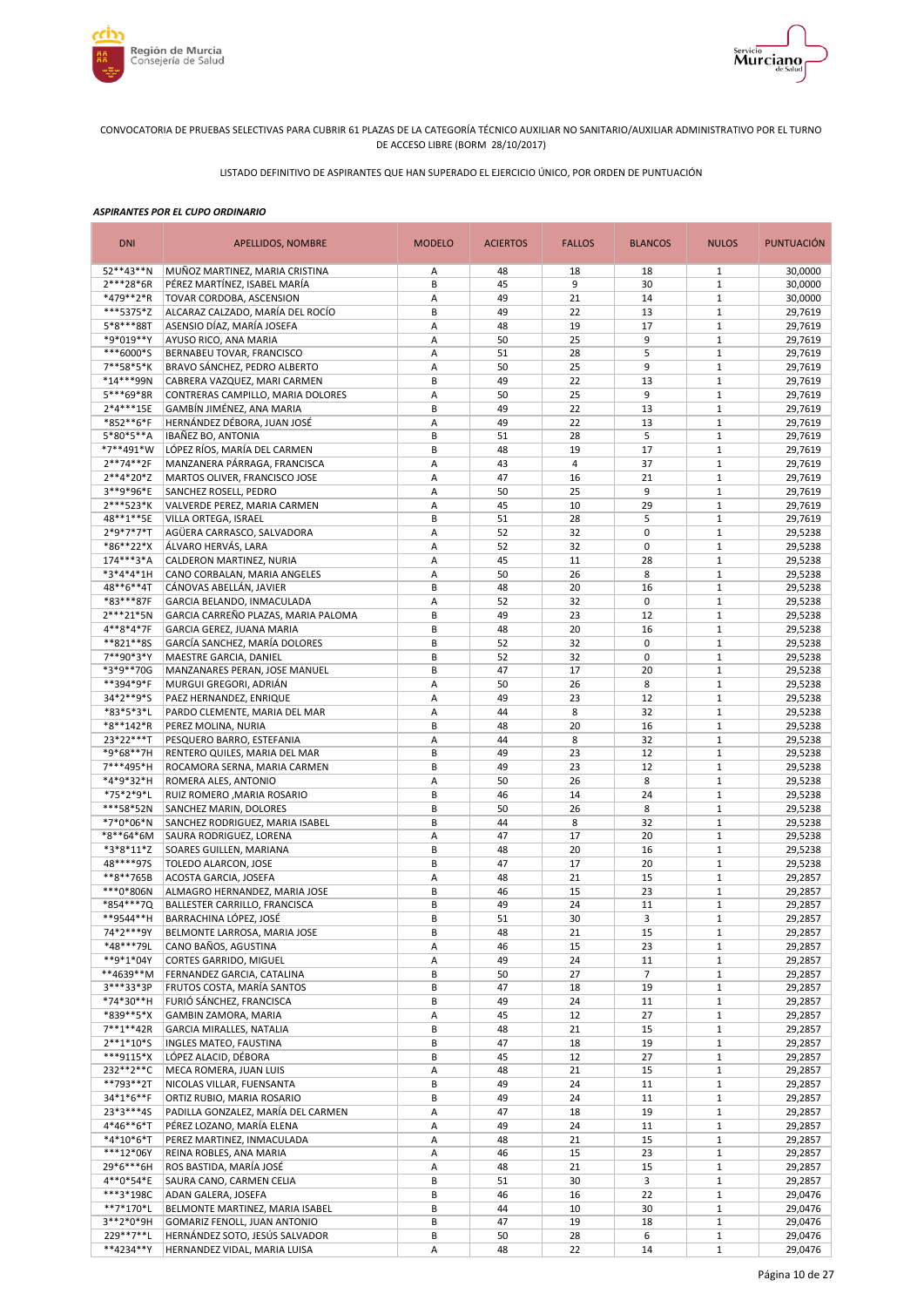



LISTADO DEFINITIVO DE ASPIRANTES QUE HAN SUPERADO EL EJERCICIO ÚNICO, POR ORDEN DE PUNTUACIÓN

| <b>DNI</b>             | <b>APELLIDOS, NOMBRE</b>                                         | <b>MODELO</b> | <b>ACIERTOS</b> | <b>FALLOS</b>  | <b>BLANCOS</b>       | <b>NULOS</b>                 | <b>PUNTUACIÓN</b>  |
|------------------------|------------------------------------------------------------------|---------------|-----------------|----------------|----------------------|------------------------------|--------------------|
| 34*03***R              | MORALES SANCHEZ, JUAN PEDRO                                      | Α             | 44              | 10             | 30                   | 1                            | 29,0476            |
| 4****398J              | MURIEL CARRILLO, BELEN                                           | B             | 48              | 22             | 14                   | $\mathbf{1}$                 | 29,0476            |
| *8*8**18C              | NICOLAS ABELLAN, ANA BELEN                                       | А             | 48              | 22             | 14                   | $\,1\,$                      | 29,0476            |
| 7*5***96G              | ORTIZ MARTINEZ, CLARA VICTORIA                                   | B             | 49              | 25             | 10                   | $\,1\,$                      | 29,0476            |
| *23**68*N<br>52*0***8E | PASCAL RODRIGUEZ, VERONICA<br>PÉREZ VIGUERAS, JOSEFA             | B<br>B        | 48<br>45        | 22<br>13       | 14<br>26             | $\mathbf 1$<br>$\mathbf 1$   | 29,0476<br>29,0476 |
| **2898**R              | PIERNAS SANCHEZ, MARTA ASCENSION                                 | A             | 50              | 28             | 6                    | $\mathbf{1}$                 | 29,0476            |
| 21**9**4P              | RIPOLL SELLÉS, ALBERT                                            | Α             | 43              | $\overline{7}$ | 34                   | $\mathbf 1$                  | 29,0476            |
| *41**13*W              | RIQUELME PARDO, Mª CARMEN                                        | Α             | 50              | 28             | 6                    | $\mathbf 1$                  | 29,0476            |
| *5**82*8P              | SEDANO CALDERÓN, RAFAEL                                          | B             | 43              | $\overline{7}$ | 34                   | $\mathbf{1}$                 | 29,0476            |
| *2**97*4C              | SOTO ROS, JUANA MARIA                                            | Α             | 43              | $\overline{7}$ | 34                   | $\mathbf 1$                  | 29,0476            |
| *4**18*9N              | TOMÁS ALEMÁN, MÓNICA                                             | B             | 49              | 25             | 10                   | $\mathbf{1}$                 | 29,0476            |
| **507*9*Z              | BOLARÍN GONZÁLEZ, MARÍA DOLORES                                  | Α             | 49              | 26             | 9                    | $1\,$                        | 28,8095            |
| *29*50**B<br>348***0*R | CÁNOVAS GUZMÁN, ANA MARIA<br>CASADO GALLEGO, ANDRÉS              | Α<br>Α        | 47<br>48        | 20<br>23       | 17<br>13             | $1\,$<br>$\mathbf 1$         | 28,8095<br>28,8095 |
| $2*2**8*7P$            | DE HARO SOTO, RAQUEL                                             | B             | 44              | 11             | 29                   | $\mathbf 1$                  | 28,8095            |
| *70***65N              | DEL OLMO VELA, GONZALO JAVIER                                    | A             | 46              | 17             | 21                   | $1\,$                        | 28,8095            |
| **8*55*6Y              | FLORES BAÑOS, GERMAN                                             | Α             | 48              | 23             | 13                   | $1\,$                        | 28,8095            |
| *24*23**F              | GARCIA MARTINEZ, ANTONIA                                         | A             | 49              | 26             | 9                    | $1\,$                        | 28,8095            |
| *7*74*0*Y              | GIL CORDOBA, CRISTINA                                            | B             | 43              | 8              | 33                   | $1\,$                        | 28,8095            |
| *3*6*78*X              | GILABERT CHEREGUINI, BLANCA                                      | B             | 46              | 17             | 21                   | $1\,$                        | 28,8095            |
| 2*06***6S              | IZQUIERDO MARTINEZ, NOELIA                                       | B             | 45              | 14             | 25                   | $\mathbf{1}$                 | 28,8095            |
| *330**0*K              | LORENTE URBANO, IRENE                                            | B             | 50              | 29             | 5                    | $1\,$                        | 28,8095            |
| 3*797***Z<br>34***0*5N | MARIN PLAZA, MARIA ISABEL<br>MORA HERNANDEZ, BARBARA             | Α<br>В        | 45<br>48        | 14<br>23       | 25<br>13             | $\mathbf{1}$<br>$1\,$        | 28,8095<br>28,8095 |
| 4**654**D              | ORTEGA PEREZ, PASCUALA                                           | А             | 42              | 5              | 37                   | $1\,$                        | 28,8095            |
| *2**030*C              | PEREZ CEREZUELA, MARIA ENCARNACION                               | Α             | 50              | 29             | 5                    | $\mathbf{1}$                 | 28,8095            |
| 21**3*9*E              | PEREZ COLOMINA, ESTHER                                           | Α             | 49              | 26             | 9                    | $\,1\,$                      | 28,8095            |
| ***91*45D              | QUIÑONERO RUIZ, ISABEL MARIA                                     | B             | 48              | 23             | 13                   | $\,1\,$                      | 28,8095            |
| *2*8*0*2H              | ZAMORA ALVAREZ, JUAN SANTIAGO                                    | B             | 48              | 23             | 13                   | $\mathbf 1$                  | 28,8095            |
| **805**9Y              | ALBALADEJO POMARES, MARIA ANGELES                                | B             | 44              | 12             | 28                   | $\mathbf 1$                  | 28,5714            |
| **805*4*P              | BAÑO FRUTOS, ROSARIO                                             | B             | 48              | 24             | 12                   | $\mathbf{1}$                 | 28,5714            |
| *4***686Q<br>4***3*71K | BELTRAN ALEMAN, MARIA BELEN                                      | Α<br>Α        | 43              | 9<br>12        | 32<br>28             | $1\,$<br>$\mathbf 1$         | 28,5714            |
| *48*38**N              | BUENDIA MARTINEZ, CLOTILDE DEL CARMEN<br>ESCOLAR CARCEL, OBDULIA | Α             | 44<br>43        | 9              | 32                   | $\mathbf{1}$                 | 28,5714<br>28,5714 |
| *7*1*2*4L              | FERNÁNDEZ GARCÍA, ROSA MARÍA                                     | Α             | 46              | 18             | 20                   | $\mathbf 1$                  | 28,5714            |
| ***91*13H              | GALLARDO GARCIA, AMPARO                                          | Α             | 50              | 30             | $\overline{4}$       | $\mathbf{1}$                 | 28,5714            |
| **9*76*7L              | GALVEZ HERNANDEZ, MIGUEL ANGEL                                   | Α             | 51              | 33             | $\mathbf 0$          | $\mathbf 1$                  | 28,5714            |
| **562**5Z              | GARCIA PARREÑO, MARIA DEL ROSARIO                                | Α             | 47              | 21             | 16                   | $1\,$                        | 28,5714            |
| 232***9*F              | GARVI RODRIGUEZ, JOSE MANUEL                                     | Α             | 47              | 21             | 16                   | $\mathbf 1$                  | 28,5714            |
| 290****3M              | ILLÁN GONZÁLEZ, MARÍA LAURA                                      | Α             | 49              | 27             | 8                    | $1\,$                        | 28,5714            |
| ***291*0C<br>**4**865J | LÓPEZ CÁNOVAS, MARI CARMEN<br>MARTINEZ CECILIA, MARIA GLORIA     | Α<br>Α        | 44<br>46        | 12<br>18       | 28<br>20             | $\mathbf 1$<br>$1\,$         | 28,5714<br>28,5714 |
| 2**50*6*D              | MARTINEZ TORRANO, FRANCISCO CARLOS                               | B             | 49              | 27             | 8                    | $1\,$                        | 28,5714            |
| *85*27**C              | MATEOS HERNANDEZ, SARA                                           | Α             | 49              | 27             | 8                    | $1\,$                        | 28,5714            |
| **82*05*H              | MOLINERO SANCHEZ, JOSE MIGUEL                                    | B             | 51              | 33             | $\mathbf 0$          | $1\,$                        | 28,5714            |
| 48****72D              | ROSIQUE NICOLAS, ENCARNACION                                     | Α             | 46              | 18             | 20                   | $1\,$                        | 28,5714            |
| *74**26*F              | SANCHEZ LUCAS, VIRGINIA                                          | A             | 47              | 21             | 16                   | $1\,$                        | 28,5714            |
| 27***7*9A              | SANCHEZ MARTINEZ, ROGELIA PILAR                                  | Α             | 47              | 21             | 16                   | $\mathbf{1}$                 | 28,5714            |
| 3479 **** D            | AROCA SANCHEZ, MARIA ISABEL                                      | В             | 46              | 19             | 19                   | $\mathbf{1}$                 | 28,3333            |
| 2*6**39*E<br>2****303Q | BLANES BORONAT, ANA TERESA<br><b>BLAYA NIETO, RAQUEL</b>         | В<br>B        | 47<br>46        | 22<br>19       | 15<br>19             | $\mathbf{1}$<br>$\mathbf{1}$ | 28,3333<br>28,3333 |
| 4**9*50*L              | CAMPILLO LAX, JOSEFA                                             | Α             | 47              | 22             | 15                   | $1\,$                        | 28,3333            |
| 4**946**Z              | CANOVAS MATEOS, MARIA DOLORES                                    | А             | 42              | $\overline{7}$ | 35                   | $\mathbf{1}$                 | 28,3333            |
| 3*8*9**8E              | CARCELES HERNANDEZ, INMACULADA BEATRIZ                           | А             | 48              | 25             | 11                   | $\mathbf{1}$                 | 28,3333            |
| *85***34Z              | CARRASCO CREMADES, MARÍA ÁNGELES                                 | B             | 43              | 10             | 31                   | $\mathbf 1$                  | 28,3333            |
| *8**031*V              | FRUTOS COSTA, DOLORES                                            | B             | 47              | 22             | 15                   | $\mathbf{1}$                 | 28,3333            |
| $***12*19A$            | LENCINA OLIVARES, AQUILINO                                       | B             | 50              | 31             | 3                    | $\mathbf{1}$                 | 28,3333            |
| **0*4*23V              | MARTINEZ CABALLERO, MARIA ESTHER                                 | B             | 45              | 16             | 23                   | $1\,$                        | 28,3333            |
| **125*3*K<br>48***0*2F | MORENO FERNANDEZ, LUCIA<br>NOGUERA NOGUERA, CAROLINA             | А             | 47              | 22             | 15                   | $\mathbf{1}$                 | 28,3333            |
| 32***7*9S              | PÉREZ FERNÁNDEZ, MARIA DEL MAR                                   | А<br>А        | 46<br>49        | 19<br>28       | 19<br>$\overline{7}$ | $\,1\,$<br>$\mathbf{1}$      | 28,3333<br>28,3333 |
| 48*6***6T              | PEREZ JUAN, MARIA JOSE                                           | Α             | 47              | 22             | 15                   | $\mathbf{1}$                 | 28,3333            |
| *32*4*2*G              | PÉREZ RUIZ, LYDIA                                                | Α             | 46              | 19             | 19                   | $\mathbf{1}$                 | 28,3333            |
| 4*426***P              | RUIZ FAURA, BEGOÑA                                               | Α             | 48              | 25             | 11                   | $1\,$                        | 28,3333            |
| 4*4*9**3D              | SALAR MARÍN, JUANA                                               | B             | 48              | 25             | 11                   | $\mathbf{1}$                 | 28,3333            |
| 2**7*06*G              | SANCHEZ GARCIA, ANTONIA MARIA                                    | B             | 45              | 16             | 23                   | $1\,$                        | 28,3333            |
| *3*6**82F              | SANCHEZ-FORTUN MULERO, ELVIRA                                    | А             | 47              | 22             | 15                   | $\mathbf{1}$                 | 28,3333            |
| 29**0**3J              | SORIANO RUBIO, JOSE FRANCISCO                                    | В             | 47              | 22             | 15                   | $1\,$                        | 28,3333            |
| *4**98*4B<br>232**9**T | AUÑÓN VALERO, MARGARITA<br>CARRASCO LÓPEZ, LUIS MIGUEL           | Α<br>В        | 45<br>48        | 17<br>26       | 22<br>10             | $\mathbf{1}$<br>$\mathbf{1}$ | 28,0952<br>28,0952 |
| $2*4*7*3*Z$            | CARRION GIL, MARIA ISABEL                                        | Α             | 48              | 26             | 10                   | $\mathbf{1}$                 | 28,0952            |
|                        |                                                                  |               |                 |                |                      |                              |                    |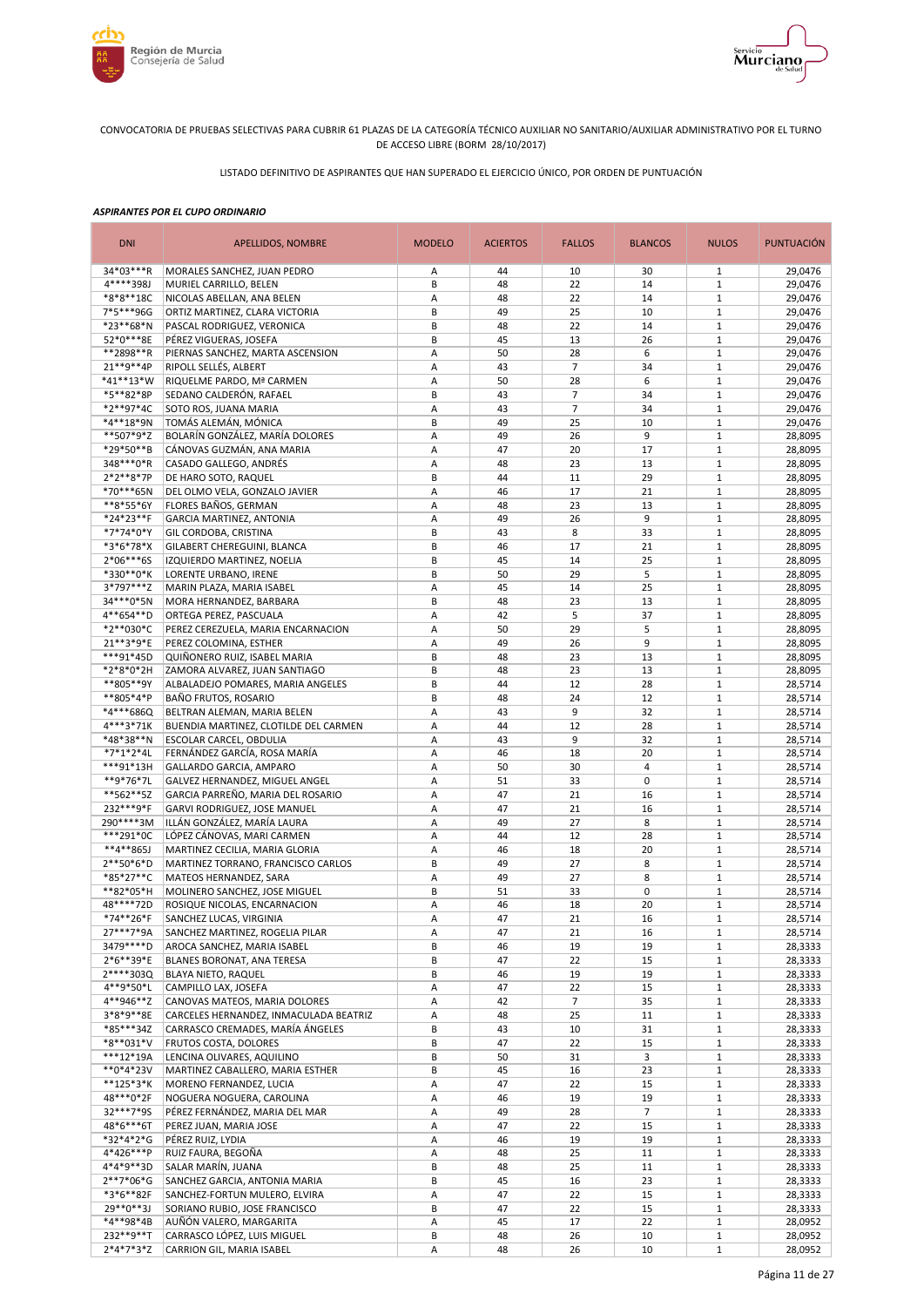



LISTADO DEFINITIVO DE ASPIRANTES QUE HAN SUPERADO EL EJERCICIO ÚNICO, POR ORDEN DE PUNTUACIÓN

| <b>DNI</b>               | APELLIDOS, NOMBRE                                             | <b>MODELO</b> | <b>ACIERTOS</b> | <b>FALLOS</b> | <b>BLANCOS</b> | <b>NULOS</b>                 | <b>PUNTUACIÓN</b>  |
|--------------------------|---------------------------------------------------------------|---------------|-----------------|---------------|----------------|------------------------------|--------------------|
| $3*80*3**N$              | ESPALLARDO TOMAS, MANUELA                                     | B             | 46              | 20            | 18             | 1                            | 28,0952            |
| *74**9*0J                | ESTEBAN ROJO, CARMEN                                          | Α             | 48              | 26            | 10             | $\mathbf{1}$                 | 28,0952            |
| **8**628W                | FERNÁNDEZ SERRANO, MARIA JOSÉ                                 | Α             | 44              | 14            | 26             | $1\,$                        | 28,0952            |
| ****9812Q                | GALLEGO ALMARCHA, PEDRO                                       | В             | 48              | 26            | 10             | $\mathbf{1}$                 | 28,0952            |
| *844*0**P                | <b>GARCIA FENOLL, VANESA</b><br>GARCIA MARTINEZ, ANA MARIA    | B             | 45<br>46        | 17<br>20      | 22             | $\mathbf{1}$<br>$1\,$        | 28,0952            |
| **7913**A<br>486****1L   | GASSO SANCHEZ, ROCIO                                          | Α<br>B        | 42              | 8             | 18<br>34       | $\mathbf 1$                  | 28,0952<br>28,0952 |
| ****6557Z                | HERNÁNDEZ ROGADO, FRANCISCO RAÚL                              | Α             | 45              | 17            | 22             | $1\,$                        | 28,0952            |
| *9*05**3G                | MARIN MILLER, SONIA                                           | B             | 46              | 20            | 18             | $\mathbf{1}$                 | 28,0952            |
| ***099*9Q                | MAROCHKINA, IRYNA                                             | B             | 42              | 8             | 34             | $\mathbf{1}$                 | 28,0952            |
| 23*8**8*C                | MARTINEZ GARCIA, JOSE ANDRES                                  | Α             | 47              | 23            | 14             | $\mathbf{1}$                 | 28,0952            |
| 23*0***7C                | MARTINEZ MARTINEZ, EMILIA                                     | B             | 46              | 20            | 18             | $\mathbf{1}$                 | 28,0952            |
| 450**2**P                | NICOLÁS CORDERO, SANDRA                                       | B             | 47              | 23            | 14             | $\mathbf{1}$                 | 28.0952            |
| 4*50*1**R                | NICOLÁS LÓPEZ, JOSÉ ÁNGEL                                     | Α             | 49              | 29            | 6              | $\mathbf{1}$                 | 28,0952            |
| *47*30**H                | NICOLÁS PARDO, TERESA                                         | B             | 48              | 26            | 10             | $\mathbf{1}$                 | 28,0952            |
| **2*04*7Z                | ORTIZ VILLODRES, ANTONIO JAVIER                               | B             | 50              | 32            | $\overline{2}$ | $\mathbf{1}$                 | 28,0952            |
| 484***1*Q                | SÁNCHEZ MORENO, ENEIDA                                        | B             | 49              | 29            | 6              | $\mathbf{1}$                 | 28,0952            |
| 485***5*V                | SANCHEZ SAORIN, CARMEN SILVIA                                 | A             | 42              | 8             | 34             | $1\,$                        | 28,0952            |
| 4*45**4*X<br>***15*06X   | AYALA CUTILLAS, VERONICA<br><b>ESCUDERO BREGANTE, ALBERTO</b> | B<br>B        | 45<br>48        | 18<br>27      | 21<br>9        | $1\,$<br>$\mathbf{1}$        | 27,8571<br>27,8571 |
| **6*9*39Q                | GONZÁLEZ LÓPEZ-MATENCIO, FUENSANTA                            | B             | 48              | 27            | 9              | $\mathbf{1}$                 | 27,8571            |
| 3*78**2*A                | HERNANDEZ GIMENEZ, JOSE MIGUEL                                | Α             | 49              | 30            | 5              | $\mathbf{1}$                 | 27,8571            |
| 4**2*33*Q                | LUCAS MUÑOZ, ALFONSO                                          | B             | 45              | 18            | 21             | $\mathbf{1}$                 | 27,8571            |
| *92**9*4Z                | MANRESA PELLICER, LAURA                                       | Α             | 46              | 21            | 17             | $1\,$                        | 27,8571            |
| 2***596*L                | MARTINEZ COSTA, MARIA TOMASA                                  | B             | 47              | 24            | 13             | $1\,$                        | 27,8571            |
| $2**6**96X$              | MARTINEZ PALAO, MARIA CARMEN                                  | Α             | 42              | 9             | 33             | $1\,$                        | 27,8571            |
| 4***289*R                | MORALES GARCIA, RAMON                                         | Α             | 49              | 30            | 5              | $\mathbf{1}$                 | 27,8571            |
| $1*90**6*W$              | MORTE JULIAN, JOSEFINA                                        | B             | 49              | 30            | 5              | $\mathbf{1}$                 | 27,8571            |
| **4*124*T                | NICOLÁS HERNÁNDEZ, MARÍA DOLORES                              | Α             | 49              | 30            | 5              | $\mathbf{1}$                 | 27,8571            |
| *4**107*V                | PEDRERO LOPEZ, IRENE                                          | Α             | 47              | 24            | 13             | $1\,$                        | 27,8571            |
| 3***864*E                | ROBLES PARRAGA, NATIVIDAD                                     | A             | 48              | 27            | 9              | $\mathbf{1}$                 | 27,8571            |
| $3*460***G$              | SANCHEZ SOTO, MIGUEL ANGEL                                    | B             | 46              | 21            | 17             | $1\,$                        | 27,8571            |
| **75*6*8W                | SANCHEZ TORRECILLAS, ESTHER                                   | Α             | 44              | 15            | 25             | $\mathbf{1}$                 | 27,8571            |
| 483**2**C                | VICEDO PEREZ, MARIA DE LAS NIEVES                             | B             | 43              | 12            | 29             | $1\,$                        | 27,8571            |
| **47**25G<br>4848****W   | VIVANCOS FERRER, DEMETRIO<br>BALSALOBRE LORENTE, ROBERTO      | B<br>B        | 46<br>42        | 21<br>10      | 17<br>32       | $\mathbf{1}$<br>$1\,$        | 27,8571<br>27,6190 |
| *3*1*4*7G                | BILLÓN DE ORY, LAURA                                          | B             | 42              | 10            | 32             | $\mathbf{1}$                 | 27,6190            |
| **72**21P                | BLAYA FERNÁNDEZ, GONZALO                                      | Α             | 45              | 19            | 20             | $1\,$                        | 27,6190            |
| 486****7L                | CANO CAYUELA, JAVIER                                          | Α             | 50              | 34            | 0              | $\mathbf{1}$                 | 27,6190            |
| 348*3***M                | CARRILLO GIL, CATALINA                                        | Α             | 50              | 34            | 0              | $\mathbf{1}$                 | 27,6190            |
| *3**8*20W                | ESTEBAN LORCA, ENCARNACIÓN                                    | B             | 46              | 22            | 16             | $\mathbf{1}$                 | 27,6190            |
| 528**3**K                | FERNANDEZ VICENTE, DAVID                                      | Α             | 46              | 22            | 16             | $\mathbf{1}$                 | 27,6190            |
| 2300****Z                | GARCÍA MARTÍNEZ, JOSÉ ÁNGEL                                   | A             | 50              | 34            | 0              | $\mathbf{1}$                 | 27,6190            |
| $2*31*3**S$              | GARCIA OROZCO, JULIA ELENA                                    | А             | 48              | 28            | 8              | $1\,$                        | 27,6190            |
| 4*41*0**V                | GOMARIZ FERNANDEZ, GEMA MARIA                                 | A             | 45              | 19            | 20             | $\mathbf{1}$                 | 27,6190            |
| 3***364*N                | GUERRERO ROMERO, CARMEN MARIA                                 | Α             | 48              | 28            | 8              | $\mathbf{1}$                 | 27,6190            |
| 4854 **** N              | JIMENEZ VERA, MARIA DEL VALLE                                 | Α             | 49              | 31            | 4              | $\mathbf{1}$                 | 27,6190            |
| *9**8*38G                | LOPEZ MONTES, JUAN ANTONIO                                    | A             | 48              | 28            | 8              | $\mathbf{1}$                 | 27,6190            |
| **2**428N<br>7***347*T   | LÓPEZ PÉREZ, ANA BELEN                                        | B             | 44              | 16            | 24             | $\mathbf{1}$                 | 27,6190            |
| *8**274*S                | MOYA FRUCTUOSO, Mª ISABEL<br>PEDREÑO REINA, ALICIA            | Α<br>Α        | 40<br>46        | 4<br>22       | 40<br>16       | $\mathbf{1}$<br>$\mathbf{1}$ | 27,6190<br>27,6190 |
| 21**21**T                | PRIEGO CRUZ, JUANA                                            | В             | 44              | 16            | 24             | $\mathbf{1}$                 | 27,6190            |
| 33**99**J                | RIBERA PEREZ, MANUELA VIRTUDES                                | Α             | 50              | 34            | 0              | $\mathbf{1}$                 | 27,6190            |
| 23***6*5G                | RODRIGUEZ PASCUAL, ESTEFANIA                                  | B             | 47              | 25            | 12             | $\mathbf{1}$                 | 27,6190            |
| 5**247**G                | RUIZ PÉREZ, JOSEFA                                            | Α             | 43              | 13            | 28             | $\mathbf{1}$                 | 27,6190            |
| 7***27*8R                | SIMON MARTINEZ, ROSARIO                                       | Α             | 42              | 10            | 32             | $\mathbf{1}$                 | 27,6190            |
| ***3784*C                | TUDELA AMBIT, MARIA JOSE                                      | B             | 44              | 16            | 24             | $\mathbf 1$                  | 27,6190            |
| $2*2*2**0V$              | ALCAZAR MARTINEZ, ISABEL MARIA                                | B             | 43              | 14            | 27             | $\mathbf{1}$                 | 27,3810            |
| 29*6*1**T                | CONEJERO IBAÑEZ, FRANCISCO JAVIER                             | В             | 44              | 17            | 23             | $\mathbf{1}$                 | 27,3810            |
| *8**10*5G                | FERNÁNDEZ CORBALÁN, VICTORIA                                  | Α             | 47              | 26            | 11             | $\mathbf{1}$                 | 27,3810            |
| *8*9*4*0P                | FERNANDEZ SAEZ, SEBASTIAN                                     | B             | 43              | 14            | 27             | $1\,$                        | 27,3810            |
| *85*77**G                | <b>FLORES PEREZ, NATALIA</b>                                  | Α             | 47              | 26            | 11             | $\mathbf{1}$                 | 27,3810            |
| $2*2*73**C$              | GARCÍA MARTINEZ, MARÍA ANTONIA                                | Α             | 48              | 29            | $\overline{7}$ | $1\,$                        | 27,3810            |
| 48****80H                | HURTADO LUJAN, NOEMI                                          | Α             | 45              | 20            | 19             | $\mathbf{1}$                 | 27,3810            |
| 48**5**5H<br>$2*9*63**G$ | LOZANO BENITEZ, RAQUEL                                        | Α             | 43              | 14            | 27             | $\mathbf{1}$                 | 27,3810            |
| 486**0**C                | MARTÍN MADRID, ENCARNACIÓN MARIA<br>MARTINEZ VIDAL, CRISTINA  | Α<br>А        | 43<br>44        | 14<br>17      | 27<br>23       | $\mathbf{1}$<br>$\mathbf{1}$ | 27,3810<br>27,3810 |
| *8*4**00T                | MORENO MARTÍNEZ, CRISTINA                                     | B             | 48              | 29            | $\overline{7}$ | $\mathbf{1}$                 | 27,3810            |
| *9**382*V                | SERNA SEGURA, ENCARNACION                                     | B             | 44              | 17            | 23             | $\mathbf 1$                  | 27,3810            |
| $**2701**B$              | AGUILAR ALARCON, MARIA ASCENSIÓN                              | А             | 45              | 21            | 18             | $\mathbf{1}$                 | 27,1429            |
| *849**9*Q                | ARMIÑANA TORMO, SANTIAGO                                      | А             | 47              | 27            | 10             | $\mathbf 1$                  | 27,1429            |
| *48*06**E                | BELMONTE MUÑOZ, ROSARIO                                       | Α             | 44              | 18            | 22             | $\mathbf 1$                  | 27,1429            |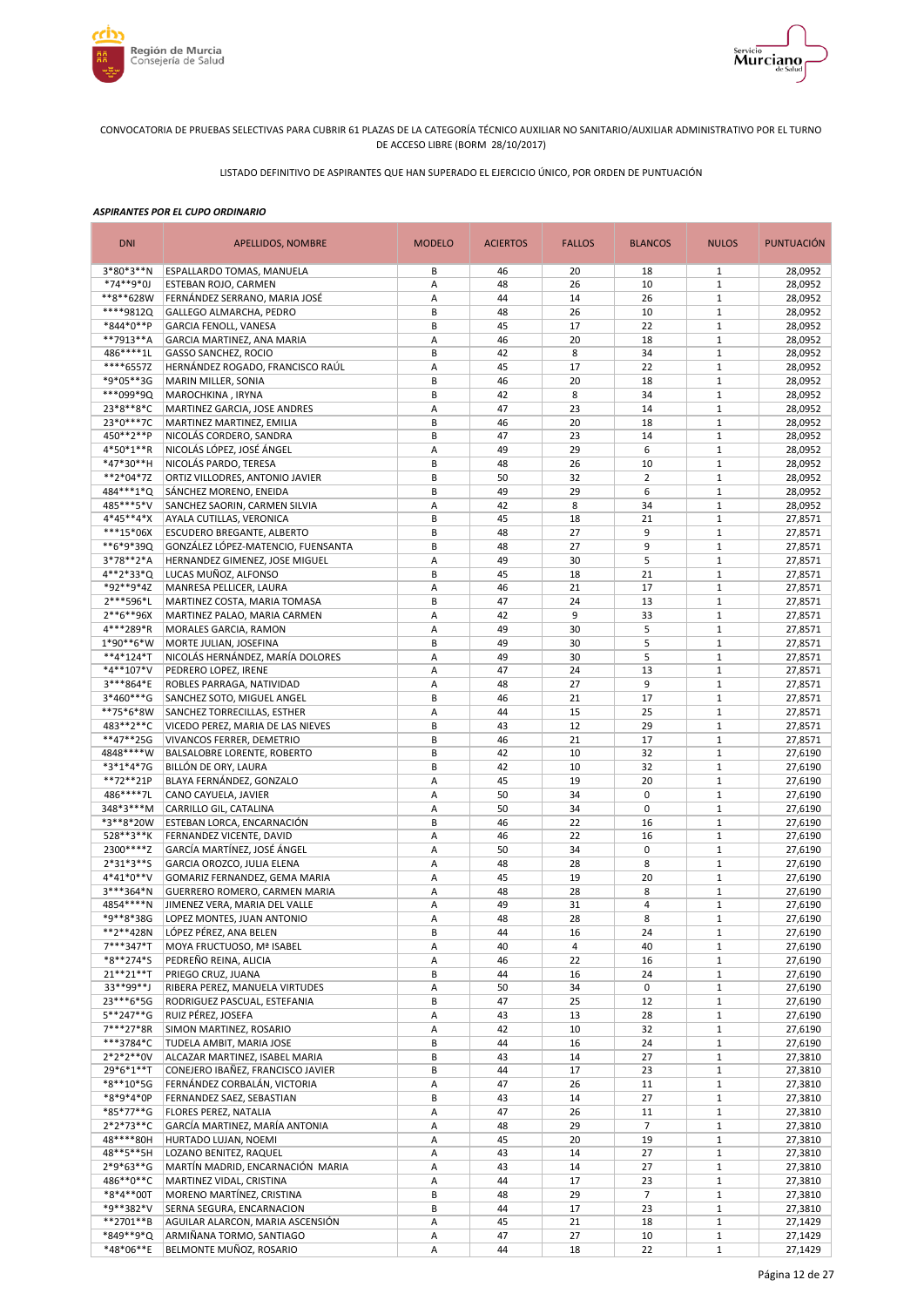



LISTADO DEFINITIVO DE ASPIRANTES QUE HAN SUPERADO EL EJERCICIO ÚNICO, POR ORDEN DE PUNTUACIÓN

| <b>DNI</b>                | APELLIDOS, NOMBRE                                                  | <b>MODELO</b> | <b>ACIERTOS</b> | <b>FALLOS</b>  | <b>BLANCOS</b>       | <b>NULOS</b>                 | <b>PUNTUACIÓN</b>  |
|---------------------------|--------------------------------------------------------------------|---------------|-----------------|----------------|----------------------|------------------------------|--------------------|
| 2*25**7*B                 | EGEA PARRA, JOAQUINA                                               | В             | 41              | 9              | 34                   | 1                            | 27,1429            |
| $7***13**0Z$              | FERNANDEZ PEREZ, JUANA MARIA                                       | Α             | 44              | 18             | 22                   | $\mathbf{1}$                 | 27,1429            |
| 4**26*9*R                 | GABARRÓN ORCAJADA, MARIA JOSÉ                                      | A             | 46              | 24             | 14                   | $\mathbf{1}$                 | 27,1429            |
| ***1*165A<br>2**5*09*V    | <b>GARCIA GARCIA, RUFINA</b>                                       | Α             | 46<br>44        | 24             | 14<br>22             | $1\,$<br>$1\,$               | 27,1429            |
| *75*27**T                 | GÓMEZ MOMPEÁN, ANA MARÍA<br>LOPEZ LOPEZ, JOSE DE LOS ANGELES       | Α<br>В        | 46              | 18<br>24       | 14                   | $\mathbf{1}$                 | 27,1429<br>27,1429 |
| *840***8V                 | LUCAS IGUALADA, MARIA DEL MAR                                      | В             | 44              | 18             | 21                   | $\overline{2}$               | 27,1429            |
| **2*938*H                 | MANZANARES LOPEZ, ENCARNACION                                      | B             | 42              | 12             | 30                   | $\mathbf{1}$                 | 27,1429            |
| $2**27*3*H$               | MARTINEZ BARBERA, LAURA                                            | B             | 44              | 18             | 22                   | $\mathbf 1$                  | 27,1429            |
| *3**50*6S                 | MARTÍNEZ DELGADO, SOLEDAD                                          | B             | 46              | 24             | 14                   | $1\,$                        | 27,1429            |
| *296**8*H                 | MAYORDOMO ZAMORA, MARIA CANDELARIA                                 | Α             | 43              | 15             | 26                   | $\mathbf{1}$                 | 27,1429            |
| **5*54*0Z                 | MELGARES DE AGUILAR GARCIA, LUCIA                                  | Α             | 46              | 24             | 14                   | $1\,$                        | 27,1429            |
| 7**22**6A                 | MOLINA ALCARAZ, JOSEFA                                             | A             | 45              | 21             | 18                   | $\mathbf{1}$                 | 27,1429            |
| ****0677B                 | MOMPEAN DE LA ROSA, PEDRO                                          | Α             | 48              | 30             | 6                    | $\mathbf{1}$                 | 27,1429            |
| **0*9*83X                 | PASTOR GÓMEZ, CRISTINA                                             | Α             | 41              | 9              | 34                   | $1\,$                        | 27,1429            |
| *46**1*8D<br>34*3***4J    | PEREZ ARQUERO, MARIA INMACULADA                                    | B<br>B        | 41<br>45        | 9<br>21        | 34                   | $\mathbf{1}$<br>$1\,$        | 27,1429            |
| **3*18*5S                 | PEREZ ASENSIO, MARIA LUISA<br>SÁNCHEZ MORALES, FULGENCIO           | Α             | 47              | 27             | 18<br>10             | $\mathbf{1}$                 | 27,1429<br>27,1429 |
| *862***8H                 | TENA ROSELL, ALEXANDRA                                             | Α             | 48              | 30             | 6                    | $\mathbf{1}$                 | 27,1429            |
| 48**3**0N                 | VIVANCOS MORENO, ELIZABETH                                         | B             | 46              | 24             | 14                   | $\mathbf{1}$                 | 27,1429            |
| *2*0*98*E                 | ALCARAZ OÑATE, PURIFICACIÓN                                        | А             | 47              | 28             | 9                    | $1\,$                        | 26,9048            |
| **5*53*8M                 | ALMELA NICOLAS, DOLORES                                            | B             | 46              | 25             | 13                   | $\mathbf{1}$                 | 26,9048            |
| *3*98*4*Y                 | CARO GONZÁLEZ, LUIS                                                | B             | 41              | 10             | 33                   | $1\,$                        | 26,9048            |
| 2**0*0*4E                 | CONESA GARCÍA, MARIA TERESA                                        | A             | 41              | 10             | 33                   | $\mathbf{1}$                 | 26,9048            |
| **557*4*Q                 | FERNANDEZ SANCHEZ, MARIA JOSE                                      | A             | 42              | 13             | 29                   | $\mathbf{1}$                 | 26,9048            |
| *32*97**L                 | FERNANDEZ TUDELA, ASCENSION                                        | A             | 45              | 22             | 17                   | $1\,$                        | 26,9048            |
| 2**34**0E                 | GARCÍA GARCÍA, MARIA LOURDES                                       | B             | 43              | 16             | 25                   | $1\,$                        | 26,9048            |
| 48*1***9G                 | GIMÉNEZ MARTÍNEZ, ANTONIA                                          | B             | 43              | 16             | 25                   | $1\,$                        | 26,9048            |
| $2**9*2*0J$               | GIMENO GUALDE, ROSA VICENTA                                        | B             | 40              | $\overline{7}$ | 37                   | $1\,$                        | 26,9048            |
| *9**24*8E                 | GONZÁLEZ ESPÍ, MARIA DOLORES                                       | Α             | 41              | 10             | 33                   | $1\,$                        | 26,9048            |
| ***48*71D                 | HERNANDEZ AROCA, ELISABET                                          | Α             | 46              | 25             | 13                   | $\mathbf{1}$                 | 26,9048            |
| 5**1*54*B                 | LUCAS MUÑOZ, ANA                                                   | Α             | 47              | 28             | 9                    | $1\,$                        | 26,9048            |
| $4*18*1**$ J<br>***9*702C | LUMERAS SANCHEZ, NURIA                                             | B<br>B        | 45<br>45        | 22<br>22       | 17<br>17             | $\mathbf{1}$<br>$1\,$        | 26,9048            |
| 23**18**W                 | MANZANO RUIZ, MARIA DEL CARMEN<br>MARTÍNEZ GIMÉNEZ, MARÍA          | B             | 44              | 19             | 21                   | $\mathbf{1}$                 | 26,9048<br>26,9048 |
| *28***68P                 | MARTÍNEZ MARTÍNEZ, MIGUEL ÁNGEL                                    | B             | 48              | 31             | 5                    | $1\,$                        | 26,9048            |
| $7**02**1J$               | ORTIGOSA HUERTAS, INMACULADA GEMMA                                 | B             | 46              | 25             | 13                   | $\mathbf{1}$                 | 26,9048            |
| 29*6***4D                 | PEREZ PEREZ, MARIA DOLORES                                         | B             | 46              | 25             | 13                   | $\mathbf{1}$                 | 26,9048            |
| 2**75**3H                 | ROMERO HERNANDEZ, LUIS                                             | A             | 42              | 13             | 29                   | $\mathbf{1}$                 | 26,9048            |
| *756***8Y                 | SANCHEZ ELBAL, MARIA LUISA                                         | Α             | 46              | 25             | 13                   | $1\,$                        | 26,9048            |
| *2*2*0*1A                 | SARABIA RODRIGUEZ, MARIANA                                         | Α             | 46              | 25             | 13                   | $\mathbf{1}$                 | 26,9048            |
| 2**61**6Q                 | SIERRA BOLARIN, MANUELA                                            | Α             | 44              | 19             | 21                   | $1\,$                        | 26.9048            |
| *425**4*W                 | SPREAFICO PEREZ, EVA MARIA                                         | Α             | 47              | 28             | 9                    | $\mathbf{1}$                 | 26,9048            |
| 22 *** 5 * 0L             | VIVO SANCHEZ, MARIA BELEN                                          | Α             | 44              | 19             | 21                   | $\mathbf{1}$                 | 26,9048            |
| 2*99*5**Y                 | BELTRÁN BARRIONUEVO, MARIA ISABEL                                  | B             | 48              | 32             | 4                    | $\mathbf{1}$                 | 26,6667            |
| 34*8*0**A                 | CARBONELL MUNUERA, JOSEFA                                          | Α             | 40              | 8              | 36                   | $\mathbf{1}$                 | 26,6667            |
| $34*9***31$<br>***7*287X  | FERNÁNDEZ VERA, ASCENSIÓN<br>GARCIA AYALA, JOSE ANTONIO            | A<br>B        | 44<br>48        | 20<br>32       | 20<br>$\overline{4}$ | $1\,$<br>$\mathbf{1}$        | 26,6667            |
| *87*9**3T                 |                                                                    | В             | 45              | 23             |                      | $\mathbf{1}$                 | 26,6667<br>26,6667 |
| *851*0**N                 | GARCÍA GARCÍA, MARÍA SARA<br>GARCIA PASTOR, ELENA ISABEL           | B             | 41              | 11             | 16<br>32             | $\mathbf{1}$                 | 26,6667            |
| ***15*49G                 | GÓMEZ IGNOTO, MARÍA ELENA                                          | Α             | 43              | 17             | 24                   | $\mathbf{1}$                 | 26,6667            |
| 52***6*8M                 | <b>GUERRERO SAEZ, ROSARIO</b>                                      | Α             | 41              | 11             | 32                   | $\mathbf{1}$                 | 26,6667            |
| *7457***B                 | HERNANDEZ SEVILLA, ANTONIA                                         | B             | 45              | 23             | 16                   | $\mathbf 1$                  | 26,6667            |
| 528***1*K                 | JARA HERNANDEZ, MARIA ANGELES                                      | В             | 49              | 35             | 0                    | $\mathbf{1}$                 | 26,6667            |
| 34**64**C                 | MARTINEZ ARANDA, AURELIA                                           | Α             | 46              | 26             | 12                   | $\mathbf{1}$                 | 26,6667            |
| **24**63Y                 | MOTOS MORALES, ANTONIO JOSE                                        | В             | 43              | 17             | 24                   | $\mathbf{1}$                 | 26,6667            |
| *8*97**4R                 | PAREDES FRANCO, MERCEDES                                           | В             | 42              | 14             | 28                   | $\mathbf{1}$                 | 26,6667            |
| *90*5**1V                 | PEREA CARPES, PILAR                                                | Α             | 43              | 17             | 24                   | $\mathbf{1}$                 | 26,6667            |
| **4**597T                 | SANCHEZ MARTINEZ, DAMIAN ADEODATO                                  | Α             | 46              | 26             | 12                   | $\mathbf{1}$                 | 26,6667            |
| 3**58**6A                 | SOLER OLLER, CATALINA                                              | Α             | 41              | 11             | 32                   | $\mathbf{1}$                 | 26,6667            |
| 2*2***07W<br>*4*0**70B    | VELEZ PEREZ, MARIA DEL CARMEN<br>AGUILAR MARTINEZ, DANIEL VALENTIN | Α             | 44<br>42        | 20             | 20<br>27             | $\mathbf{1}$<br>$\mathbf{1}$ | 26,6667            |
| *7***342M                 | ALBALADEJO HERNANDEZ, JOSEFA                                       | В<br>Α        | 44              | 15<br>21       | 19                   | $1\,$                        | 26,4286<br>26,4286 |
| 4***917*V                 | AVILÉS QUINTERO, LUZ                                               | Α             | 40              | 9              | 35                   | $\mathbf{1}$                 | 26,4286            |
| 7*5**9*1A                 | BERMEJO HERNÁNDEZ, JUAN CARLOS                                     | Α             | 44              | 21             | 19                   | $\mathbf{1}$                 | 26,4286            |
| $2**2*16*V$               | FERNANDEZ CANO, MARIA RAFAELA                                      | Α             | 48              | 33             | 3                    | $\mathbf{1}$                 | 26,4286            |
| 48***95*S                 | FERNÁNDEZ RUIZ, PEDRO JESÚS                                        | Α             | 48              | 33             | 3                    | $\mathbf{1}$                 | 26,4286            |
| $2**67**7A$               | FRUTOS NAVARRO, ROSA Mª                                            | Α             | 44              | 21             | 19                   | $\mathbf{1}$                 | 26,4286            |
| 23 *** 7* 5F              | GONZALEZ PAREDES, MARIA                                            | Α             | 46              | 27             | 11                   | $\mathbf{1}$                 | 26,4286            |
| **0*600*N                 | LORENTE JARA, EMILIA                                               | Α             | 46              | 27             | 11                   | $\mathbf{1}$                 | 26,4286            |
| 27*8**9*P                 | MARIN MEDINA, MARIA FRANCISCA                                      | B             | 46              | 27             | 11                   | $1\,$                        | 26,4286            |
| 4**1**56M                 | MARTINEZ HERNANDEZ, CAROLINA DEL CARMEN                            | Α             | 47              | 30             | $\overline{7}$       | $1\,$                        | 26,4286            |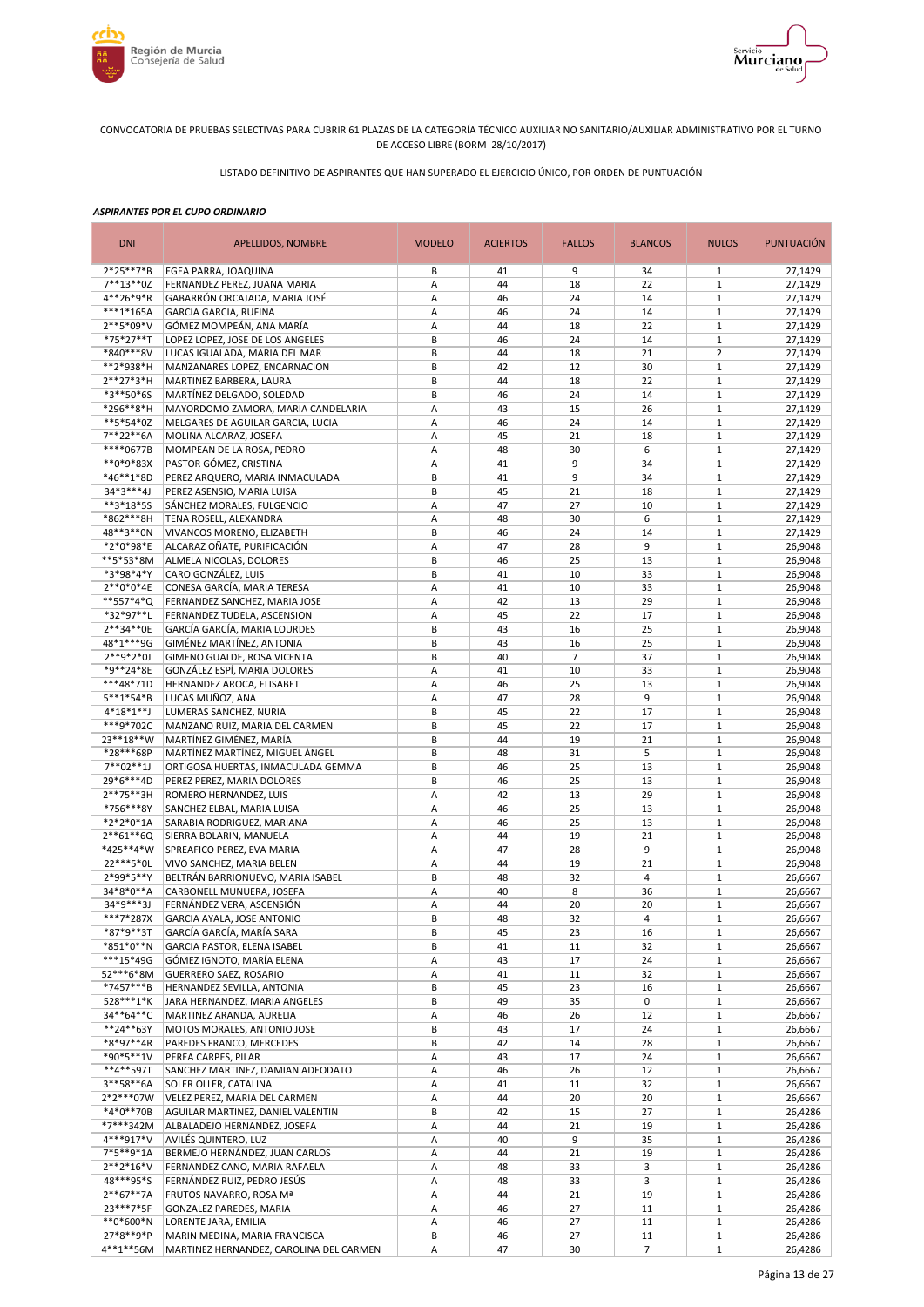



LISTADO DEFINITIVO DE ASPIRANTES QUE HAN SUPERADO EL EJERCICIO ÚNICO, POR ORDEN DE PUNTUACIÓN

| <b>DNI</b>               | APELLIDOS, NOMBRE                                            | <b>MODELO</b> | <b>ACIERTOS</b> | <b>FALLOS</b>                 | <b>BLANCOS</b>           | <b>NULOS</b>                 | <b>PUNTUACIÓN</b>  |
|--------------------------|--------------------------------------------------------------|---------------|-----------------|-------------------------------|--------------------------|------------------------------|--------------------|
| 290*5***P                | MARTINEZ QUINTANILLA GARCIA, MARIA ROSA                      | B             | 46              | 27                            | 11                       | 1                            | 26,4286            |
| *84**62*M                | PEÑALVER ALCARAZ, CARIDAD                                    | B             | 41              | 12                            | 31                       | $\mathbf{1}$                 | 26,4286            |
| 486**7**F                | PÉREZ ABAD, CARLOS                                           | Α             | 44              | 21                            | 19                       | $\mathbf{1}$                 | 26,4286            |
| 48*0***8N<br>*2**9*67Z   | PUJANTE PEREZ, ESTHER<br>ROS RUIZ, EVA MARIA                 | B<br>B        | 39<br>44        | 6<br>21                       | 39<br>19                 | $\mathbf{1}$<br>$\mathbf{1}$ | 26,4286<br>26,4286 |
| 5***963*S                | SÁNCHEZ CEREZO, ANA MARÍA                                    | B             | 43              | 18                            | 23                       | $1\,$                        | 26,4286            |
| 2*9***12D                | URBANO TEODORO, JUAN IGNACIO                                 | А             | 44              | 21                            | 19                       | $\mathbf{1}$                 | 26,4286            |
| **827**9E                | ALBURQUERQUE SANTOS, ANA ROSA                                | B             | 39              | $\overline{7}$                | 38                       | $1\,$                        | 26,1905            |
| 27*3***8V                | AVILES HURTADO, JORGE                                        | Α             | 47              | 31                            | 6                        | $\mathbf{1}$                 | 26,1905            |
| *2**4*75M                | AYALA VARGAS, MARÍA JOSÉ                                     | Α             | 38              | $\overline{4}$                | 42                       | $1\,$                        | 26,1905            |
| *8**88*1H                | CAMARA MACANAS, JOSEFA                                       | Α             | 42              | 16                            | 26                       | $\mathbf{1}$                 | 26,1905            |
| **51*5*5F                | HERRERO PEREZ, CRISTINA                                      | B             | 43              | 19                            | 22                       | $\mathbf{1}$                 | 26,1905            |
| $4*5***40J$              | ILLÁN FERRÁNDEZ, CARMELO JOSÉ                                | B             | 45              | 25                            | 14                       | $\mathbf{1}$                 | 26,1905            |
| 5281****Z<br>****8586N   | MARIN VICENTE, MARIA ASUNCION                                | B<br>Α        | 44<br>41        | 22<br>13                      | 18<br>30                 | $\mathbf{1}$<br>$\mathbf{1}$ | 26,1905            |
| 7**3*97*B                | ROS MORENO, CONCEPCION MARIA<br>SANCHEZ ALVARADO, MARIA JOSE | B             | 44              | 22                            | 18                       | $\mathbf{1}$                 | 26,1905<br>26,1905 |
| *4*33**5N                | VIDAL MARTINEZ, ROSARIO                                      | А             | 45              | 25                            | 14                       | $\mathbf{1}$                 | 26,1905            |
| *83**9*5W                | AROCA SANCHEZ, CARMEN                                        | B             | 47              | 32                            | 5                        | $1\,$                        | 25,9524            |
| 2*008***A                | BAYON CASTAÑON, REBECA MARIA LORETO                          | А             | 42              | 17                            | 25                       | $1\,$                        | 25,9524            |
| 4***74*3E                | BELMONTE GARCIA, RUTH                                        | A             | 42              | 17                            | 25                       | $\mathbf{1}$                 | 25,9524            |
| 22*34***G                | BLÁZQUEZ LÓPEZ, JUAN ANTONIO                                 | Α             | 48              | 35                            | $\mathbf{1}$             | $1\,$                        | 25,9524            |
| $2**7*71*M$              | BLAZQUEZ MARTINEZ, ANGELES                                   | A             | 44              | 23                            | 17                       | $\mathbf{1}$                 | 25,9524            |
| 348*2***V                | CARRILLO BELDA, JUAN                                         | А             | 45              | 26                            | 13                       | $1\,$                        | 25,9524            |
| 27*7*3**D                | CERDÁ YAÑEZ, MARIA FUENSANTA                                 | B             | 46              | 29                            | 9                        | $\mathbf{1}$                 | 25,9524            |
| ****9722H                | ESTEBAN ARAGON, MARIA JOSEFA                                 | B             | 46              | 29                            | 9                        | $1\,$                        | 25,9524            |
| $*1*7*92*M$<br>2***082*S | FERNANDEZ FERNANDEZ, ALMUDENA<br>GARCÍA GÓMEZ, ANTONIO       | A<br>B        | 46<br>44        | 29<br>23                      | 9<br>17                  | $\mathbf{1}$<br>$\mathbf{1}$ | 25,9524<br>25,9524 |
| *3*6*93*A                | GARCIA MARTINEZ, MARIA ASCENSION                             | Α             | 45              | 26                            | 13                       | $1\,$                        | 25,9524            |
| *748**8*T                | GUILLEN ALARCON, ANTONIO                                     | B             | 39              | 8                             | 37                       | $\mathbf{1}$                 | 25,9524            |
| *7*4*5*7S                | IBAÑEZ TORTOSA, PEDRO ANTONIO                                | Α             | 45              | 26                            | 13                       | $\mathbf{1}$                 | 25,9524            |
| $2***7**60J$             | LOPEZ ALCANTUD, BELEN                                        | А             | 45              | 26                            | 13                       | $1\,$                        | 25,9524            |
| 29**4**4K                | LOPEZ VERA, ANTONIA                                          | B             | 42              | 17                            | 25                       | $\mathbf{1}$                 | 25,9524            |
| 48***2*8W                | MARTÍNEZ PASTOR, NOELIA                                      | B             | 46              | 29                            | 9                        | $1\,$                        | 25,9524            |
| ****7503M                | MENDEZ MARTINEZ, MARIA ISABEL                                | Α             | 44              | 23                            | 17                       | $\mathbf{1}$                 | 25,9524            |
| *3**240*B                | PEREZ ASENSIO, MARIA                                         | Α             | 42              | 17                            | 25                       | $1\,$                        | 25,9524            |
| 274**9**B                | ROMERA VIVANCOS, MARIA ROSARIO                               | Α             | 46              | 29                            | 9                        | $\mathbf{1}$                 | 25,9524            |
| 3*8***33N<br>*2*82**6Q   | SABATER VALERA, MARÍA BELÉN                                  | B<br>B        | 42<br>42        | 17<br>17                      | 25<br>25                 | $\mathbf{1}$<br>$\mathbf{1}$ | 25,9524<br>25,9524 |
| 2***18*1V                | SOLANO LOPEZ, MARIA VICTORIA<br>SOLER REINA, MARIA DOLORES   | Α             | 42              | 17                            | 25                       | $\mathbf{1}$                 | 25,9524            |
| *8*1**28W                | SOTO QUESADA, JULIA                                          | Α             | 44              | 23                            | 17                       | $1\,$                        | 25,9524            |
| *863**6*L                | VIDAL MARTINEZ, MARI CARMEN                                  | Α             | 44              | 23                            | 17                       | $\mathbf{1}$                 | 25,9524            |
| 7*75*1**W                | ZAMORA ANDREO, SARA                                          | Α             | 43              | 20                            | 21                       | $\mathbf{1}$                 | 25,9524            |
| $3**7*3*2B$              | ANDREU MONTERO, JOSE ANGEL                                   | Α             | 44              | 24                            | 16                       | $\mathbf{1}$                 | 25,7143            |
| **3**670T                | ANDÚJAR VICENTE, MARÍA JOSÉ                                  | А             | 47              | 33                            | 4                        | $1\,$                        | 25,7143            |
| 7*50*8**X                | CAMPUZANO SANDOVAL, FRANCISCO                                | A             | 44              | 24                            | 16                       | $1\,$                        | 25,7143            |
| 77**4*7*F                | CANO MORENO, ROSA MARÍA                                      | Α             | 46              | 30                            | 8                        | $\mathbf{1}$                 | 25,7143            |
| $48*1***6J$              | CEBRIAN GUARDIOLA, PATRICIA                                  | A             | 43              | 21                            | 20                       | $\mathbf{1}$                 | 25,7143            |
| 3**2*81*Y                | CORTES GARCIA, AMANDA                                        | A             | 39              | 9                             | 36                       | $\mathbf{1}$                 | 25,7143            |
| 22**39**G<br>$2*0**88*Y$ | GARCÍA LÓPEZ, JUAN JESÚS<br>GIMENEZ ROS, PABLO               | Α<br>B        | 44<br>41        | 24<br>15                      | 16<br>28                 | $\mathbf{1}$<br>$\mathbf{1}$ | 25,7143<br>25,7143 |
| 52**7*6*V                | GONZALEZ DOLERA, MARIA DOLORES                               | Α             | 47              | 33                            | 4                        | $\mathbf{1}$                 | 25,7143            |
| $2*4*7**2B$              | LÓPEZ JORDÁN, NATALIA                                        | В             | 45              | 27                            | 12                       | $\mathbf{1}$                 | 25,7143            |
| $2*2***63N$              | LÓPEZ SÁNCHEZ, JUAN JOSÉ                                     | B             | 45              | 27                            | 12                       | $\mathbf{1}$                 | 25,7143            |
| 484***1*F                | LORENTE PARRA, MARI CARMEN                                   | Α             | 47              | 33                            | 4                        | $\mathbf{1}$                 | 25,7143            |
| *4*1*9*0P                | MARTINEZ ESPIN, MARIA DEL MAR                                | А             | 43              | 21                            | 20                       | $\mathbf{1}$                 | 25,7143            |
| 45*6***7K                | NAVARRO GOMEZ, FRANCISCO TOMAS                               | Α             | 45              | 27                            | 12                       | $\mathbf{1}$                 | 25,7143            |
| *327*7**S                | PERALTA MARTINEZ, MARIA DEL MAR                              | B             | 40              | 12                            | 32                       | $\mathbf 1$                  | 25,7143            |
| ****2000L                | RIQUELME NAVARRO, ANA MARAVILLAS                             | Α             | 44              | 24                            | 16                       | $\mathbf{1}$                 | 25,7143            |
| *28***825                | ROMÁN GARCÍA, DOROTEA                                        | Α             | 47              | 33                            | 4                        | $\mathbf{1}$                 | 25,7143            |
| 3*7*48**D                | RUIZ MACIA, JULIA                                            | B             | 45              | 27                            | 12                       | $\mathbf{1}$                 | 25,7143            |
| 2*9***92S<br>****5479T   | SARABIA MARTINEZ, HIGINIA<br>ALBALADEJO ANIORTE, ANTONIA     | Α<br>Α        | 41<br>37        | 15<br>$\overline{\mathbf{4}}$ | 28<br>43                 | $1\,$<br>$\mathbf{1}$        | 25,7143<br>25,4762 |
| 3**30**4Q                | AMOR MARTINEZ, JOSEFA MARIA                                  | B             | 47              | 34                            | 3                        | $1\,$                        | 25,4762            |
| ***73*51P                | BALLESTER GALLEGO, CONCEPCIÓN                                | B             | 46              | 31                            | $\overline{\phantom{a}}$ | $\mathbf{1}$                 | 25,4762            |
| *2**037*N                | BARBERO LIRIA, FRANCISCA                                     | B             | 47              | 34                            | 3                        | $1\,$                        | 25,4762            |
| $2*9*0**4X$              | BLASCO MARTINEZ, MARIA ISABEL                                | Α             | 43              | 22                            | 19                       | $\mathbf{1}$                 | 25,4762            |
| *84*2*6*R                | COBACHO INGLÉS, Mª LOURDES                                   | B             | 44              | 25                            | 15                       | $\mathbf{1}$                 | 25,4762            |
| *3002***W                | DIAZ MARTINEZ, MARIA DEL MAR                                 | A             | 41              | 16                            | 27                       | $\mathbf{1}$                 | 25,4762            |
| 48**0*7*R                | ESPIN FERNANDEZ, RAQUEL                                      | B             | 44              | 25                            | 15                       | $\mathbf 1$                  | 25,4762            |
| *8**27*7T                | FERNÁNDEZ DÓLERA, CARMEN                                     | А             | 45              | 28                            | 11                       | $\mathbf{1}$                 | 25,4762            |
| $2*0*1*5*C$              | GARCIA SOLANO, MARIA TERESA                                  | B             | 43              | 22                            | 19                       | $\mathbf 1$                  | 25,4762            |
| *4*10*1*B                | <b>GOMEZ MORENO, JULIA</b>                                   | А             | 45              | 28                            | 11                       | $\mathbf 1$                  | 25,4762            |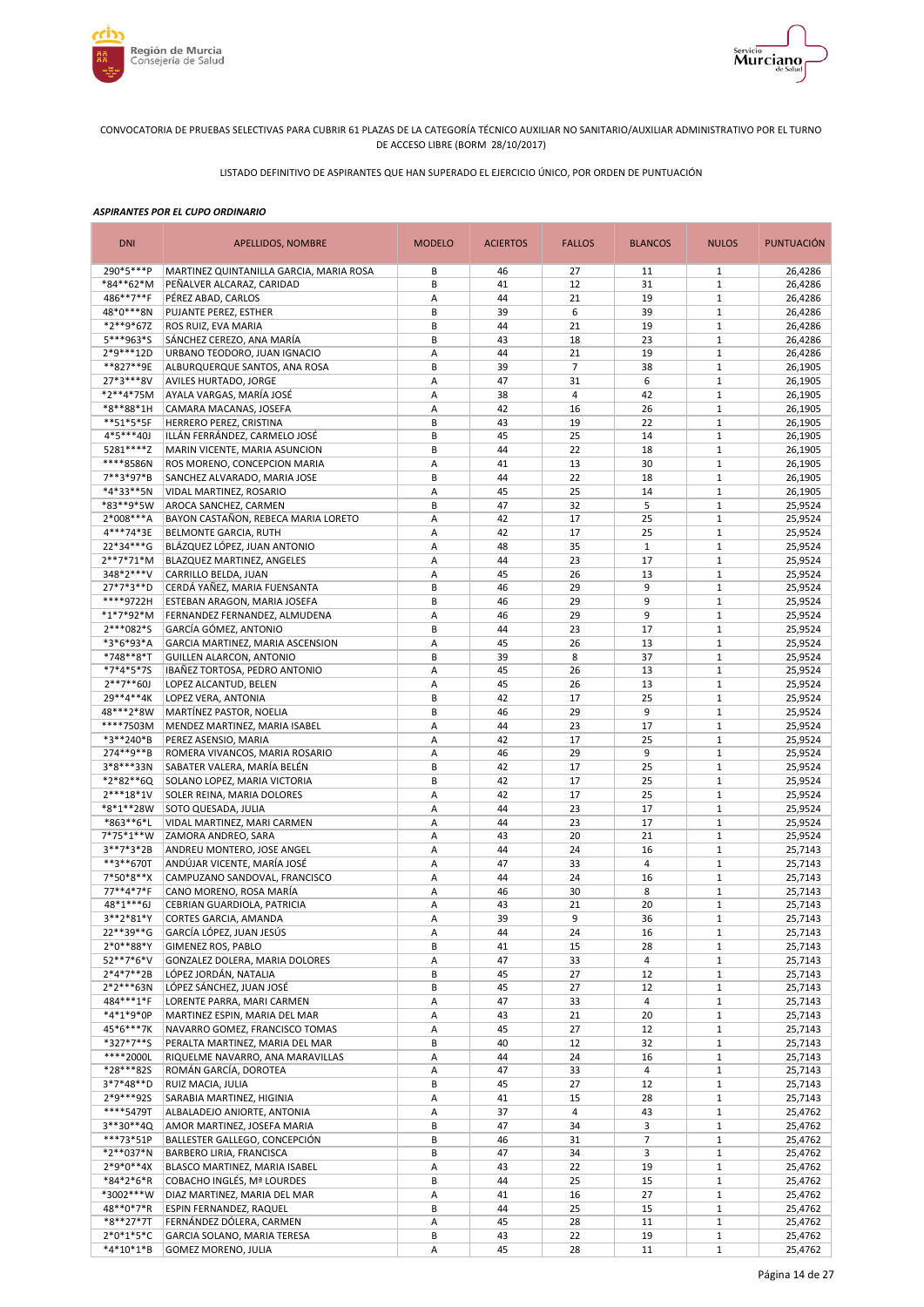



LISTADO DEFINITIVO DE ASPIRANTES QUE HAN SUPERADO EL EJERCICIO ÚNICO, POR ORDEN DE PUNTUACIÓN

| <b>DNI</b>             | <b>APELLIDOS, NOMBRE</b>                                  | <b>MODELO</b> | <b>ACIERTOS</b> | <b>FALLOS</b> | <b>BLANCOS</b>    | <b>NULOS</b>                | <b>PUNTUACIÓN</b>  |
|------------------------|-----------------------------------------------------------|---------------|-----------------|---------------|-------------------|-----------------------------|--------------------|
| 3***006*C              | HERNANDEZ NICOLAS, CARMEN MARÍA                           | В             | 44              | 25            | 15                | $\mathbf{1}$                | 25,4762            |
| 4*5*1**7K              | LÓPEZ COSTA, THAIS                                        | B             | 45              | 28            | 11                | $1\,$                       | 25,4762            |
| 2***9*90P              | LORCA GARCIA, ANTONIA                                     | А             | 43              | 22            | 19                | $1\,$                       | 25,4762            |
| *325**0*P<br>23****31N | MARTINEZ ALCARAZ, ANGELES<br>MARTINEZ NAVARRO, JESICA     | В<br>Α        | 40<br>44        | 13<br>25      | 31<br>15          | $1\,$<br>$1\,$              | 25,4762<br>25,4762 |
| *4**307*C              | MARTÍNEZ TEMSCH, RAFAEL CARLOS                            | B             | 41              | 16            | 27                | $1\,$                       | 25,4762            |
| $2**7*2*2G$            | MARTÍNEZ VILLANUEVA, REMEDIOS                             | Α             | 43              | 22            | 19                | $\,1\,$                     | 25,4762            |
| 34*0*5**C              | MATEO GARRE, MARIA CARMEN                                 | B             | 44              | 25            | 15                | $\mathbf 1$                 | 25,4762            |
| ***8082*P              | MORENO OLMOS, MARIA DOLORES                               | B             | 46              | 31            | $\overline{7}$    | $\mathbf 1$                 | 25,4762            |
| 4***8*69L              | MOYA NOGUERA, CARMEN MARIA                                | A             | 42              | 19            | 23                | $1\,$                       | 25,4762            |
| ***69*32R              | NAVARRO HERNÁNDEZ, MARIA SOLEDAD                          | Α             | 43              | 22            | 19                | $\mathbf 1$                 | 25,4762            |
| ***1091*K              | PEÑALVER GARCIA, CARMEN MARIA                             | B             | 45              | 28            | 11                | $\mathbf{1}$                | 25,4762            |
| 2*281***W              | PEREZ ALIAGA, IVAN ELIAS                                  | Α             | 43              | 22            | 19                | $\mathbf 1$                 | 25,4762            |
| $2*0*2*3*Y$            | PÉREZ LÓPEZ, MARIA JULIA                                  | B             | 41              | 16            | 27                | $\mathbf{1}$                | 25,4762            |
| 7***203*Y              | PUNZANO GIL, NURIA                                        | Α             | 46              | 31            | $\overline{7}$    | $\mathbf 1$                 | 25,4762            |
| *3274***C              | QUIÑONERO GOMEZ, PEDRO                                    | B<br>Α        | 42<br>42        | 19<br>19      | 23<br>23          | $\mathbf 1$<br>$\mathbf 1$  | 25,4762            |
| **8355**E<br>**8*48*8W | RAMÍREZ TOVAR, FLORENTINA<br>RUBIO MAS, PEDRO JOSE        | Α             | 46              | 31            | $\overline{7}$    | $1\,$                       | 25,4762<br>25,4762 |
| 27*2***9D              | RUIZ SPITERI, EDUARDO                                     | Α             | 46              | 31            | $\overline{7}$    | $\mathbf 1$                 | 25,4762            |
| 4****796C              | SÁNCHEZ CENTENERO, DOMINGO ANTONIO                        | A             | 46              | 31            | $\overline{7}$    | $\mathbf{1}$                | 25,4762            |
| **40*7*3X              | SÁNCHEZ ROCA, INMACULADA                                  | Α             | 43              | 22            | 19                | $1\,$                       | 25,4762            |
| *481**1*V              | SERRANO LIZA, MIGUEL ANGEL                                | A             | 44              | 25            | 15                | $\mathbf{1}$                | 25,4762            |
| $*1*54**4K$            | VAÑO CARRIZO, SUSANA                                      | B             | 44              | 25            | 15                | $1\,$                       | 25,4762            |
| 52*1***7B              | VERDEJO RODRIGUEZ, CRUZ FATIMA                            | Α             | 42              | 19            | 23                | $1\,$                       | 25,4762            |
| 2*9*4*3*T              | ANDREU MARTINEZ, ALFONSO                                  | А             | 43              | 23            | 18                | $1\,$                       | 25,2381            |
| 3*791***W              | BARBA FRUTOS, ALFONSO FRANCISCO                           | Α             | 46              | 32            | 6                 | $1\,$                       | 25,2381            |
| ***97*21S              | FRANCO CORBALAN, ROSA MARIA                               | B             | 45              | 29            | 10                | $1\,$                       | 25,2381            |
| $2**2*2*6P$            | <b>GARCIA BELCHI, JORGE</b>                               | Α             | 44              | 26            | 14                | $1\,$                       | 25,2381            |
| **0*2*20L              | GARCIA CASES, JUAN FRANCISCO                              | А             | 46              | 32            | 6                 | $1\,$                       | 25,2381            |
| 347***0*A              | GARCÍA PINA, JOSÉ ANTONIO                                 | Α             | 47              | 35            | $\overline{2}$    | $1\,$                       | 25,2381            |
| *8*4*6*6P<br>4**54**1X | <b>GARRIDO ORTIZ, JESICA</b>                              | B<br>Α        | 40<br>41        | 14<br>17      | 30<br>26          | $1\,$<br>$\,1\,$            | 25,2381            |
| 7**6*9*4Z              | <b>GOMARIZ MAYOR, IRENE</b><br>GONZALEZ FERNANDEZ, LINO   | Α             | 42              | 20            | 22                | $1\,$                       | 25,2381<br>25,2381 |
| 77**3*3*Q              | GONZÁLVEZ VICENTE, JOSÉ                                   | Α             | 38              | 8             | 38                | $\mathbf 1$                 | 25,2381            |
| 2**78*7*F              | HERNANDEZ BERNAL, PILAR                                   | B             | 40              | 14            | 30                | $1\,$                       | 25,2381            |
| **8195**Q              | HERNANDEZ MARTINEZ, JOSEFA                                | B             | 41              | 17            | 26                | $\mathbf 1$                 | 25,2381            |
| *30**98*R              | LOPEZ MARTINEZ, ANTONIO JOSE                              | B             | 41              | 17            | 26                | $\mathbf{1}$                | 25,2381            |
| *8*1**52J              | LOPEZ SANTOS, SILVIA                                      | B             | 41              | 17            | 26                | $\mathbf 1$                 | 25,2381            |
| **4825**R              | MARCHANTE TEJADA, MARIA CARMEN                            | B             | 45              | 29            | 10                | $\mathbf{1}$                | 25,2381            |
| 48*9***4D              | MARÍN BRAVO, ANABEL                                       | Α             | 38              | 8             | 38                | $\mathbf 1$                 | 25,2381            |
| 7*5***12H              | MARTINEZ MELERO, JOSEFA                                   | Α             | 46              | 32            | 6                 | $1\,$                       | 25,2381            |
| ***6760*F              | MUÑOZ MUÑOZ, INMACULADA                                   | B             | 44              | 26            | 14                | $\mathbf 1$                 | 25,2381            |
| 4*3*2*9*Z<br>3480****Z | NOGUERA GUIRAO, JOSEFA<br>PARRAGA ZAMBUDIO, CONCEPCION    | B<br>Α        | 39<br>39        | 11<br>11      | 34                | $\mathbf{1}$<br>$\mathbf 1$ | 25,2381            |
| **7*429*B              | PRIOR GARCIA, MARIA DEL CARMEN                            | B             | 38              | 8             | 34<br>38          | $\mathbf 1$                 | 25,2381<br>25,2381 |
| *5*63**0B              | RABASCO GIMENEZ, MARIA DEL CARMEN                         | Α             | 42              | 20            | 22                | $\mathbf 1$                 | 25,2381            |
| 08**56**Y              | REY GÓMEZ, LUIS MARIANO                                   | A             | 47              | 35            | $\overline{2}$    | $1\,$                       | 25,2381            |
| **2**052W              | SANCHEZ ASENSIO, MARIA JOSE                               | A             | 46              | 32            | 6                 | $\mathbf{1}$                | 25,2381            |
| 23 *** 9 * 2L          | SANCHEZ MENDEZ, ROSA MARIA                                | В             | 39              | 11            | 34                | $\mathbf{1}$                | 25,2381            |
| **026**0P              | VILLENA PEREZ, MARIA DE LA LUZ                            | В             | 43              | 23            | 18                | $\mathbf{1}$                | 25,2381            |
| $2*4*65**B$            | ALCANTARA NICOLAS, Mª DOLORES                             | Α             | 44              | 27            | 13                | $\mathbf{1}$                | 25,0000            |
| $2**2*9*1Z$            | ALCARAZ ORTIZ, LINDA CRISTEL                              | В             | 42              | 21            | 21                | $\mathbf{1}$                | 25,0000            |
| 4*5**31*F              | ALEMANY TOMAS, BEATRIZ                                    | В             | 40              | 15            | 29                | $1\,$                       | 25,0000            |
| 48*0**9*J              | ALIAGA FUENTES, JOSE ANTONIO                              | В             | 45              | 30            | 9                 | $1\,$                       | 25,0000            |
| 05*5*2**M              | AUÑON RODRIGUEZ, MARIA DE LOS LLANOS                      | Α             | 43              | 24            | 17                | $\mathbf{1}$                | 25,0000            |
| 2*4***52Z<br>**700**9A | CORBALAN PELLICER, JUANA<br>CORONA HERNÁNDEZ, INMACULADA  | B<br>B        | 47<br>46        | 36<br>33      | $\mathbf{1}$<br>5 | $1\,$<br>$\,1\,$            | 25,0000<br>25,0000 |
| 4*5*6*5*K              | DE LA CRUZ RAJA, ANA JESSICA                              | А             | 46              | 33            | 5                 | $1\,$                       | 25,0000            |
| $2*4*04**S$            | FERNÁNDEZ PUERMA, MARIA DOLORES                           | А             | 42              | 21            | 21                | $\mathbf{1}$                | 25,0000            |
| *7519***R              | GARCIA TORREGROSA, ANTONIO                                | B             | 44              | 27            | 13                | $1\,$                       | 25,0000            |
| 23***86*J              | GONZALEZ MARTINEZ, ANGELINA                               | B             | 41              | 18            | 25                | $\mathbf 1$                 | 25,0000            |
| *32***30B              | GUILLEN NAVARRO, MARIA JESUS                              | B             | 45              | 30            | 9                 | $\mathbf{1}$                | 25,0000            |
| *2805***H              | HERNANDEZ GIMENO, JUAN PEDRO                              | Α             | 45              | 30            | 9                 | $\mathbf{1}$                | 25,0000            |
| **4*22*5V              | LÓPEZ GUERRERO, VERÓNICA                                  | B             | 41              | 18            | 25                | $1\,$                       | 25,0000            |
| 23 ** 5 ** 9R          | LOPEZ MARTINEZ, ANA FELICIANA                             | В             | 40              | 15            | 29                | $\mathbf{1}$                | 25,0000            |
| *29*11**A              | LOPEZ MORENO, MARIA DOLORES                               | Α             | 41              | 18            | 25                | $\,1\,$                     | 25,0000            |
| *8*11**8K              | LÓPEZ SÁNCHEZ, CRISTINA                                   | А             | 44              | 27            | 13                | $1\,$                       | 25,0000            |
| $2*0**0*8Q$            | MARIN SAURA, MARIA JOSE                                   | Α             | 43              | 24            | 17                | $\,1\,$                     | 25,0000            |
| *30**5*0Y<br>**7*855*B | MATEO SANTIAGO, BEATRIZ<br>MONTOYA HERNANDEZ, MARI CARMEN | Α<br>А        | 42<br>42        | 21<br>21      | 21<br>21          | $\,1\,$<br>$\mathbf{1}$     | 25,0000<br>25,0000 |
| 48*26***H              | NÚÑEZ ARIAS, MARÍA JOSÉ                                   | В             | 40              | 15            | 29                | $\mathbf 1$                 | 25,0000            |
| *384*7**P              | NUÑEZ BARROSO, CAROLINA                                   | А             | 45              | 30            | 9                 | $\mathbf{1}$                | 25,0000            |
|                        |                                                           |               |                 |               |                   |                             |                    |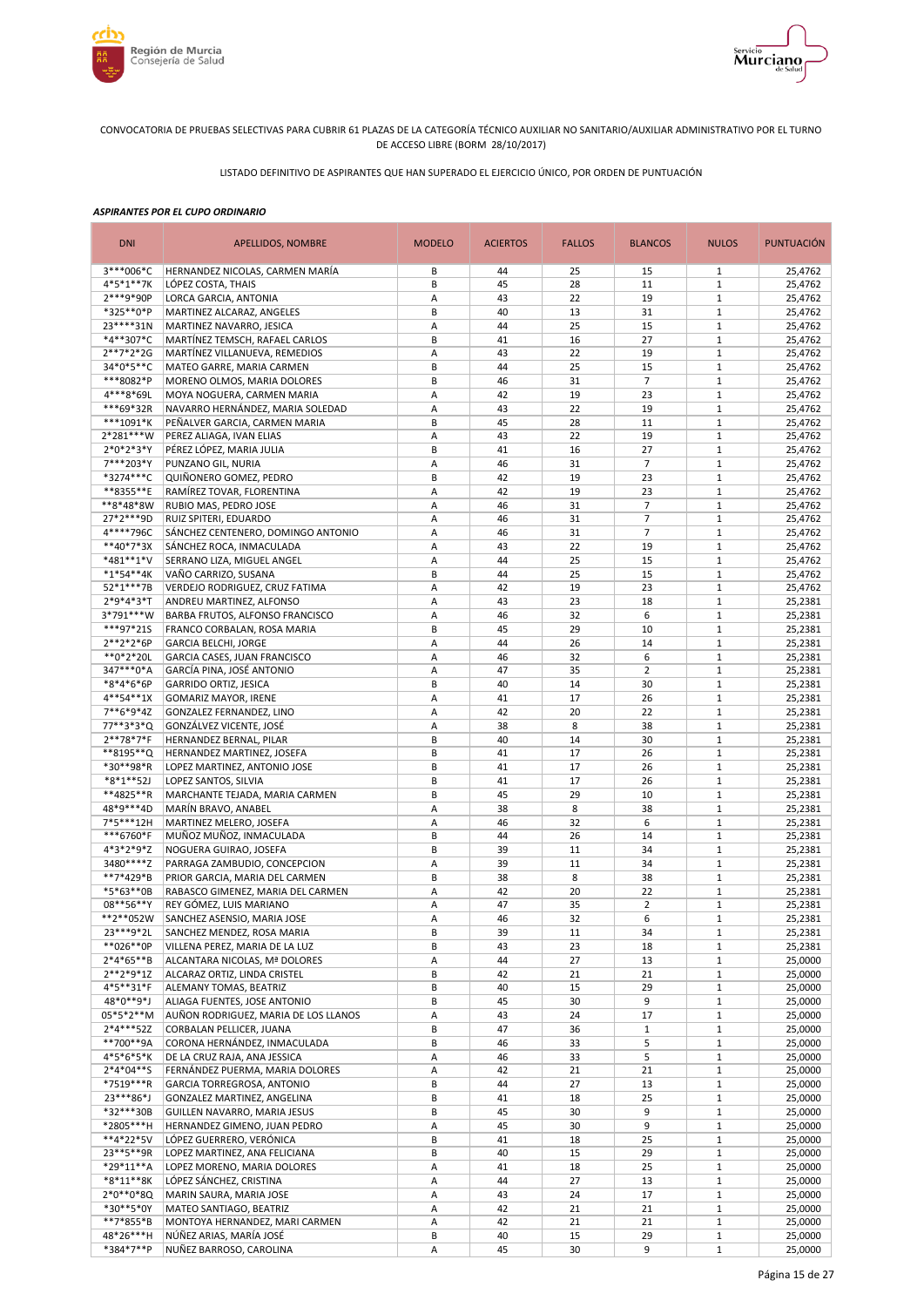



LISTADO DEFINITIVO DE ASPIRANTES QUE HAN SUPERADO EL EJERCICIO ÚNICO, POR ORDEN DE PUNTUACIÓN

| <b>DNI</b>             | APELLIDOS, NOMBRE                                                 | <b>MODELO</b> | <b>ACIERTOS</b> | <b>FALLOS</b> | <b>BLANCOS</b> | <b>NULOS</b>                 | <b>PUNTUACIÓN</b>  |
|------------------------|-------------------------------------------------------------------|---------------|-----------------|---------------|----------------|------------------------------|--------------------|
| 4**9**69A              | OLMOS GÁLVEZ, YOLANDA                                             | B             | 41              | 18            | 25             | 1                            | 25,0000            |
| *27**4*5A              | ORTEGA RUBIO, ENCARNACION                                         | B             | 45              | 30            | 9              | $1\,$                        | 25,0000            |
| *8***039K              | PUERTA PEREZ, ROSARIO                                             | B             | 46              | 33            | 5              | $\mathbf{1}$                 | 25,0000            |
| *8*95**6Z              | SÁNCHEZ PÉREZ, BELÉN                                              | B             | 45              | 30            | 9              | $1\,$                        | 25,0000            |
| 775***5*T<br>*77***63T | YLLAN TOVAR, CARMEN                                               | B<br>B        | 45<br>47        | 30<br>37      | 9<br>0         | $1\,$<br>$\mathbf{1}$        | 25,0000            |
| 4**1*8*9F              | CALVO TENDERO, NEREA MARIA<br>CARAVACA GARCIA, JOSE ALEJANDRO     | B             | 41              | 19            | 24             | $1\,$                        | 24,7619<br>24,7619 |
| 22 **** 92R            | CONESA NIETO, MARIA JOSE                                          | B             | 41              | 19            | 24             | $1\,$                        | 24,7619            |
| 23*45***L              | DIAZ GONZALEZ, JOSE MARIA                                         | B             | 45              | 31            | 8              | $\mathbf{1}$                 | 24,7619            |
| 4***64*2W              | FELIPE BUENDÍA, MARÍA DEL CARMEN                                  | А             | 42              | 22            | 20             | $1\,$                        | 24,7619            |
| 71*1*1**Q              | FERNANDEZ DOCAMPO, MARTA                                          | B             | 43              | 25            | 16             | $\mathbf{1}$                 | 24,7619            |
| *39***40D              | <b>GARCIA SOLERA, MARCOS</b>                                      | Α             | 42              | 22            | 20             | $1\,$                        | 24,7619            |
| **0043**L              | GONZALEZ ARACIL, CARMEN MARIA                                     | A             | 45              | 31            | 8              | $\mathbf{1}$                 | 24,7619            |
| **354*3*V              | MARCILLA LADRÓN DE GUEVARA, MÓNICA                                | B             | 44              | 28            | 12             | $\mathbf{1}$                 | 24,7619            |
| 232 *** 2*D            | MARTINEZ MOLINA, ANA MARIA                                        | B             | 45              | 31            | 8              | $\mathbf{1}$                 | 24,7619            |
| 4*61*3**Q              | MORENO LÓPEZ, BEATRIZ                                             | B             | 44              | 28            | 12             | $\mathbf{1}$                 | 24,7619            |
| **789*9*B              | ORTIGOSA CÁMARA, ÁNGEL MANUEL                                     | B             | 45              | 31            | 8              | $1\,$                        | 24,7619            |
| *29*84**B              | PAREDES GARCIA, DOLORES                                           | B             | 43              | 25            | 16             | $\mathbf{1}$                 | 24,7619            |
| 4*52*0**H<br>*8**054*T | PLANES PINA, DARIO<br>RUBIO SANCHEZ, MARINA                       | Α<br>B        | 42<br>46        | 22<br>34      | 20<br>4        | $1\,$<br>$\mathbf{1}$        | 24,7619<br>24,7619 |
| $2*48**3*K$            | SANCHEZ NOGUERA, MARÍA DOLORES                                    | B             | 41              | 19            | 24             | $1\,$                        | 24,7619            |
| 5*24**4*V              | TORO FERNÁNDEZ, SHELLEY CAMINO                                    | A             | 39              | 13            | 32             | $1\,$                        | 24,7619            |
| **2*78*7V              | TUDELA URREA, MARIA DOLORES                                       | B             | 43              | 25            | 16             | $1\,$                        | 24,7619            |
| 77**3*5*R              | ALARCON MARTINEZ, JOSEFA                                          | A             | 42              | 23            | 19             | $\mathbf{1}$                 | 24,5238            |
| 5276****L              | BORGES VERDEJO, MARIA PILAR                                       | B             | 41              | 20            | 23             | $1\,$                        | 24,5238            |
| 4**97**9B              | FERNÁNDEZ NICOLÁS, PILAR                                          | B             | 44              | 29            | 11             | $\mathbf 1$                  | 24,5238            |
| 7*7***38D              | GIL TORRENTE, MARIA ISABEL                                        | B             | 41              | 20            | 23             | $1\,$                        | 24,5238            |
| $52*1*6**M$            | GUILLEN LOPEZ, LAURA ANTONIA                                      | B             | 46              | 35            | 3              | $\mathbf{1}$                 | 24,5238            |
| *47**5*5E              | HERNÁNDEZ PAJEO, SONIA                                            | Α             | 40              | 17            | 27             | $1\,$                        | 24,5238            |
| *8695***M              | HERNANDEZ PLANES, RAQUEL                                          | B             | 44              | 29            | 11             | $1\,$                        | 24,5238            |
| 2*4***33Q              | JORDÁ DAUDER, MARÍA LIRIOS                                        | B             | 40              | 17            | 27             | $\mathbf{1}$                 | 24,5238            |
| **7860**E              | LÓPEZ LÓPEZ, MARIA DOLORES                                        | A             | 43              | 26            | 15             | $1\,$                        | 24,5238            |
| *854**1*N              | MARÍN NAVARRO, ROSA MARÍA                                         | B             | 44              | 29            | 11             | $1\,$                        | 24,5238            |
| ***555*1T<br>***1479*C | MARTINEZ BENITEZ, FRANCISCO ALEJANDRO                             | B<br>B        | 43<br>43        | 26<br>26      | 15<br>15       | $\mathbf{1}$<br>$1\,$        | 24,5238            |
| $2***3*58*R$           | MARTINEZ PIMIENTA, MARIA ISABEL<br>MENDEZ MARTINEZ, MARIA HUERTAS | Α             | 41              | 20            | 23             | $\mathbf{1}$                 | 24,5238<br>24,5238 |
| *84*1*7*W              | MIÑANO CANOVAS, ANA BELEN                                         | А             | 36              | 5             | 43             | $1\,$                        | 24,5238            |
| $2***1**61D$           | MOYA PEÑALVER, MARGARITA                                          | Α             | 46              | 35            | 3              | $\mathbf{1}$                 | 24,5238            |
| *2*70**2P              | RUBIO ASENSIO, Mª DOLORES                                         | Α             | 41              | 20            | 23             | $1\,$                        | 24,5238            |
| *75*0*1*E              | RUIZ ANIORTE, Mª ANGELES                                          | Α             | 40              | 17            | 27             | $\mathbf{1}$                 | 24,5238            |
| **7**059Z              | SABATER LÓPEZ, CONCEPCIÓN                                         | B             | 40              | 17            | 27             | $\mathbf{1}$                 | 24,5238            |
| 23*6***8Q              | SÁNCHEZ CARRILLO, ROSA MARIA                                      | Α             | 41              | 20            | 23             | $\mathbf{1}$                 | 24,5238            |
| *85*18**E              | VIDAL CASCALES, ESTHER                                            | B             | 46              | 35            | 3              | $\mathbf{1}$                 | 24,5238            |
| $*47***10J$            | AGUSTIN ALCARAZ, MERCEDES                                         | B             | 39              | 15            | 30             | $1\,$                        | 24,2857            |
| 4**9*99*X              | ARANZADI GARAY, MARIA EUGENIA                                     | Α             | 41              | 21            | 22             | $\mathbf{1}$                 | 24,2857            |
| *378***7Q              | BOSCH ALONSO, JOSE ANTONIO                                        | А             | 44              | 30            | 10             | $\mathbf{1}$                 | 24,2857            |
| **8*7*34W<br>*30*9*9*H | CLARES NICOLÁS, INMACULADA                                        | A             | 42              | 24            | 18<br>6        | $1\,$                        | 24,2857            |
| 29***6*5Y              | ESPEJO TUDELA, ROSARIO<br>FERNANDEZ NAVARRO, ANTONIA              | A<br>Α        | 45<br>37        | 33<br>9       | 38             | $\mathbf{1}$<br>$\mathbf{1}$ | 24,2857<br>24,2857 |
| 48***9*8W              | GIMENEZ RAIGAL, ENCARNACION                                       | B             | 39              | 15            | 30             | $\mathbf{1}$                 | 24,2857            |
| 3*81***5S              | GONZÁLEZ PÉREZ, JOSEFA                                            | Α             | 44              | 30            | 10             | $\mathbf{1}$                 | 24,2857            |
| *8*3*3*9E              | JIMÉNEZ QUILES, FRANCISCO MIGUEL                                  | А             | 38              | 12            | 34             | $\mathbf{1}$                 | 24,2857            |
| 23 *** 8 * 7 P         | LEANDRO GARCIA, MARIA DE LOS ANGELES                              | А             | 36              | 6             | 42             | $\mathbf 1$                  | 24,2857            |
| $**43**10Z$            | MARÍN DE OLIVEIRA, DIANA                                          | B             | 42              | 24            | 18             | $\mathbf 1$                  | 24,2857            |
| $*3*6*17*P$            | MARIN FERNANDEZ, JOSEFA                                           | B             | 44              | 30            | 10             | $\mathbf{1}$                 | 24,2857            |
| *8*9*6*1M              | MARTINEZ MARCO, MANUEL                                            | В             | 39              | 15            | 30             | $\mathbf{1}$                 | 24,2857            |
| *83**37*K              | MARTINEZ PEREZ, SILVIA                                            | B             | 44              | 30            | 10             | $\mathbf{1}$                 | 24,2857            |
| 290***2*Z              | MONDEJAR CARBONELL, ANTONIA                                       | Α             | 43              | 27            | 14             | $\mathbf{1}$                 | 24,2857            |
| 75**1*2*P              | NAVARRETE GONZÁLEZ, ROSARIO ANA                                   | А             | 40              | 18            | 26             | $\mathbf 1$                  | 24,2857            |
| **569*2*R              | PACHECO ROCAMORA, YOLANDA                                         | Α             | 39              | 15            | 30             | $\mathbf{1}$<br>$\mathbf 1$  | 24,2857            |
| ***20*46H<br>**52*7*9S | SÁNCHEZ TUDELA, MYRIAM<br>UREÑA GIRON, MARIA VICTORIA             | B<br>В        | 45<br>43        | 33<br>27      | 6<br>14        | $\mathbf 1$                  | 24,2857<br>24,2857 |
| 2*2*12**N              | VALVERDE HARO, ANTONIA                                            | Α             | 43              | 27            | 14             | $1\,$                        | 24,2857            |
| $3***41*3V$            | VERDU ARTESEROS, IRENE                                            | Α             | 44              | 30            | 10             | $\mathbf 1$                  | 24,2857            |
| 23****11K              | BASTIDA BASTIDA, MARIA                                            | B             | 44              | 31            | 9              | $1\,$                        | 24,0476            |
| **8*546*V              | CANTERO MARTÍNEZ, ÓSCAR                                           | Α             | 41              | 22            | 21             | $\mathbf{1}$                 | 24,0476            |
| *28**7*1H              | CÓRDOBA MELGAREJO, ANTONIA MARÍA                                  | B             | 41              | 22            | 21             | $1\,$                        | 24,0476            |
| 48****28N              | FRANCO CUENCA, LORENA                                             | B             | 40              | 19            | 25             | $\mathbf{1}$                 | 24,0476            |
| *8*76*2*H              | FRUTOS FERNANDEZ, DELIA                                           | B             | 46              | 37            | $\mathbf{1}$   | $\mathbf{1}$                 | 24,0476            |
| 29*7***8Y              | GARCIA MULLOR, MARIA VIRTUDES                                     | B             | 43              | 28            | 13             | $\mathbf{1}$                 | 24,0476            |
| $2*2**08*T$            | GARCIA SOLER, FRANCISCO JOSE                                      | B             | 40              | 19            | 25             | $1\,$                        | 24,0476            |
| 48***6*6W              | GOMEZ CORTES, MARI ANGELES                                        | B             | 39              | 16            | 29             | $\mathbf 1$                  | 24,0476            |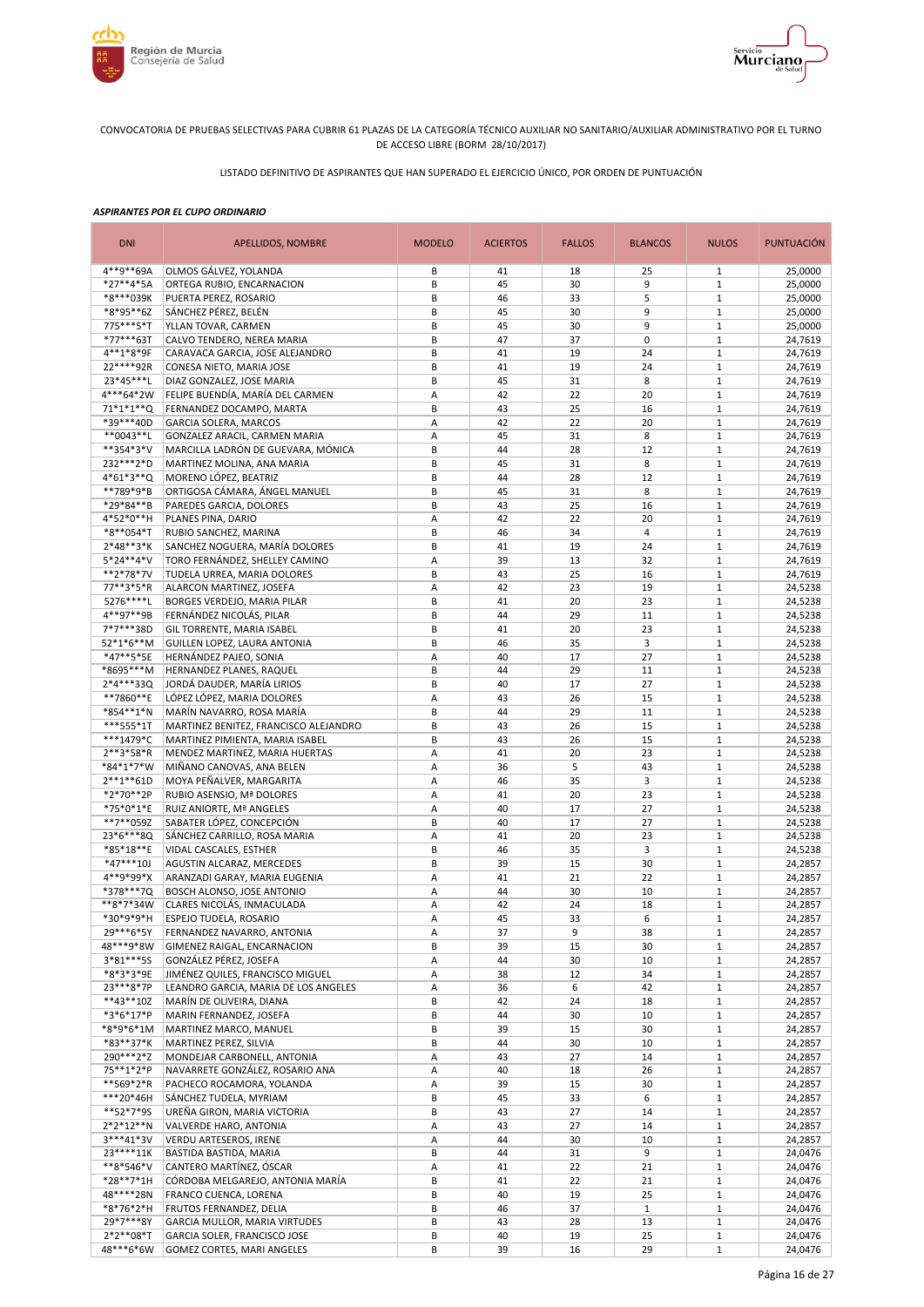



LISTADO DEFINITIVO DE ASPIRANTES QUE HAN SUPERADO EL EJERCICIO ÚNICO, POR ORDEN DE PUNTUACIÓN

| <b>DNI</b>               | APELLIDOS, NOMBRE                                         | <b>MODELO</b> | <b>ACIERTOS</b> | <b>FALLOS</b> | <b>BLANCOS</b> | <b>NULOS</b>                 | <b>PUNTUACIÓN</b>  |
|--------------------------|-----------------------------------------------------------|---------------|-----------------|---------------|----------------|------------------------------|--------------------|
| **0*0*01D                | MARTINEZ BERNABEU, MANUELA                                | B             | 40              | 19            | 25             | 1                            | 24,0476            |
| 4842 **** X              | MARTINEZ MARTINEZ, ROSARIO                                | B             | 37              | 10            | 37             | $1\,$                        | 24,0476            |
| 7*5**90*W                | MARTINEZ SARABIA, ELOISA                                  | Α             | 39              | 16            | 29             | $\mathbf{1}$                 | 24,0476            |
| ***5*944N<br>$2**67*1*E$ | MEDINA GUTIERREZ, EVA MARIA<br>MIRAS LLAMAS, CANDELARIA   | А<br>B        | 45<br>37        | 34<br>10      | 5<br>37        | $1\,$<br>$\mathbf{1}$        | 24,0476<br>24,0476 |
| ****4693E                | MIRAS MOYA, ELISABETH                                     | B             | 43              | 28            | 13             | $1\,$                        | 24,0476            |
| ***47*06B                | MULA LAGARES, MARIA DEL CARMEN                            | B             | 43              | 28            | 13             | $\mathbf{1}$                 | 24,0476            |
| *48**10*F                | NUÑEZ MARTINEZ, LAURA                                     | Α             | 42              | 25            | 17             | $\mathbf{1}$                 | 24,0476            |
| 23 *** 3 * 8L            | OLCINA MARÍN, MARÍA DEL PILAR                             | Α             | 39              | 16            | 29             | $\mathbf{1}$                 | 24,0476            |
| **0*39*4Z                | PEDREÑO FERNÁNDEZ, JULIÁN                                 | Α             | 44              | 31            | 9              | $\mathbf{1}$                 | 24,0476            |
| $2*4*3**7F$              | PEREZ PASTOR, M ANGELES                                   | Α             | 43              | 28            | 13             | $1\,$                        | 24,0476            |
| *5**0*16S                | RABASCO PARDO, NATALIA                                    | B             | 38              | 13            | 33             | $\mathbf{1}$                 | 24,0476            |
| 2*9**1*3P                | ROMERO PELEGRIN, JOSE ALBERTO                             | Α             | 43              | 28            | 13             | $1\,$                        | 24,0476            |
| 3*817***G                | SERRANO MORENO, RICARDO                                   | A             | 46              | 37            | $\mathbf{1}$   | $1\,$                        | 24,0476            |
| 2*48**5*D<br>*8**619*F   | SERVER LOZANO, JOSE                                       | A<br>A        | 44<br>40        | 31<br>19      | 9<br>25        | $1\,$<br>$\mathbf{1}$        | 24,0476            |
| ****6607L                | YUSTE NAVARRO, ESTHER<br>ZAMORA BALLESTER, FRANCISCO JOSE | A             | 42              | 25            | 17             | $1\,$                        | 24,0476<br>24,0476 |
| *47*83**K                | BORJA CARCELES, MARIA DOLORES                             | B             | 43              | 29            | 12             | $\mathbf{1}$                 | 23,8095            |
| *866*1**R                | BRAVO HERNÁNDEZ, ELISA                                    | B             | 39              | 17            | 28             | $1\,$                        | 23,8095            |
| *28*47**E                | FERNANDEZ ESPALLARDO, MARIA CONSUELO                      | B             | 43              | 29            | 12             | $\mathbf{1}$                 | 23,8095            |
| *8*4*7*3L                | GARCIA MATALLANA, GEMA                                    | B             | 42              | 26            | 16             | $1\,$                        | 23,8095            |
| 2*9***72F                | GARCÍA SÁNCHEZ, JOSEFA                                    | A             | 41              | 23            | 20             | $\mathbf{1}$                 | 23,8095            |
| 7****361X                | GONZALEZ RUIZ, MARIA ISABEL                               | B             | 38              | 14            | 32             | $1\,$                        | 23,8095            |
| 484 **** 9L              | GRACIA FERNÁNDEZ, JUAN JOSÉ                               | B             | 43              | 29            | 12             | $1\,$                        | 23,8095            |
| 5**0*6*9X                | HERNANDEZ GIMENO, MARIA PETRA                             | Α             | 41              | 23            | 20             | $\mathbf{1}$                 | 23,8095            |
| $2*0*6*3*E$              | HERNÁNDEZ LÓPEZ, ANDRÉS FELIPE                            | B             | 43              | 29            | 12             | $1\,$                        | 23,8095            |
| 4839 **** N              | LOPEZ SANCHEZ, ANA MARIA                                  | А             | 41              | 23            | 20             | $1\,$                        | 23,8095            |
| *86***66B                | MARÍN TALAVERA, ANDRÉS MANUEL                             | B             | 46              | 38            | 0              | $\mathbf{1}$                 | 23,8095            |
| 77*20***V                | MARTÍNEZ ROCAMORA, NEREA                                  | Α             | 42              | 26            | 16             | $1\,$                        | 23,8095            |
| 4*44*2**S                | MARTINEZ VAZQUEZ, JUAN ANTONIO                            | Α             | 46              | 38            | 0              | $\mathbf{1}$                 | 23,8095            |
| 23**21**K<br>*750**5*H   | MARTINEZ-FORTUN MARTINEZ, ARACELI                         | B             | 43              | 29            | 12             | $1\,$<br>$\mathbf{1}$        | 23,8095            |
| **8316**D                | MESEGUER GIL, FRANCISCO JOSÉ<br>MESEGUER PUERTA, VANESA   | Α<br>B        | 42<br>41        | 26<br>23      | 16<br>20       | $\mathbf{1}$                 | 23,8095<br>23,8095 |
| 22**22**M                | MOYA PASCUAL, MARÍA DEL PILAR                             | Α             | 44              | 32            | 8              | $\mathbf{1}$                 | 23,8095            |
| 23*7***1Y                | MUÑOZ PAGÁN, MILAGROS                                     | B             | 42              | 26            | 16             | $\mathbf{1}$                 | 23,8095            |
| *8*208**W                | NIETO LOPEZ, MARIA ANGELES                                | B             | 41              | 23            | 20             | $1\,$                        | 23,8095            |
| *325***9A                | PARRA PARRA, MARIA PILAR                                  | Α             | 41              | 23            | 20             | $\mathbf{1}$                 | 23,8095            |
| 52**8*5*L                | PEÑAS SANCHEZ, JUANA MARIA                                | B             | 45              | 35            | 4              | $1\,$                        | 23,8095            |
| **255*0*P                | PEREZ GARCIA, FRANCISCA                                   | B             | 40              | 20            | 24             | $1\,$                        | 23,8095            |
| 48***79*X                | PONCE GOMEZ, ROSARIO                                      | B             | 39              | 17            | 28             | $1\,$                        | 23,8095            |
| 3***36*1K                | PRIETO GARCÍA-NIETO, MACARENA                             | A             | 40              | 20            | 24             | $1\,$                        | 23,8095            |
| ***98*28V                | ROMERO RODRIGUEZ, SONIA                                   | A             | 46              | 38            | 0              | $1\,$                        | 23,8095            |
| 5**19**6W                | RUIZ GUILLEN, DOLORES                                     | B             | 41              | 23            | 20             | $\mathbf{1}$                 | 23,8095            |
| 4**77**1H                | RUIZ REX, JOSE                                            | B             | 41              | 23            | 20             | $1\,$                        | 23,8095            |
| **4294**B<br>3*1**1*8S   | SABATER VALVERDE, EDUARDO                                 | B             | 42<br>35        | 26<br>5       | 16<br>44       | $1\,$<br>$1\,$               | 23,8095<br>23,8095 |
| 4*4***55L                | SALVO ARIAS, MONICA<br>SAORÍN GIL, INMACULADA CONCEPCIÓ   | А<br>B        | 42              | 26            | 16             | $1\,$                        | 23,8095            |
| 3*8**2*3K                | <b>VERA FENOLL, JOSEFA</b>                                | B             | 39              | 17            | 28             | $1\,$                        | 23.8095            |
| *74*1*9*K                | CABALLERO LÓPEZ, MªÁNGELES                                | Α             | 39              | 18            | 27             | $\mathbf{1}$                 | 23,5714            |
| *84***56F                | CAMPOY MIÑANO, MARIA EUGENIA                              | В             | 39              | 18            | 27             | $\mathbf{1}$                 | 23,5714            |
| *29***95V                | CONESA BAS, MARIA ROSARIO                                 | Α             | 42              | 27            | 15             | $\mathbf{1}$                 | 23,5714            |
| *4*0*09*L                | FRUTOS ALIAGA, CARIDAD                                    | В             | 34              | 3             | 47             | $\mathbf{1}$                 | 23,5714            |
| $3*7*4*4*B$              | GALLEGO PELEGRIN, EDUARDO                                 | B             | 43              | 30            | 11             | $\mathbf 1$                  | 23,5714            |
| 4*6**93*M                | GÁLVEZ DÍAZ, JOSÉ                                         | Α             | 40              | 21            | 23             | $\mathbf{1}$                 | 23,5714            |
| 22*86***H                | GUERRERO SANTOS, MARIA JESUS                              | A             | 37              | 12            | 35             | $\mathbf 1$                  | 23,5714            |
| 2***066*W                | HEREDIA PEREZ, JOSE MIGUEL                                | В             | 45              | 36            | 3              | $\mathbf{1}$                 | 23,5714            |
| 34*05***B                | HERNÁNDEZ PAGEO, BEATRIZ                                  | Α             | 44              | 33            | $\overline{7}$ | $\mathbf{1}$                 | 23,5714            |
| *29*74**P                | HERNÁNDEZ SÁNCHEZ, CONRADO                                | Α             | 45              | 36            | 3              | $\mathbf{1}$                 | 23,5714            |
| **39*2*0B                | JIMENEZ CABEZAS, GEMA                                     | Α             | 42              | 27            | 15             | $\mathbf{1}$                 | 23,5714            |
| **4**971E<br>**8**607F   | LAX RUIZ, MARÍA ISABEL<br>LÓPEZ ESPARZA, FERNANDO         | B             | 43              | 30            | 11             | $\mathbf{1}$<br>$\mathbf{1}$ | 23,5714            |
| ***65*10R                | LOPEZ GARCIA, MIGUEL ANGEL                                | Α<br>Α        | 38<br>39        | 15<br>18      | 31<br>27       | $\mathbf{1}$                 | 23,5714<br>23,5714 |
| 79**2*5*G                | LOZANO DURÁ, Mª ALEXANDRA                                 | Α             | 43              | 30            | 11             | $\mathbf{1}$                 | 23,5714            |
| *3*09*4*G                | LOZANO GARCIA, CARIDAD                                    | Α             | 40              | 21            | 23             | $\mathbf{1}$                 | 23,5714            |
| **515*4*Q                | LOZANO MORA, NURIA                                        | Α             | 40              | 21            | 23             | $\mathbf 1$                  | 23,5714            |
| *3*84**0X                | MARTIN GARRE, SORAYA                                      | B             | 39              | 18            | 27             | $\mathbf{1}$                 | 23,5714            |
| 2**99*7*P                | MARTINEZ RAMOS, RAQUEL MARÍA                              | B             | 42              | 27            | 15             | $\mathbf{1}$                 | 23,5714            |
| **4*35*5\$               | MUÑOZ MORA, OLAYA                                         | B             | 38              | 15            | 31             | $\mathbf{1}$                 | 23,5714            |
| $0*2**68*G$              | ORTIZ GARCÍA, DANIEL                                      | B             | 41              | 24            | 19             | $\mathbf 1$                  | 23,5714            |
| $2**4*4*2N$              | PERAN SERRANO, DOMINGO ANTONIO                            | А             | 43              | 30            | 11             | $\mathbf{1}$                 | 23,5714            |
| 3*82*2**V                | PEREZ CUSSAC, YOLANDA                                     | B             | 37              | 12            | 34             | $\overline{2}$               | 23,5714            |
| 3**982**P                | PEREZ EGEA, AMELIA                                        | А             | 39              | 18            | 27             | $\mathbf{1}$                 | 23,5714            |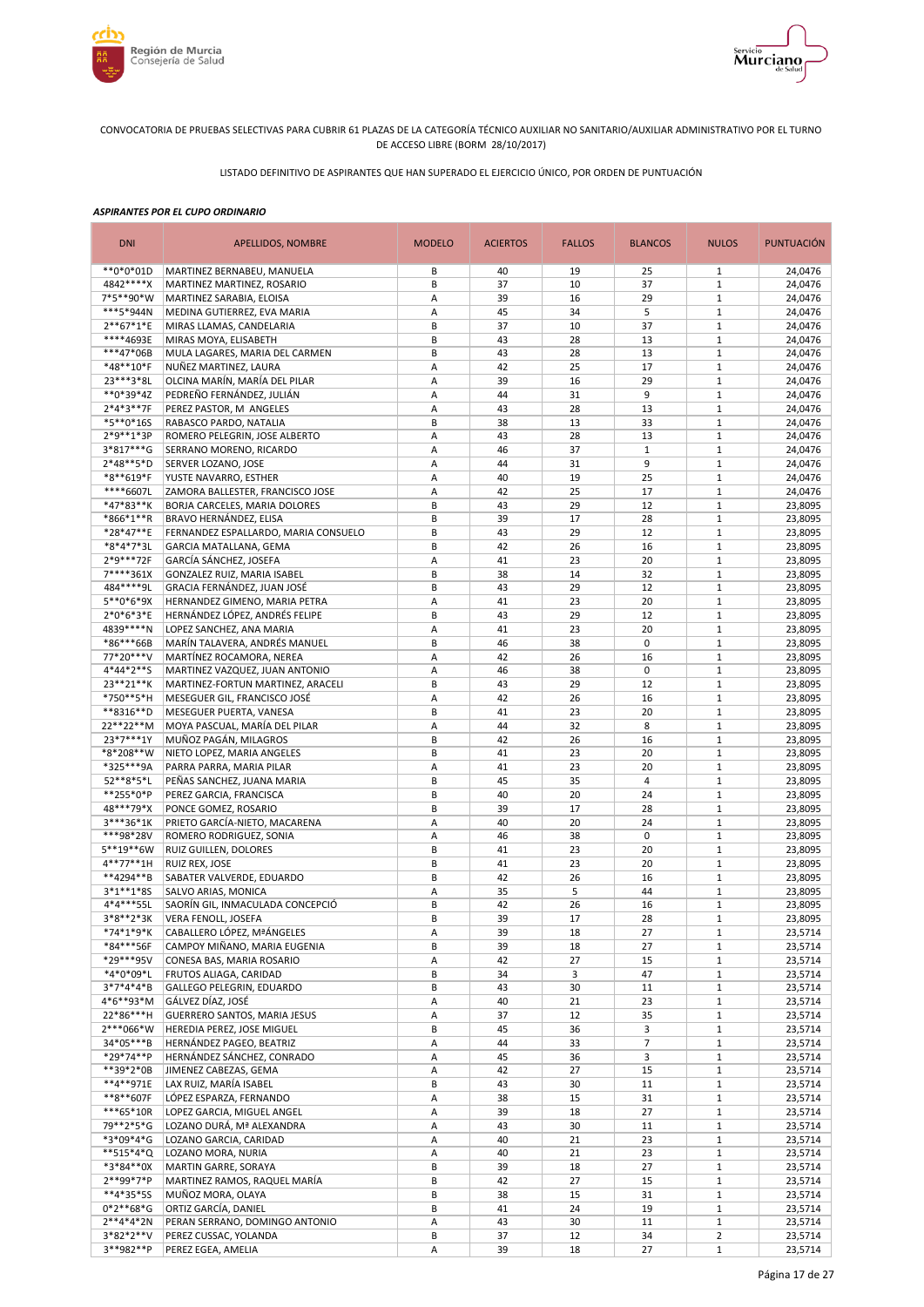



LISTADO DEFINITIVO DE ASPIRANTES QUE HAN SUPERADO EL EJERCICIO ÚNICO, POR ORDEN DE PUNTUACIÓN

| <b>DNI</b>               | APELLIDOS, NOMBRE                                           | <b>MODELO</b> | <b>ACIERTOS</b> | <b>FALLOS</b> | <b>BLANCOS</b> | <b>NULOS</b>                 | <b>PUNTUACIÓN</b>  |
|--------------------------|-------------------------------------------------------------|---------------|-----------------|---------------|----------------|------------------------------|--------------------|
| 7***595*L                | SAEZ IBERNON, MARIA ISIDORA                                 | Α             | 42              | 27            | 15             | 1                            | 23,5714            |
| 3*794***D                | SERRANO QUETGLAS, PILAR                                     | Α             | 42              | 27            | 15             | $1\,$                        | 23,5714            |
| 22**4*9*R                | SOLANO MORENO, CANDELARIA                                   | A             | 43              | 30            | 11             | $\mathbf{1}$                 | 23,5714            |
| **796**7Z<br>*3***916E   | VICENTE LOPEZ, EVA MARIA<br>VIDAL VIDAL, JOSE               | Α<br>Α        | 43<br>40        | 30<br>21      | 11<br>23       | $1\,$<br>$1\,$               | 23,5714<br>23,5714 |
| *84*2**3E                | BUENDIA LOPEZ, MARIA ROSARIO                                | Α             | 42              | 28            | 14             | $\mathbf{1}$                 | 23,3333            |
| 2***439*G                | CALATAYUD BUENO, ROSA MARIA                                 | A             | 45              | 37            | $\overline{2}$ | $1\,$                        | 23,3333            |
| 48***92*N                | CANO MARTINEZ, YAIZA                                        | А             | 36              | 10            | 38             | $1\,$                        | 23,3333            |
| 23**6*4*Q                | CANOVAS MOLINA, JUANA                                       | B             | 42              | 28            | 14             | $\mathbf{1}$                 | 23,3333            |
| *8*41*7*K                | CLEMENTE MÉNDEZ, ANA CRISTINA                               | B             | 45              | 37            | $\overline{2}$ | $1\,$                        | 23,3333            |
| **3*9*66M                | COLL LOPEZ, SONIA                                           | B             | 43              | 31            | 10             | $\mathbf{1}$                 | 23,3333            |
| ***88*35T                | CUADRADO PERÁN, DIEGO                                       | B             | 39              | 19            | 26             | $1\,$                        | 23,3333            |
| ****5671H                | FERNÁNDEZ FERNÁNDEZ, MARÍA                                  | Α             | 41              | 25            | 18             | $\mathbf{1}$                 | 23,3333            |
| **449*9*S<br>**43**69M   | FERNÁNDEZ PAY, CRISTINA                                     | Α             | 39<br>39        | 19<br>19      | 26             | $\mathbf{1}$<br>$\mathbf{1}$ | 23,3333            |
| *3***089J                | GAMBIN ALBALADEJO, ALMUDENA<br>LÓPEZ GRANADO, JEMINA        | Α<br>Α        | 39              | 19            | 26<br>26       | $\mathbf{1}$                 | 23,3333<br>23,3333 |
| 77*1***7R                | LÓPEZ SALAS, JAVIER                                         | B             | 44              | 34            | 6              | $1\,$                        | 23,3333            |
| *772**0*S                | LOPEZ SANCHEZ, JUAN FRANCISCO                               | Α             | 39              | 19            | 26             | $\mathbf{1}$                 | 23,3333            |
| *8*0*57*Z                | LORENTE, JUAN MANUEL                                        | B             | 39              | 19            | 26             | $\mathbf{1}$                 | 23,3333            |
| $2*2**1*6B$              | MARTÍNEZ VALDIVIESO, FRANCISCO RAMÓN                        | A             | 39              | 19            | 26             | $\mathbf{1}$                 | 23,3333            |
| 3**36**0C                | MUÑOZ MOLINA, EDUARDO                                       | A             | 44              | 34            | 6              | $1\,$                        | 23,3333            |
| 274 **** 0H              | ORTIGOSA MARTINEZ, CARMEN                                   | B             | 44              | 34            | 6              | $1\,$                        | 23,3333            |
| 484**7**P                | PEREZ GONZALEZ, ANA BELEN                                   | A             | 41              | 25            | 18             | $1\,$                        | 23,3333            |
| $7**0**13X$              | PEREZ PEREZ, ANTONIA                                        | B             | 42              | 28            | 14             | $\mathbf{1}$                 | 23,3333            |
| ****6033G                | RAMOS GUARDIOLA, JAVIER                                     | B             | 38              | 16            | 30             | $1\,$                        | 23,3333            |
| **4*49*3D<br>23*2*8**K   | RODRIGUEZ GARCIA, Mª CARMEN                                 | B<br>Α        | 36<br>38        | 10<br>16      | 38<br>30       | $1\,$<br>$1\,$               | 23,3333<br>23,3333 |
| 4***92*9M                | RUIZ GARCIA, MARIA DE LA CRUZ<br>SÁNCHEZ GONZÁLEZ, VIRGINIA | A             | 41              | 25            | 18             | $\mathbf{1}$                 | 23,3333            |
| *7**18*4G                | SÁNCHEZ SÁNCHEZ, MARÍA SAGRARIO                             | А             | 38              | 16            | 30             | $1\,$                        | 23,3333            |
| 2**69**0Q                | SANZ BLASCO, MARIA PILAR                                    | B             | 37              | 13            | 34             | $1\,$                        | 23,3333            |
| *7*7*8*4V                | ANDUGAR LOPEZ, MARIA CARMEN                                 | B             | 45              | 38            | $\mathbf{1}$   | $\mathbf{1}$                 | 23,0952            |
| $2**6**725$              | BELTRÁN BELTRÁN, MARÍA FRANCISCA                            | B             | 44              | 35            | 5              | $1\,$                        | 23,0952            |
| 2***19*0G                | CABEZOS LOPEZ, FULGENCIA                                    | Α             | 37              | 14            | 33             | $1\,$                        | 23,0952            |
| **946**6K                | CEGARRA CAVAS, CARMEN                                       | A             | 41              | 26            | 17             | $\mathbf{1}$                 | 23,0952            |
| 48*51***R                | CORDOBA ANTON, SANDRA                                       | А             | 35              | 8             | 41             | $1\,$                        | 23,0952            |
| *8*9**69W                | ESCUDERO OLIVA, RAQUEL                                      | Α             | 42              | 29            | 13             | $\mathbf{1}$                 | 23,0952            |
| 3480****H                | GARCIA GONZALEZ, ANA MARIA                                  | А<br>B        | 37              | 14            | 33             | $1\,$<br>$\mathbf{1}$        | 23,0952            |
| *8**322*E<br>23*50***Y   | GARCÍA GONZÁLEZ, IRA<br>GARCÍA GONZALEZ, MARÍA              | B             | 38<br>40        | 17<br>23      | 29<br>21       | $1\,$                        | 23,0952<br>23,0952 |
| 48*1**6*Q                | GARCIA RABADAN, TERESA                                      | B             | 35              | 8             | 41             | $\mathbf{1}$                 | 23,0952            |
| *3*841**A                | <b>GARCIA YESTE, EVA</b>                                    | B             | 41              | 26            | 17             | $\mathbf{1}$                 | 23,0952            |
| 4*835***N                | GIMENEZ VALENCIANO, ELIA                                    | B             | 38              | 17            | 29             | $\mathbf{1}$                 | 23,0952            |
| ***95*23Z                | HUERTAS MERCADER, FRANCISCO                                 | B             | 44              | 35            | 5              | $\mathbf{1}$                 | 23,0952            |
| 34**1*0*H                | JIMÉNEZ ALEMÁN, JULIO                                       | Α             | 39              | 20            | 25             | $1\,$                        | 23,0952            |
| *9*75**9Z                | JUAN AZORIN, MARIA DEL CARMEN                               | Α             | 43              | 32            | 9              | $\mathbf{1}$                 | 23,0952            |
| 74**0*1*P                | LOPEZ RICO, HERMINIA JOSEFA                                 | А             | 36              | 11            | 37             | $\mathbf{1}$                 | 23,0952            |
| **9756**V                | MARIN RODRIGUEZ, JAVIER                                     | A             | 39              | 20            | 25             | $1\,$                        | 23,0952            |
| *9*6*4*6K                | MARTINEZ MARTINEZ, MARIA BELEN                              | A             | 40              | 23            | 21             | $\mathbf{1}$                 | 23,0952            |
| 2**1*00*A<br>23**4*4*K   | MECA RUIZ, JOSE LUIS<br>MOYA ORTUÑO, CARMEN                 | Α<br>А        | 37<br>43        | 14<br>32      | 33<br>9        | $\mathbf{1}$<br>$\mathbf{1}$ | 23,0952<br>23,0952 |
| ****6528E                | MUÑOZ CAMPOS, JUANA MARI                                    | Α             | 38              | 17            | 29             | $\mathbf{1}$                 | 23,0952            |
| 4*565***T                | PAMIES MANRIQUE, ANA MARIA                                  | А             | 39              | 20            | 25             | $\mathbf{1}$                 | 23,0952            |
| 232***8*L                | PAREDES GAZQUEZ, ANA ISABEL                                 | B             | 40              | 23            | 21             | $\mathbf 1$                  | 23,0952            |
| $**2*7*61R$              | PEREZ MONTIEL, DOLORES MARIA                                | А             | 43              | 32            | 9              | $\mathbf 1$                  | 23,0952            |
| *7**81*2E                | PUJANTE RODRÍGUEZ, MARI CARMEN                              | А             | 41              | 26            | 17             | $\mathbf{1}$                 | 23,0952            |
| $2***3*1*0G$             | QUIÑONERO ROS, MARÍA DOLORES                                | Α             | 37              | 14            | 33             | $\mathbf{1}$                 | 23,0952            |
| *280*3**H                | SÁNCHEZ BELTRÁN, MARÍA REMEDIOS                             | B             | 44              | 35            | 5              | $\mathbf{1}$                 | 23,0952            |
| 23*4*9**X                | SOLER LOPEZ, MIGUEL                                         | В             | 42              | 29            | 13             | $\mathbf{1}$                 | 23,0952            |
| *280*0**J                | VALERO MORENO, CATALINA                                     | Α             | 42              | 29            | 13             | $\mathbf 1$                  | 23,0952            |
| $2*46**1*W$              | VILLENA TOUS, MARIA ISABEL                                  | Α             | 44              | 35            | 5              | $\mathbf{1}$                 | 23,0952            |
| $**8*16*3Z$<br>***8*254Z | BELCHÍ MARTÍNEZ, ISABEL<br>BO MONTESINOS, ANTONIA           | A<br>B        | 42<br>43        | 30<br>33      | 12<br>8        | $\mathbf 1$<br>$\mathbf 1$   | 22,8571<br>22,8571 |
| *2*86**6M                | DE LA ASUNCIÓN MARTÍNEZ, ANTONIO JOSÉ                       | B             | 43              | 33            | 8              | $\mathbf{1}$                 | 22,8571            |
| 4*3**0*2G                | DEL BAÑO ESPINOSA, JUANA MARÍA                              | А             | 40              | 24            | 20             | $\mathbf 1$                  | 22,8571            |
| 22*7***5N                | FERNANDEZ CONESA, MANUELA                                   | B             | 36              | 12            | 36             | $\mathbf{1}$                 | 22,8571            |
| 3*7*9*7*R                | FERNÁNDEZ LÓPEZ, MARÍA JOSÉ                                 | Α             | 37              | 15            | 32             | $\mathbf{1}$                 | 22,8571            |
| $3*8*8**0B$              | FERRER MARTINEZ, ANTONIO                                    | B             | 38              | 18            | 28             | $1\,$                        | 22,8571            |
| *7*44**6Q                | GARCIA GARCIA, ASENSIO                                      | B             | 43              | 33            | 8              | $\mathbf{1}$                 | 22,8571            |
| 232***2*Y                | GARCÍA HERNÁNDEZ, MARGARITA                                 | А             | 42              | 30            | 12             | $1\,$                        | 22,8571            |
| 5****107Q                | GUILLAMON JARA, ANA JOSEFA                                  | B             | 38              | 18            | 28             | $\mathbf{1}$                 | 22,8571            |
| 4**2*5*8C                | HERNÁNDEZ GARCÍA, INMACULADA                                | B             | 44              | 36            | 4              | $\mathbf{1}$                 | 22,8571            |
| 27*68***X                | JIMENEZ TORRES, MARCELINA                                   | A             | 41              | 27            | 16             | $\mathbf 1$                  | 22,8571            |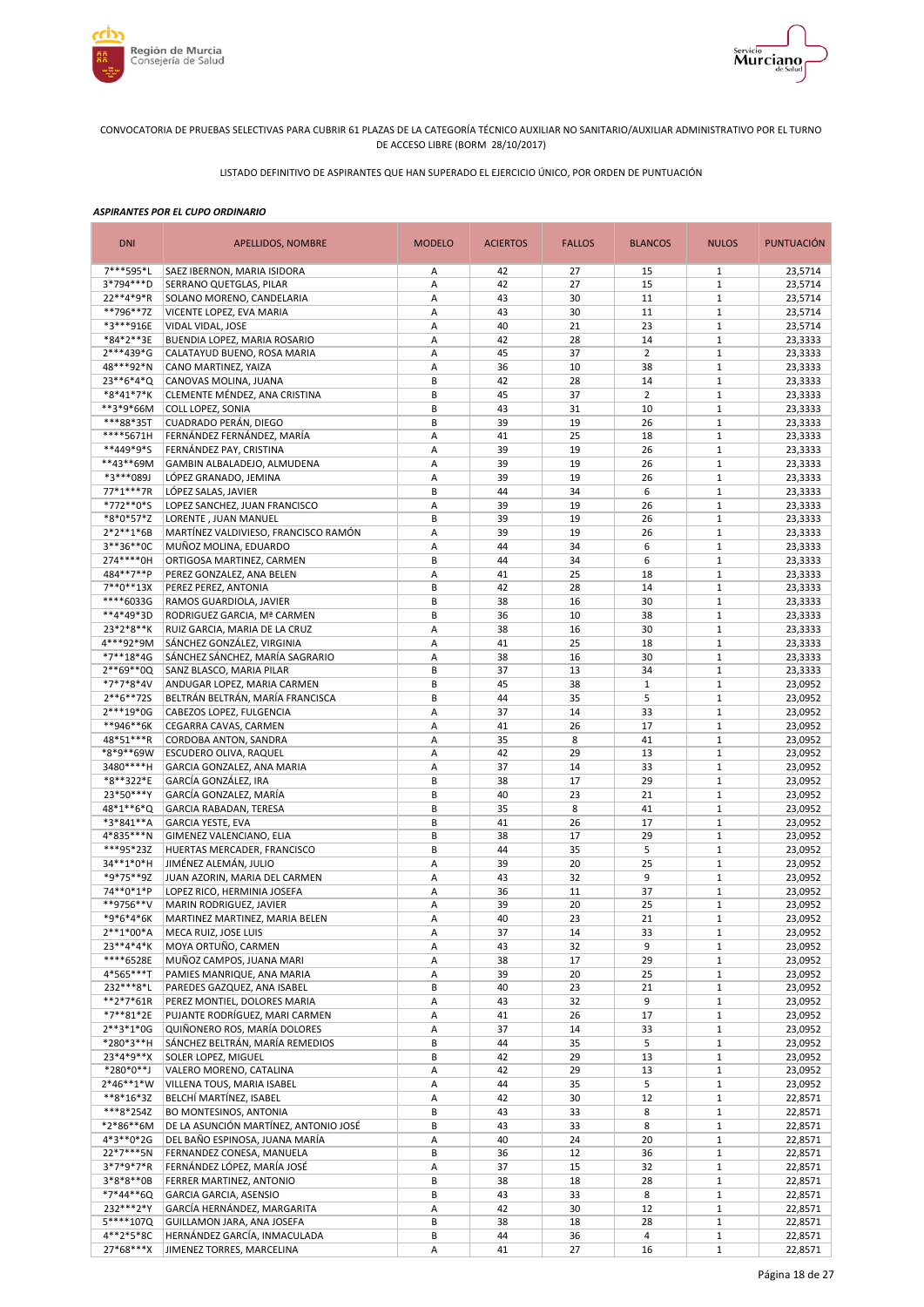



LISTADO DEFINITIVO DE ASPIRANTES QUE HAN SUPERADO EL EJERCICIO ÚNICO, POR ORDEN DE PUNTUACIÓN

| <b>DNI</b>             | <b>APELLIDOS, NOMBRE</b>                                      | <b>MODELO</b> | <b>ACIERTOS</b> | <b>FALLOS</b> | <b>BLANCOS</b> | <b>NULOS</b>                 | <b>PUNTUACIÓN</b>  |
|------------------------|---------------------------------------------------------------|---------------|-----------------|---------------|----------------|------------------------------|--------------------|
| $**2*1*70C$            | LARIO MIÑARRO, SALVADOR                                       | В             | 36              | 12            | 36             | 1                            | 22,8571            |
| 4**08*8*C              | LOPEZ CARRASCO, ELENA                                         | Α             | 39              | 21            | 24             | $\mathbf{1}$                 | 22,8571            |
| 2*951***Q              | LOPEZ REBOLLO, JOSEFA MARIA                                   | А             | 45              | 39            | $\mathbf 0$    | $\,1\,$                      | 22,8571            |
| $5***1*1*1F$           | MATA VALERA, MARIA JOSEFA                                     | Α             | 35              | 9             | 40             | $\,1\,$                      | 22,8571            |
| 52***87*E              | MORENO MARTINEZ, JUANA                                        | B             | 39              | 21            | 24             | $\mathbf 1$                  | 22,8571            |
| *8*3**57R              | MORENO SANCHEZ, MARIA TERESA                                  | B             | 38              | 18            | 28             | $\mathbf 1$                  | 22,8571            |
| 48**1**2Q              | MUÑOZ GALVEZ, MONICA                                          | A             | 45              | 39            | $\mathbf 0$    | $\mathbf{1}$                 | 22,8571            |
| ***02*23C              | ORS AZNAR, INMACULADA                                         | B             | 35              | 9             | 40             | $\mathbf 1$                  | 22,8571            |
| $**81*15*Q$            | PEREZ BLANCO, MARIA ISABEL                                    | Α             | 43              | 33            | 8              | $\mathbf 1$                  | 22,8571            |
| *7***858N              | RODRÍGUEZ IBAÑEZ, CARLOS                                      | Α             | 44              | 36            | $\overline{4}$ | $\mathbf{1}$                 | 22,8571            |
| *2*6*45*Q              | ROS OLMO, ALFONSO                                             | Α             | 42              | 30            | 12             | $\mathbf 1$                  | 22,8571            |
| *7*61**2K              | ROS ROMERO, MARIA CONCEPCION                                  | Α             | 42              | 30            | 12             | $\mathbf{1}$                 | 22,8571            |
| 4**9*42*Z              | ROSA MARTINEZ, ANA BELEN                                      | B             | 39              | 21            | 24             | $1\,$                        | 22,8571            |
| *9**68*5H              | RUBIO DIAZ, MARIA DOLORES                                     | B             | 40              | 24            | 20             | $1\,$                        | 22,8571            |
| *3**249*S              | VARELA EGEA, YAIZA DEL PINO                                   | B             | 41              | 27            | 16             | $\mathbf 1$                  | 22,8571            |
| $3*7*68**S$            | ABELLAN ALCANTARA, GLORIA                                     | Α             | 41              | 28            | 15             | $\mathbf 1$                  | 22,6190            |
| *5**79*8R              | ARAGÓN ZAFRA, MARIA ROSARIO                                   | A             | 40              | 25            | 19             | $1\,$                        | 22,6190            |
| 23**9*7*Y              | BENEDICTO MUÑOZ, GREGORIO                                     | Α             | 36              | 13            | 35             | $1\,$                        | 22,6190            |
| 3*830***W              | BERNABÉ ALGUAZAS, EVA                                         | B             | 40              | 25            | 19             | $1\,$                        | 22,6190            |
| 4*4**1*8M              | CANOVAS OLMOS, MARIA PIEDAD                                   | B             | 40              | 25            | 19             | $1\,$                        | 22,6190            |
| **51*0*0F              | CERON LADEVESA, MARIA DOLORES                                 | А             | 36              | 13            | 35             | $1\,$                        | 22,6190            |
| 4*48**8*W              | GIRIBET BASTIDA, ELENA                                        | А             | 39              | 22            | 23             | $\mathbf{1}$                 | 22,6190            |
| *6876***D              | GONZALEZ GUERRERO, LAURA                                      | B             | 43              | 34            | $\overline{7}$ | $1\,$                        | 22,6190            |
| *3*54*5*A              | HERNANDEZ GONZALEZ, NOELIA                                    | B             | 41              | 28            | 15             | $\mathbf{1}$                 | 22,6190            |
| 4*4*71**P              | LAX MORALES, ROCIO                                            | B             | 39              | 22            | 23             | $1\,$                        | 22,6190            |
| *32*18**G              | LLAMAS SÁNCHEZ, CATALINA MARÍA                                | А             | 43              | 34            | $\overline{7}$ | $1\,$                        | 22,6190            |
| 2*997***W              | LOPEZ LAENCINA, MARIA                                         | Α             | 43              | 34            | $\overline{7}$ | $\mathbf{1}$                 | 22,6190            |
| ***3*206K              | LOPEZ SORIA, PILAR DE LOS REYES                               | Α             | 38              | 19            | 27             | $\,1\,$                      | 22,6190            |
| **23*76*D              | MARTINEZ DIAZ, BELEN                                          | B<br>B        | 43              | 34            | $\overline{7}$ | $\,1\,$<br>$\mathbf 1$       | 22,6190            |
| *7469***J<br>**5*4*99Q | MARTINEZ LOPEZ, MARIA TERESA                                  | A             | 41<br>40        | 28<br>25      | 15<br>19       | $\mathbf 1$                  | 22,6190            |
|                        | MARTINEZ MARTINEZ, MARIA ISABEL                               | A             | 44              |               | 3              | $\mathbf{1}$                 | 22,6190            |
| **12*1*5E<br>*4**76*3N | MORÁN OSUNA, FRANCISCO JAVIER<br>NICOLAS GUTIERREZ, ANA BELEN | Α             | 39              | 37<br>22      | 23             | $1\,$                        | 22,6190<br>22,6190 |
| *84**4*2C              | NIETO MARTÍNEZ, GENOVEVA                                      | Α             | 38              | 19            | 27             | $\mathbf{1}$                 | 22,6190            |
| *84*64**B              | ORTIZ MARTINEZ, ANA BELEN                                     | B             | 38              | 19            | 27             | $\mathbf{1}$                 | 22,6190            |
| 3**31**0V              | RUIZ BOSCH, FRANCISCO JOSE                                    | B             | 40              | 25            | 19             | $\mathbf 1$                  | 22,6190            |
| *7*19**7M              | RUIZ ROMERO, MARIA JOSEFA                                     | B             | 38              | 19            | 27             | $\mathbf{1}$                 | 22,6190            |
| 4850****V              | SAURA ALCARAZ, SAMUEL                                         | В             | 35              | 10            | 39             | $\mathbf 1$                  | 22,6190            |
| 3*79**6*J              | TALAVERA SANCHEZ, ENRIQUE ISMAEL                              | B             | 40              | 25            | 19             | $1\,$                        | 22,6190            |
| 4*6*3*4*W              | ARCIS GOMEZ, MARTA                                            | B             | 40              | 26            | 18             | $\mathbf 1$                  | 22,3810            |
| *75*8**3B              | BLASCO RIQUELME, FRANCISCA MARÍA                              | Α             | 39              | 23            | 22             | $\mathbf 1$                  | 22,3810            |
| 5****135K              | CARRILLO ABELLAN, JOSEFA                                      | Α             | 34              | 8             | 42             | $\mathbf 1$                  | 22,3810            |
| *84*56**W              | ESCOLAR GIL, ISABEL MARÍA                                     | B             | 41              | 29            | 14             | $1\,$                        | 22,3810            |
| 4*639***W              | ESQUIVA RODRÍGUEZ, SANDRA                                     | B             | 38              | 20            | 26             | $1\,$                        | 22,3810            |
| **7*66*9P              | FERNANDEZ JIMENEZ, JULIAN                                     | А             | 40              | 26            | 18             | $1\,$                        | 22,3810            |
| *8*8*3*7H              | GARRIGÓS HERNÁNDEZ, JESÚS                                     | А             | 44              | 38            | $\overline{2}$ | $1\,$                        | 22,3810            |
| **40*75*Y              | HERNANDEZ CAMPISANO, JUAN JOSE                                | А             | 42              | 32            | 10             | $1\,$                        | 22,3810            |
| *770**2*F              | JIMENEZ MARTINEZ, JOSEFA                                      | Α             | 41              | 29            | 14             | $1\,$                        | 22,3810            |
| 77*2**6*G              | LAJARÍN LÓPEZ, JUAN JOSÉ                                      | Α             | 37              | 17            | 30             | $\mathbf{1}$                 | 22,3810            |
| 77*0**5*Z              | LÓPEZ GÓMEZ, PURIFICACIÓN                                     | А             | 42              | 32            | 10             | $\mathbf{1}$                 | 22,3810            |
| 3*81*1**N              | LOPEZ HERNANDEZ, JESUS                                        | Α             | 38              | 20            | 26             | $\mathbf{1}$                 | 22,3810            |
| 3**3*91*N              | MARIN ALCANTARA, ANGELES                                      | Α             | 40              | 26            | 18             | $\mathbf{1}$                 | 22,3810            |
| 5***487*W              | MARIN GUILLEN, MARIA SACRAMENTO                               | Α             | 41              | 29            | 14             | $\,1\,$                      | 22,3810            |
| **2474**L              | MARTINEZ COTES, LUCIA                                         | Α             | 35              | 11            | 38             | $\mathbf{1}$                 | 22,3810            |
| *77*93**H              | MARTINEZ MARTINEZ, ANA BELEN                                  | А             | 42              | 32            | 10             | $1\,$                        | 22,3810            |
| *4813***W              | MARTINEZ PEREZ, SONIA                                         | B             | 38              | 20            | 26             | $1\,$                        | 22,3810            |
| *7**49*4B              | MONTESINOS URBÁN, ELENA                                       | А             | 40              | 26            | 18             | $\mathbf{1}$                 | 22,3810            |
| ***8*912T              | NICOLAS GARCIA, JOSE MARIA                                    | B             | 43              | 35            | 6              | $1\,$                        | 22,3810            |
| 2**6*88*P              | NICOLÁS MARTÍNEZ, OBDULIA                                     | А             | 44              | 38            | $\overline{2}$ | $1\,$                        | 22,3810            |
| 232 **** 7P            | PAREDES HERNÁNDEZ, ANTONIA Mª                                 | B             | 40              | 26            | 18             | $1\,$                        | 22,3810            |
| 5**2**67K              | PEREZ ESPINOSA, JUANA MARIA                                   | Α             | 39              | 23            | 22             | $1\,$                        | 22,3810            |
| *4*23*3*M              | REVERTE ESCUDERO, SONIA                                       | B             | 39              | 23            | 22             | $\mathbf{1}$                 | 22,3810            |
| $27*7***6J$            | SANCHEZ PEREZ, EVA                                            | В             | 38              | 20            | 26             | $\mathbf{1}$                 | 22,3810            |
| *75**97*B              | SOLER BERNAL, MARIA SOLEDAD                                   | Α             | 44              | 38            | $\overline{2}$ | $1\,$                        | 22,3810            |
| $0***2*25*L$           | VAQUERO GANDULLO, RICARDO                                     | B             | 42              | 32            | 10             | $\mathbf 1$                  | 22,3810            |
| 3*824***R              | ALCARAZ VIDAL, PATRICIO                                       | B             | 40              | 27            | 17             | $\mathbf{1}$                 | 22,1429            |
| *556**2*M              | ALCOCER PERTEGAL, MERCEDES                                    | Α             | 42              | 33            | 9              | $\mathbf{1}$                 | 22,1429            |
| *672**4*Y              | BAÑOS GARCÍA, PATRICIA                                        | Α             | 41              | 30            | 13             | $\mathbf{1}$                 | 22,1429            |
| $4*4*0**6J$            | BASTIDA MENDEZ, YOLANDA                                       | А             | 36              | 15            | 33             | $1\,$                        | 22,1429            |
| *8**24*4E<br>2**05**7G | CÁDIZ CLEMENTE, TRINIDAD                                      | В             | 41              | 30            | 13             | $\mathbf{1}$                 | 22,1429            |
| $27*8**1*J$            | CANTERO SARMIENTO, MARIA JESUS<br>FERNANDEZ PACO, JUANA       | В<br>В        | 39<br>40        | 24            | 21             | $\mathbf{1}$<br>$\mathbf{1}$ | 22,1429            |
|                        |                                                               |               |                 | 27            | 17             |                              | 22,1429            |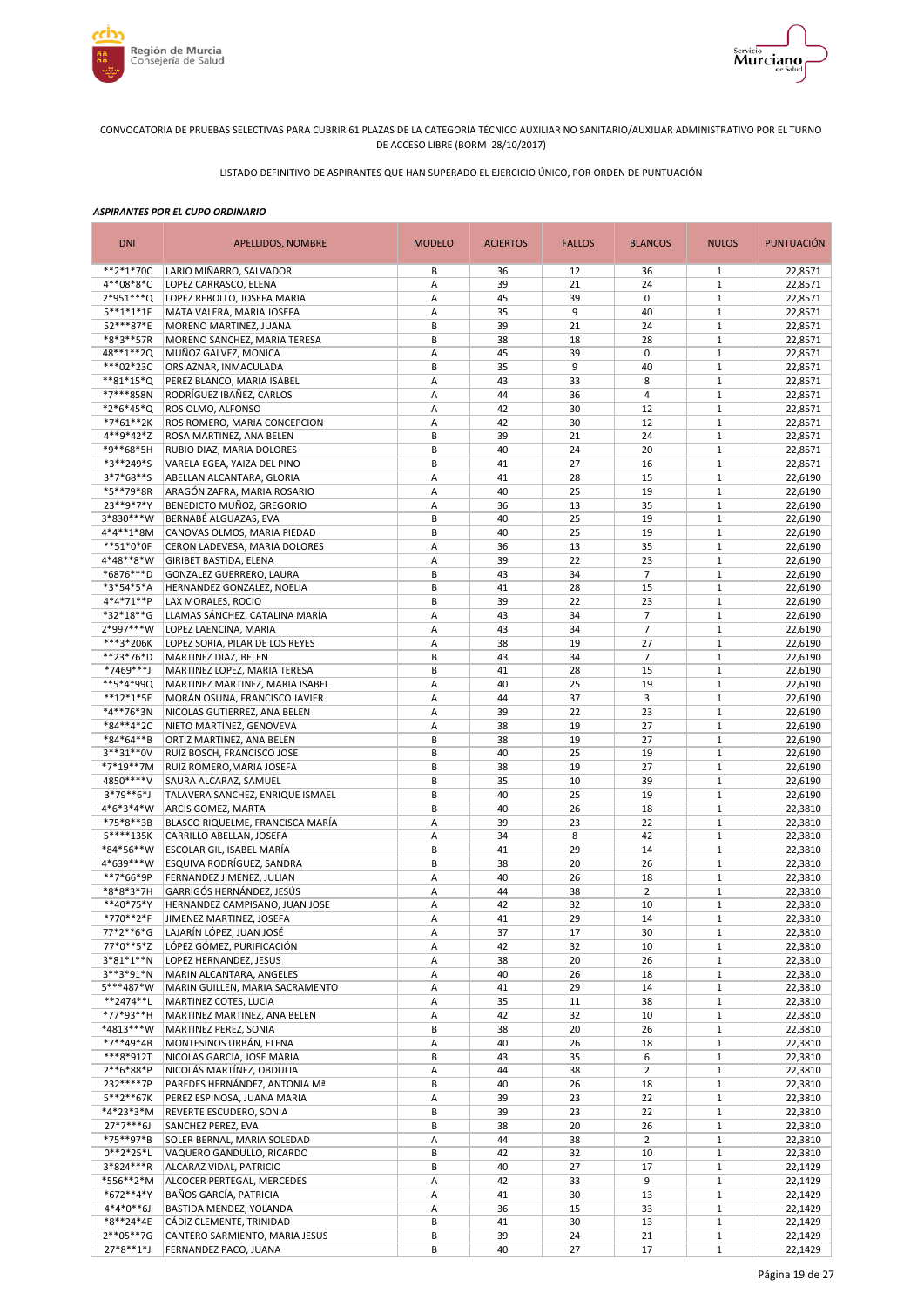



LISTADO DEFINITIVO DE ASPIRANTES QUE HAN SUPERADO EL EJERCICIO ÚNICO, POR ORDEN DE PUNTUACIÓN

| <b>DNI</b>               | APELLIDOS, NOMBRE                                                 | <b>MODELO</b> | <b>ACIERTOS</b> | <b>FALLOS</b>  | <b>BLANCOS</b> | <b>NULOS</b>                 | <b>PUNTUACIÓN</b>  |
|--------------------------|-------------------------------------------------------------------|---------------|-----------------|----------------|----------------|------------------------------|--------------------|
| *8**14*00                | FERNANDEZ VICENTE, PEDRO JESUS                                    | Α             | 44              | 39             | $\mathbf{1}$   | $\mathbf{1}$                 | 22,1429            |
| 2****388S                | IBAÑEZ GIMENEZ, ELENA                                             | B             | 36              | 15             | 33             | $\mathbf{1}$                 | 22,1429            |
| 7*5*38**H                | MARTI LORENTE, MARIA JESUS                                        | B             | 40              | 27             | 17             | $1\,$                        | 22,1429            |
| 4*43**0*R<br>**43**54P   | MARTÍNEZ GIL, MARÍA JOSEFA<br>MARTINEZ HORTELANO, MARIA MAGDALENA | Α<br>А        | 38<br>41        | 21<br>30       | 25<br>13       | $\mathbf{1}$<br>$\mathbf{1}$ | 22,1429<br>22,1429 |
| *8***229G                | MARTINEZ PACHECO, AFRICA                                          | А             | 34              | 9              | 41             | $1\,$                        | 22,1429            |
| $**0*478*X$              | MAS AMENGUAL, MIGUEL                                              | B             | 43              | 36             | 5              | $\mathbf 1$                  | 22,1429            |
| **7*42*9Z                | MULA GONZALEZ, JOSÉ FÉLIX                                         | Α             | 38              | 21             | 25             | $1\,$                        | 22,1429            |
| *480**3*S                | PEREZ DE EGEA, CONSUELO                                           | B             | 40              | 27             | 17             | $\mathbf{1}$                 | 22,1429            |
| 4*545***F                | RIQUELME CARRILLO, GINES                                          | Α             | 36              | 15             | 33             | $\mathbf{1}$                 | 22,1429            |
| 22 **** 24T              | ROS CAÑAVATE, PURIFICACIÓN                                        | B             | 42              | 33             | 9              | $\mathbf{1}$                 | 22,1429            |
| *8**17*6K                | RUIZ JARA, PURIFICACIÓN                                           | B             | 39              | 24             | 21             | $\mathbf{1}$                 | 22,1429            |
| 3****209N                | SALMERON PINAR, ROSARIO                                           | B             | 40              | 27             | 17             | $\mathbf{1}$                 | 22,1429            |
| *8**177*Q<br>*4**6*79L   | SANCHEZ LARA, SUSANA<br>SANCHEZ MARTINEZ, ANTONIA                 | B<br>B        | 40<br>39        | 27<br>24       | 17<br>21       | $\mathbf{1}$<br>$1\,$        | 22,1429<br>22,1429 |
| 7****219A                | SANZ GÓMEZ, MARIA CARMEN                                          | B             | 38              | 21             | 25             | $\mathbf{1}$                 | 22,1429            |
| *2***248W                | TAPIA JIMENEZ, ENCARNA                                            | B             | 39              | 24             | 21             | $1\,$                        | 22,1429            |
| **426*1*E                | VALERO ROBLES, JOSEFA                                             | A             | 39              | 24             | 21             | $1\,$                        | 22,1429            |
| 52**79**S                | VIVO HERNANDEZ, ANTONIA                                           | А             | 35              | 12             | 37             | $1\,$                        | 22,1429            |
| *29**23*Y                | ABRAHAM LOPEZ, Mª CARMEN                                          | B             | 43              | 37             | 4              | $\mathbf{1}$                 | 21,9048            |
| *84*62**R                | ALBALADEJO DAVALOS, FERNANDO                                      | B             | 42              | 34             | 8              | $\mathbf{1}$                 | 21,9048            |
| 5**19*4*R                | ALCOLEA HERNÁNDEZ, MARIA ENCARNACIÓN                              | A             | 39              | 25             | 20             | $\mathbf{1}$                 | 21,9048            |
| $7*5*6*1*G$              | AROCA MARÍN, MARIA CARMEN                                         | B             | 35              | 13             | 36             | $\mathbf{1}$                 | 21,9048            |
| *3*01*6*Z                | BALIBREA RUIZ, ALMUDENA                                           | Α             | 38              | 22             | 24             | $1\,$                        | 21,9048            |
| *7***088A                | BERMUDEZ BASTIDA, JOSEFA                                          | B             | 37              | 19             | 28             | $1\,$                        | 21,9048            |
| **4942**M<br>22*65***V   | BRAVO SOTO, ANTONIA<br>CAMPILLO GARCIA, JUAN                      | Α<br>Α        | 42<br>42        | 34<br>34       | 8<br>8         | $1\,$<br>$1\,$               | 21,9048<br>21,9048 |
| $18*12***A$              | CARA SÁNCHEZ, MARIA JOSÉ                                          | B             | 37              | 19             | 28             | $1\,$                        | 21,9048            |
| 23 *** 89 * V            | ESPARZA REYES, NATALIA                                            | Α             | 44              | 40             | 0              | $1\,$                        | 21,9048            |
| 4***290*V                | HERNANDEZ AGUILAR, SONIA                                          | А             | 41              | 31             | 12             | $1\,$                        | 21,9048            |
| 7*12*1**W                | LOBOS MARTIN, JORGE ANIBAL                                        | А             | 44              | 40             | 0              | $\mathbf{1}$                 | 21,9048            |
| **8*7*79R                | LOPEZ LOPEZ, FRANCISCA                                            | B             | 42              | 34             | 8              | $\mathbf 1$                  | 21,9048            |
| *30*9**1L                | MADRID JUAREZ, DOLORES                                            | Α             | 39              | 25             | 20             | $\mathbf{1}$                 | 21,9048            |
| 2*9*5**2P                | MARTINEZ CONESA, MARIA CANDELARIA                                 | Α             | 39              | 25             | 20             | $1\,$                        | 21,9048            |
| *850**1*D                | MARTÍNEZ HERNÁNDEZ, MARTA                                         | B             | 36              | 16             | 32             | $\mathbf{1}$                 | 21,9048            |
| *2*7**17T                | MARTÍNEZ PALLARÉS, MARIANA                                        | B             | 43              | 37             | 4              | $1\,$                        | 21,9048            |
| *298*0**B<br>4***19*3E   | MOLINA MARTINEZ, FRANCISCO LAZARO                                 | A             | 41              | 31             | 12<br>0        | $\mathbf{1}$<br>$1\,$        | 21,9048<br>21,9048 |
| 4*4*63**R                | MORENO PÉREZ, ROBERTO FELIPE<br>MUÑOZ GILBEL, RAUL                | Α<br>Α        | 44<br>44        | 40<br>40       | 0              | $\mathbf{1}$                 | 21,9048            |
| ***9*566W                | MUÑOZ HERNÁNDEZ, SERGIO                                           | B             | 40              | 28             | 16             | $1\,$                        | 21,9048            |
| 23***63*E                | NAVARRO GARCIA, MARIA BELEN                                       | Α             | 40              | 28             | 16             | $\mathbf{1}$                 | 21,9048            |
| $0**1*8*1A$              | PASCUAL SAYALERO, BEGOÑA                                          | B             | 44              | 40             | 0              | $\mathbf{1}$                 | 21,9048            |
| *8**294*J                | PONCE ZAPATA, PEDRO JOSE                                          | A             | 44              | 40             | $\mathbf 0$    | $\mathbf{1}$                 | 21,9048            |
| **8*835*X                | ROCA HERVAS, Mª JOSE                                              | А             | 44              | 40             | $\mathbf 0$    | $1\,$                        | 21,9048            |
| ****7027D                | RODRÍGUEZ ROS, ÁNGEL                                              | A             | 42              | 34             | 8              | $\mathbf{1}$                 | 21,9048            |
| 4*42**9*H                | SÁNCHEZ BLAYA, LUCÍA                                              | B             | 39              | 25             | 20             | $1\,$                        | 21,9048            |
| 7***998*V                | SÁNCHEZ GARCÍA, RUBÉN                                             | B             | 44              | 40             | 0              | $\mathbf{1}$                 | 21,9048            |
| *7470***L                | SANCHEZ MORATON, JOSEFA                                           | A             | 41              | 31             | 12             | $\mathbf{1}$                 | 21,9048            |
| **0*98*9H<br>$3*8**78*L$ | TORRES MARTINEZ, SOFIA<br>VERA CONESA, ENCARNACION MARIA          | В<br>Α        | 36<br>39        | 16<br>25       | 32<br>20       | $\mathbf{1}$<br>$\mathbf{1}$ | 21,9048<br>21,9048 |
| *3*1**61Q                | VIDAL ORTIZ, EVA                                                  | Α             | 41              | 31             | 12             | $\mathbf{1}$                 | 21,9048            |
| 2*98***8Y                | CLEMENTE RAMIREZ, JOSE MANUEL                                     | Α             | 34              | 11             | 39             | $\mathbf{1}$                 | 21,6667            |
| 48****12B                | CORBALÁN ZAPATA, JUAN JAVIER                                      | Α             | 41              | 32             | 11             | $\mathbf{1}$                 | 21,6667            |
| 23 *** 4 * 2P            | COSTA MURCIA, MIGUEL                                              | В             | 39              | 26             | 19             | $\mathbf{1}$                 | 21,6667            |
| 34*3***4Q                | DOMENECH GARCÍA, SILVIA                                           | В             | 42              | 35             | 7              | $\mathbf{1}$                 | 21,6667            |
| 2**004**Z                | ESCUDERO GRACIA, MARIA DEL CARMEN                                 | B             | 36              | 17             | 31             | $\mathbf{1}$                 | 21,6667            |
| *83***44R                | GONZALEZ MONTOYA, LAURA                                           | В             | 43              | 38             | 3              | $\mathbf 1$                  | 21,6667            |
| $*3***160Q$              | <b>IBARRA SIMON, ISABEL</b>                                       | B             | 42              | 35             | $\overline{7}$ | $\mathbf{1}$                 | 21,6667            |
| ***39*68E                | LÓPEZ CANDEL, GONZALO                                             | В             | 42              | 35             | $\overline{7}$ | $\mathbf{1}$                 | 21,6667            |
| *7*70*1*A                | LOPEZ EGEA, FRANCISCA                                             | B             | 36              | 17             | 31             | $\mathbf{1}$                 | 21,6667            |
| $4*6*16**Z$<br>***1326*R | MARÍN SOTO, ELENA<br>MARTINEZ FERNANDEZ, JUANA MARIA              | Α<br>Α        | 37<br>39        | 20<br>26       | 27<br>19       | $\mathbf{1}$<br>$\mathbf{1}$ | 21,6667<br>21,6667 |
| 484*8***A                | MICOL ARJONA, MARIA                                               | B             | 31              | $\overline{2}$ | 51             | $\mathbf{1}$                 | 21,6667            |
| 48***1*0V                | MOLINA MORENO, MARIA ANGELES                                      | B             | 35              | 14             | 35             | $\mathbf{1}$                 | 21,6667            |
| 34**37**J                | MONZÓ LLOPIS, JESÚS                                               | Α             | 39              | 26             | 19             | $\mathbf{1}$                 | 21,6667            |
| *478***0N                | MORATA ABELLAN, JULIA                                             | Α             | 38              | 23             | 23             | $\mathbf{1}$                 | 21,6667            |
| 4*5*4**3V                | PEÑARANDA SANCHEZ, TAMARA                                         | B             | 42              | 35             | $\overline{7}$ | $\mathbf{1}$                 | 21,6667            |
| *842***4Q                | PUERTAS GIL, JUAN                                                 | B             | 35              | 14             | 35             | $\mathbf{1}$                 | 21,6667            |
| ***123*4M                | SÁNCHEZ SÁNCHEZ, DOLORES                                          | B             | 37              | 20             | 27             | $\mathbf 1$                  | 21,6667            |
| $2*0*6**0N$              | SEDANO CALDERÓN, M.ELENA                                          | B             | 38              | 23             | 23             | $\mathbf{1}$                 | 21,6667            |
| $2*27*7**T$              | VILAR PIÑERO, JOSÉ BENITO                                         | B             | 36              | 17             | 31             | $\mathbf 1$                  | 21,6667            |
| *3*31**3N                | ALBA MATEO, JOANA                                                 | В             | 40              | 30             | 14             | $\mathbf 1$                  | 21,4286            |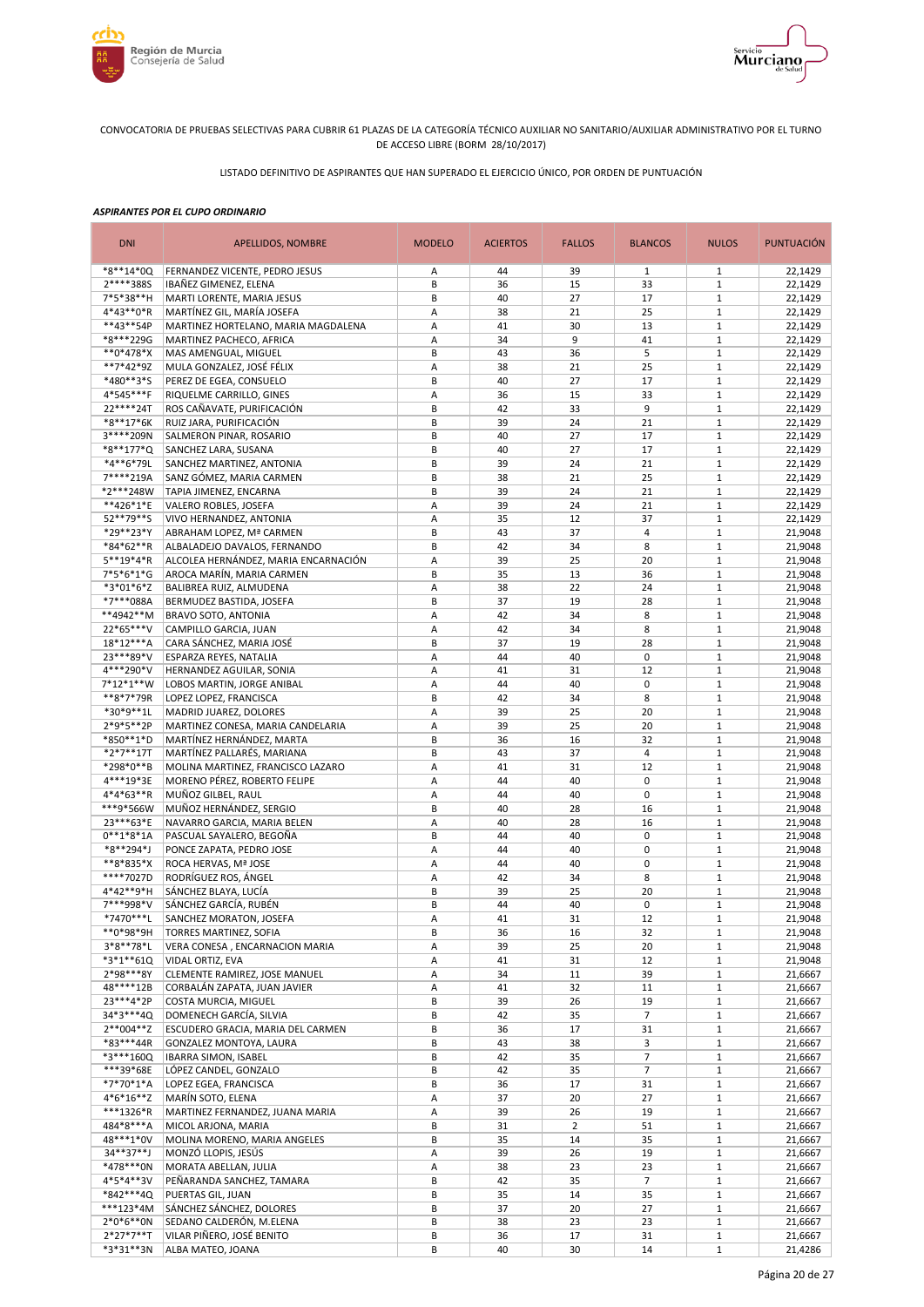



LISTADO DEFINITIVO DE ASPIRANTES QUE HAN SUPERADO EL EJERCICIO ÚNICO, POR ORDEN DE PUNTUACIÓN

| <b>DNI</b>                 | <b>APELLIDOS, NOMBRE</b>                                     | <b>MODELO</b> | <b>ACIERTOS</b> | <b>FALLOS</b> | <b>BLANCOS</b> | <b>NULOS</b>                 | <b>PUNTUACIÓN</b>  |
|----------------------------|--------------------------------------------------------------|---------------|-----------------|---------------|----------------|------------------------------|--------------------|
| 290****5E                  | ALCOLEA GUILLAMON, CONSUELO                                  | Α             | 41              | 33            | 10             | 1                            | 21,4286            |
| 232*0***B                  | ALONSO PARRA, ROSA MARIA                                     | Α             | 40              | 30            | 14             | $\mathbf{1}$                 | 21,4286            |
| 4**9**92P                  | ARRONIZ AROCA, MARIA JOSE                                    | Α             | 34              | 12            | 38             | $\mathbf{1}$                 | 21,4286            |
| $**0*57*6Z$<br>*48*70**G   | BERNABEU ABADIA, ANTONIO ANGEL                               | B             | 42              | 36            | 6<br>34        | $\mathbf{1}$<br>$\mathbf{1}$ | 21,4286            |
| $2*042***Q$                | CHACON SAURA, SUSANA<br>DE LA CASA EGEA, ESTHER              | Α<br>B        | 35<br>39        | 15<br>27      | 18             | $1\,$                        | 21,4286<br>21,4286 |
| **9*69*6V                  | DIAZ DOMINGUEZ, GINES                                        | B             | 40              | 30            | 14             | $\mathbf{1}$                 | 21,4286            |
| 2****126F                  | FELIZ JIMENEZ, GABRIELA                                      | А             | 38              | 24            | 22             | $1\,$                        | 21,4286            |
| $*48*11**X$                | GALLEGO GUILLEN, CONCEPCION                                  | B             | 42              | 36            | 6              | $\mathbf{1}$                 | 21,4286            |
| *83*14**X                  | GALLEGO MOMPEÁN, MIGUEL ÁNGEL                                | B             | 36              | 18            | 30             | $1\,$                        | 21,4286            |
| *77**4*8R                  | GARCIA BERNAL, JOSEFA MARIA                                  | Α             | 42              | 36            | 6              | $\mathbf{1}$                 | 21,4286            |
| *3*00**5C                  | GARCIA CABEZOS, CARMEN                                       | B             | 37              | 21            | 26             | $\mathbf{1}$                 | 21,4286            |
| 5**097**E                  | GOMEZ MARTINEZ, DOLORES                                      | B             | 41              | 33            | 10             | $\mathbf{1}$                 | 21,4286            |
| *47*43**V                  | HERNANDEZ BUENO, JUAN RAFAEL                                 | Α             | 35              | 15            | 34             | $\mathbf{1}$                 | 21,4286            |
| ***6215*L                  | HERNÁNDEZ LÓPEZ, ROSA Mª                                     | Α             | 37              | 21            | 26             | $\mathbf{1}$                 | 21,4286            |
| 22*9***7E                  | HUERTAS HERNANDEZ, RICARDO                                   | Α             | 36              | 18            | 30             | $\mathbf{1}$                 | 21,4286            |
| **4**912X                  | HUSILLOS RODRÍGUEZ, Mª DE LOS ÁNGELES                        | А             | 38              | 24            | 22             | $\mathbf{1}$                 | 21,4286            |
| $2*2**37*T$<br>$2**7*0*6M$ | LARDIN HEREDIA, FELICIA                                      | B             | 41              | 33            | 10             | $1\,$                        | 21,4286            |
| 48**08**S                  | LEAL MARTINEZ, JOSEFA                                        | B<br>A        | 39<br>42        | 27<br>36      | 18<br>6        | $1\,$<br>$\mathbf{1}$        | 21,4286            |
| ***02*28Z                  | LOPEZ BENAVENTE, MARIA ANGELES<br>LOPEZ CABALLERO, ANA BELEN | Α             | 37              | 21            | 26             | $1\,$                        | 21,4286<br>21,4286 |
| *85*2*5*B                  | MARCO ROCAMORA, PEDRO ANTONIO                                | A             | 43              | 39            | $\overline{2}$ | $\mathbf{1}$                 | 21,4286            |
| *7*674**R                  | MARIN LUCAS, CRISTINA                                        | А             | 42              | 36            | 6              | $1\,$                        | 21,4286            |
| 7**18**0E                  | MARTINEZ NAVARRO, JAVIER                                     | A             | 36              | 18            | 30             | $\mathbf{1}$                 | 21,4286            |
| ****3443P                  | MORENO TORRES, JUANA                                         | А             | 33              | 9             | 42             | $1\,$                        | 21,4286            |
| 4*485***B                  | MUÑOZ LEAL, CARMEN MARIA                                     | B             | 37              | 21            | 26             | $\mathbf{1}$                 | 21,4286            |
| 4*39*2**E                  | MURCIA DIAZ, FRANCISCA                                       | Α             | 41              | 33            | 10             | $\mathbf{1}$                 | 21,4286            |
| $2***8**81P$               | NAVARRO GARCIA, ANTONIO DAVID                                | Α             | 43              | 39            | $\overline{2}$ | $1\,$                        | 21,4286            |
| *4*1**56B                  | NAVARRO RODRIGUEZ, JUANA MARIA                               | Α             | 36              | 18            | 30             | $\mathbf{1}$                 | 21,4286            |
| 4*4*5**9Q                  | NUÑEZ HERRERO, MARIA BELEN                                   | B             | 35              | 15            | 34             | $\mathbf{1}$                 | 21,4286            |
| *3*4*0*3D                  | ORTIZ CAMACHO, MARIA JOSE                                    | B             | 42              | 36            | 6              | $1\,$                        | 21,4286            |
| 2****847H                  | ORTUÑO TOVAR, ANA MARIA                                      | А             | 40              | 30            | 14             | $\mathbf{1}$                 | 21,4286            |
| *861*3**E                  | PARDO PEREZ, MARÍA JESÚS                                     | B             | 40              | 30            | 14             | $1\,$                        | 21,4286            |
| *86*62**X                  | PEÑALVER SÁNCHEZ, JUAN MIGUEL                                | B             | 40              | 30            | 14             | $\mathbf{1}$                 | 21,4286            |
| 45*1***7B<br>274**6**M     | ROBLES REINON, BELEN<br>ROSAURO MARIN, JOSE FRANCISCO        | Α<br>Α        | 37<br>40        | 21<br>30      | 26<br>14       | $1\,$<br>$\mathbf{1}$        | 21,4286<br>21,4286 |
| 5*825***G                  | SAMOS GARCIA, JOSE ALBERTO                                   | B             | 41              | 33            | 10             | $\mathbf{1}$                 | 21,4286            |
| *84*10**Z                  | SANCHEZ GOMEZ, ELENA                                         | B             | 34              | 12            | 38             | $\mathbf{1}$                 | 21,4286            |
| 4*466***X                  | SANCHEZ MESA, FRANCISCO                                      | Α             | 41              | 33            | 10             | $\mathbf{1}$                 | 21,4286            |
| $*61*9*7*X$                | SERRANO CARMONA, FRANCISCA                                   | Α             | 40              | 30            | 14             | $\mathbf{1}$                 | 21,4286            |
| **5*5*06C                  | VALVERDE RUIZ, SILVIA                                        | Α             | 39              | 27            | 18             | $\mathbf{1}$                 | 21,4286            |
| 2***84*3T                  | ALARCÓN ARANDA, JOSEFA                                       | Α             | 41              | 34            | 9              | $\mathbf{1}$                 | 21,1905            |
| *83*25**D                  | ALBALADEJO POMARES, CRISTINA                                 | Α             | 39              | 28            | 17             | $\mathbf{1}$                 | 21,1905            |
| *3**77*9E                  | BARRIOS CONEJO, AURORA ENCARNACION                           | A             | 40              | 31            | 13             | $1\,$                        | 21,1905            |
| *5*8*9*0X                  | BARROSO ALCÁNTARA, OBDULIA                                   | B             | 34              | 13            | 37             | $\mathbf{1}$                 | 21,1905            |
| 27**3*2*L                  | CANOVAS ORTEGA, JOSEFA                                       | Α             | 37              | 22            | 25             | $\mathbf{1}$                 | 21,1905            |
| 48****80M                  | FEBRERO SANCHEZ, RAQUEL                                      | Α             | 38              | 25            | 21             | $\mathbf{1}$                 | 21,1905            |
| 4*417***M                  | FERNANDEZ SANCHEZ. PAULA ISABEL                              | A             | 38              | 25            | 21             | $\mathbf{1}$                 | 21,1905            |
| *28**72*X<br>27****53J     | GONZALEZ HERNANDEZ, MARIA<br>GONZÁLEZ RUEDA, FRANCISCO       | Α<br>B        | 37<br>38        | 22<br>25      | 25<br>21       | $\mathbf{1}$<br>$\mathbf{1}$ | 21,1905<br>21,1905 |
| **4192**X                  | MARIN BASTIDA, ELISA                                         | Α             | 41              | 34            | 9              | $\mathbf{1}$                 | 21,1905            |
| 483***7*Q                  | MARÍN VERA, TERESA                                           | Α             | 38              | 25            | 21             | $\mathbf{1}$                 | 21,1905            |
| $2***5*5*5X$               | MIEDES CEPILLO, ASCENSION                                    | B             | 35              | 16            | 33             | $\mathbf{1}$                 | 21,1905            |
| **5*249*X                  | PONCE NORTES, ANTONIA MARIA                                  | Α             | 37              | 22            | 25             | $\mathbf{1}$                 | 21,1905            |
| **2*9*77H                  | QUIÑONERO GARCIA, CONCEPCION                                 | Α             | 37              | 22            | 25             | $\mathbf{1}$                 | 21,1905            |
| *9*61**4K                  | RIQUELME MARCO, ANTONIA                                      | B             | 40              | 31            | 13             | $\mathbf{1}$                 | 21,1905            |
| **4*47*8K                  | ROMERO LOPEZ, MARIA JOSE                                     | B             | 40              | 31            | 13             | $\mathbf 1$                  | 21,1905            |
| 74*5***2N                  | ROS GUILLEN, FRANCISCA                                       | Α             | 35              | 16            | 33             | $\mathbf 1$                  | 21,1905            |
| *29***69H                  | SOTO ALARCÓN, SUSANA PATRICIA                                | B             | 39              | 28            | 17             | $\mathbf{1}$                 | 21,1905            |
| *3*6*73*X                  | TORROGLOSA PELEGRIN, EULALIA MARIA                           | Α             | 39              | 28            | 17             | $\mathbf 1$                  | 21,1905            |
| 7*504***W                  | ABENZA MARTÍNEZ, LOURDES                                     | B             | 38              | 26            | 20             | $1\,$                        | 20,9524            |
| 2***031*H                  | ACOSTA GONZALEZ, MARIA ADELA                                 | B             | 38              | 26            | 20             | $\mathbf{1}$                 | 20,9524            |
| 2***657*W                  | AMOROS GIRONA, ROBERTO                                       | Α             | 41              | 35            | 8              | $1\,$                        | 20,9524            |
| 2***02*3V<br>$2*4**62*K$   | ANDRES AGUILERA, INMACULADA<br>BELMONTE HERRERO, ASCENSION   | Α<br>B        | 41<br>39        | 35<br>29      | 8<br>16        | $1\,$<br>$1\,$               | 20,9524<br>20,9524 |
| **00*05*L                  | BERNAL ALFONSEDA, CONCEPCION                                 | B             | 41              | 35            | 8              | $\mathbf{1}$                 | 20,9524            |
| *295***8Q                  | BLÁZQUEZ HERNÁNDEZ, MARÍA ANTONIA                            | B             | 42              | 38            | 4              | $\mathbf{1}$                 | 20,9524            |
| 23**8**7B                  | CABRERA GONZALEZ, MARIA ISABEL                               | А             | 36              | 20            | 28             | $\mathbf{1}$                 | 20,9524            |
| $2*2**3*9G$                | CORDOBA GARCIA, ISABEL                                       | А             | 36              | 20            | 28             | $\mathbf 1$                  | 20,9524            |
| *8*9*9*9H                  | COSTA MORENO, CARMEN MARIA                                   | А             | 41              | 35            | 8              | $\mathbf{1}$                 | 20,9524            |
| $7**17*4*X$                | DÍAZ GARCÍA, FRANCISCA                                       | B             | 37              | 23            | 24             | $\mathbf 1$                  | 20,9524            |
| **3*112*C                  | FERNÁNDEZ RODRÍGUEZ, GUILLERMO                               | А             | 40              | 32            | 12             | $\mathbf 1$                  | 20,9524            |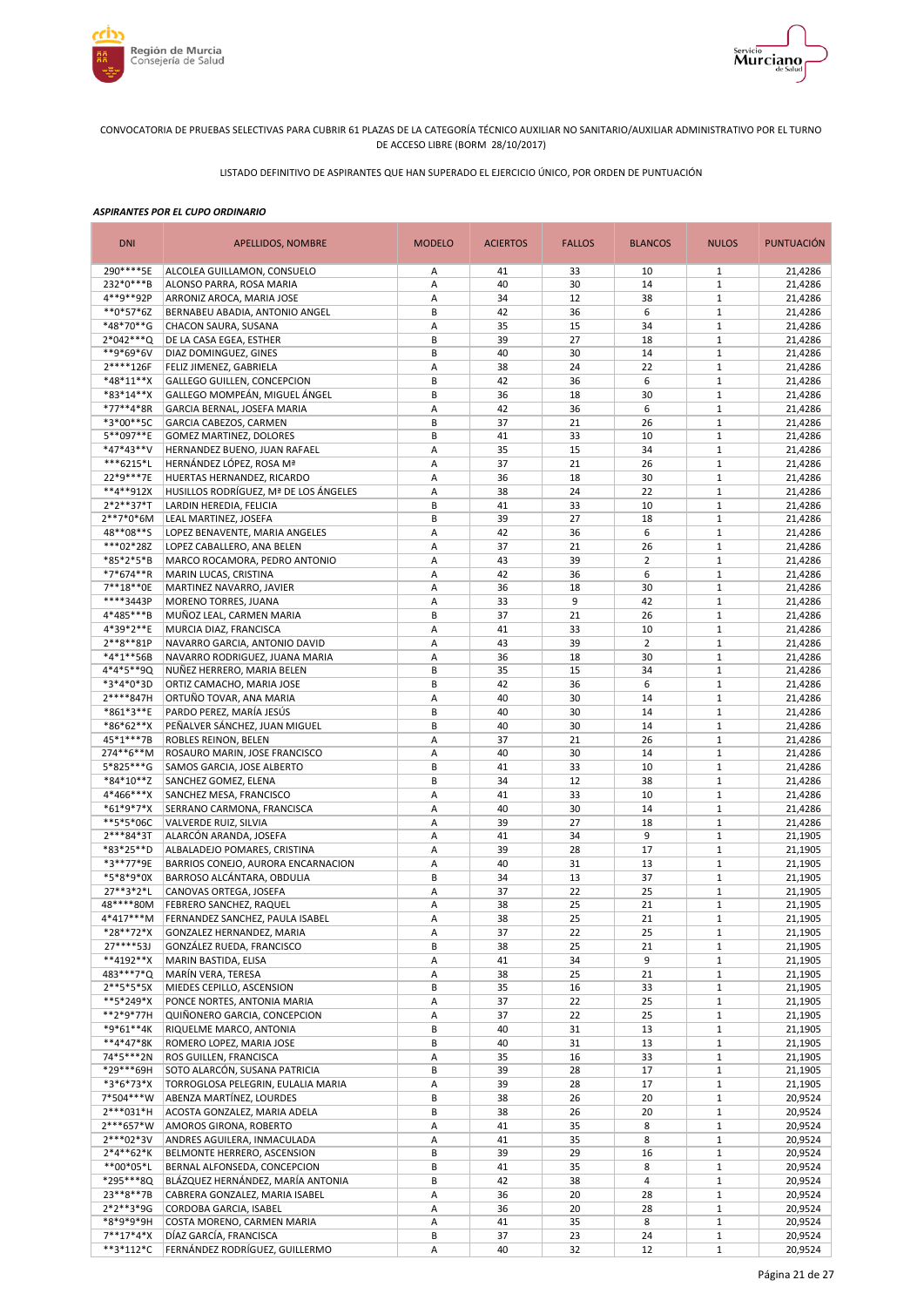



LISTADO DEFINITIVO DE ASPIRANTES QUE HAN SUPERADO EL EJERCICIO ÚNICO, POR ORDEN DE PUNTUACIÓN

| <b>DNI</b>             | APELLIDOS, NOMBRE                                                       | <b>MODELO</b> | <b>ACIERTOS</b> | <b>FALLOS</b> | <b>BLANCOS</b> | <b>NULOS</b>                 | <b>PUNTUACIÓN</b>  |
|------------------------|-------------------------------------------------------------------------|---------------|-----------------|---------------|----------------|------------------------------|--------------------|
| *2**39*9K              | FERNANDEZ ROMERO, MARAVILLAS                                            | B             | 43              | 41            | 0              | 1                            | 20,9524            |
| 4*477***G              | GARCÍA MEDRANO, JOSEFA                                                  | B             | 35              | 17            | 32             | $\mathbf{1}$                 | 20,9524            |
| *8***901P              | GIL CALDITO, ANA BELÉN                                                  | B             | 37              | 23            | 24             | $1\,$                        | 20,9524            |
| *7*1**91N<br>48***8*7H | GÓMEZ PENALVA, JOSE ANTONIO<br>GONZALVEZ MONTALVO, MARÍA DE LOS ÁNGELES | В<br>Α        | 43<br>37        | 41<br>23      | 0<br>24        | $\mathbf{1}$<br>$\mathbf{1}$ | 20,9524<br>20,9524 |
| **7884**K              | GUILLEN GALLARDO, MARIA DEL CARMEN                                      | Α             | 37              | 23            | 24             | $\mathbf{1}$                 | 20,9524            |
| ***2*751H              | HERNANDEZ PASTOR, MARIA TERESA                                          | А             | 38              | 26            | 20             | $\mathbf{1}$                 | 20,9524            |
| *480*4**Z              | LOPERA GÓMEZ, VÍCTOR MANUEL                                             | B             | 43              | 41            | 0              | $1\,$                        | 20,9524            |
| 52*2**4*J              | LUQUE MUELAS, JESUS                                                     | Α             | 37              | 23            | 24             | $\mathbf{1}$                 | 20,9524            |
| 2**8**35H              | MADRID MADRID, GREGORIO                                                 | Α             | 43              | 41            | 0              | $\mathbf{1}$                 | 20,9524            |
| 2**99*1*W              | MANZANO MOLINA, FRANCISCA ARACELI                                       | Α             | 39              | 29            | 16             | $\mathbf{1}$                 | 20,9524            |
| 77****16B              | MARIN SANCHEZ, ANTONIA MARIA                                            | B             | 39              | 29            | 16             | $\mathbf{1}$                 | 20,9524            |
| 48*9***6X              | MARTINEZ ESPADA, PEDRO ALFONSO                                          | Α             | 40              | 32            | 12             | $\mathbf{1}$                 | 20,9524            |
| 2327****W              | MONTALBÁN SOLER, MARÍA DE LOS DOLORES                                   | B             | 38              | 26            | 20             | $\mathbf{1}$                 | 20,9524            |
| 2*2*0**4D<br>27**18**H | NAVARRO GONZALEZ, JOSEFA                                                | B             | 33<br>39        | 11<br>29      | 40             | $1\,$                        | 20,9524            |
| ****6854Q              | NAVARRO SANTA CRUZ, ELVIRA MARIA<br>NOGUERA FUENTES, AMPARO             | Α<br>B        | 39              | 29            | 16<br>16       | $\mathbf{1}$<br>$\mathbf{1}$ | 20,9524<br>20,9524 |
| **4*5*81Z              | ORTUÑO CAMPILLO, CONSUELO                                               | B             | 40              | 32            | 12             | $1\,$                        | 20,9524            |
| **96*4*9S              | PEREZ CEREZUELA, MARIA DOLORES                                          | B             | 41              | 35            | 8              | $1\,$                        | 20,9524            |
| **56*27*S              | PERIS LÓPEZ, RAMÓN                                                      | B             | 43              | 41            | 0              | $\mathbf{1}$                 | 20,9524            |
| 4****545W              | PINA GÓMEZ, PATRICIA                                                    | B             | 37              | 23            | 24             | $\mathbf{1}$                 | 20,9524            |
| **8118**E              | QUER PEREZ, MARIA JOSE                                                  | B             | 37              | 23            | 24             | $\mathbf{1}$                 | 20,9524            |
| **0*2*09H              | REBOLLO GUILLEN, PATRICIA                                               | B             | 37              | 23            | 24             | $\mathbf{1}$                 | 20,9524            |
| **8*96*5D              | SALAS HOYOS, NURIA                                                      | B             | 36              | 20            | 28             | $1\,$                        | 20,9524            |
| *930***9J              | SIMON CUESTA, MARIA INMACULADA                                          | Α             | 43              | 41            | 0              | $1\,$                        | 20,9524            |
| **8**208J              | VIVANCOS GONZALEZ, PEDRO ROGELIO                                        | A             | 34              | 14            | 36             | $1\,$                        | 20,9524            |
| 742**0**E<br>*9***094W | ABELLÁN NAVARRO, RAQUEL<br>ANDRES CARPENA, ANA BELEN                    | Α<br>Α        | 41<br>40        | 36<br>33      | 7<br>11        | $1\,$<br>$1\,$               | 20,7143<br>20,7143 |
| **25*46*E              | ARAGON ALCARAZ, ANA ISABEL                                              | B             | 42              | 39            | 3              | $1\,$                        | 20,7143            |
| ***987*3K              | BOBADILLA CONESA, DOMINGO                                               | B             | 34              | 15            | 35             | $1\,$                        | 20,7143            |
| *8***609Y              | <b>BUENDIA GARCIA, ALICIA</b>                                           | A             | 31              | 6             | 47             | $\mathbf{1}$                 | 20,7143            |
| $4*6*9**6J$            | CABALLERO MARTINEZ, ANA                                                 | A             | 38              | 27            | 19             | $1\,$                        | 20,7143            |
| **4**618A              | CARAVACA ESPINOSA, ALBERTO                                              | Α             | 39              | 30            | 15             | $\mathbf{1}$                 | 20,7143            |
| *84*40**R              | GARCÍA CAMPILLO, MARIA VICTORIA                                         | Α             | 36              | 21            | 27             | $1\,$                        | 20,7143            |
| 48**6**0Z              | GARCÍA GARCÍA, M CARMEN                                                 | Α             | 38              | 27            | 19             | $\mathbf{1}$                 | 20,7143            |
| 23*60***Q              | GÓMEZ MARTÍN, ENRIQUE JOSE                                              | B             | 40              | 33            | 11             | $1\,$                        | 20,7143            |
| **4597**W              | IBERNÓN ABRIL, MARAVILLAS                                               | Α             | 40              | 33            | 11             | $\mathbf{1}$                 | 20,7143            |
| *38**9*3K<br>*851*7**X | JUZGADO PINEDA, JULIO CESAR<br>LABAÑA FREITAS, MARIA                    | B<br>B        | 39<br>40        | 30<br>33      | 15<br>11       | $1\,$<br>$\mathbf{1}$        | 20,7143<br>20,7143 |
| 7*56**6*G              | MARTINEZ CANTERO, NICOLASA                                              | B             | 42              | 39            | 3              | $\mathbf{1}$                 | 20,7143            |
| **51*36*Q              | MEDINA INFANTE, BERTA ALMUDENA                                          | B             | 37              | 24            | 23             | $\mathbf{1}$                 | 20,7143            |
| 3***375*M              | MORENO ROBLES, ANA ROSA                                                 | Α             | 36              | 21            | 27             | $\mathbf{1}$                 | 20,7143            |
| *47*6**6R              | MUÑOZ GARCIA, MARIA DEL CARMEN                                          | B             | 40              | 33            | 11             | $\mathbf{1}$                 | 20,7143            |
| *84*79**F              | PAREDERO PEREZ, ALEJANDRO                                               | B             | 42              | 39            | 3              | $1\,$                        | 20,7143            |
| 4*477***D              | RODRIGUEZ ROJO, MARIA JOSE                                              | A             | 38              | 27            | 19             | $\mathbf{1}$                 | 20,7143            |
| *7*59*1*X              | RUIZ GARCIA, JOSEFA CARME                                               | Α             | 32              | 9             | 43             | $\mathbf{1}$                 | 20,7143            |
| 23 **** 072            | RUIZ VERA, ROSARIO                                                      | Α             | 34              | 15            | 35             | $\mathbf{1}$                 | 20,7143            |
| **09*31*L              | SÁNCHEZ ROSA, ANA ISABEL                                                | A             | 36              | 21            | 27             | $\mathbf{1}$                 | 20,7143            |
| 3*828***A<br>**0**584K | SERRANO MARTINEZ, RAFAEL<br><b>TOMAS ABARCA, ANDRES</b>                 | В<br>Α        | 38<br>40        | 27<br>33      | 19<br>11       | $\mathbf{1}$<br>$\mathbf{1}$ | 20,7143<br>20,7143 |
| *865*9**C              | VALVERDE CEBRIAN, FRANCISCO JOSÉ                                        | B             | 38              | 27            | 19             | $\mathbf{1}$                 | 20,7143            |
| $2***561*X$            | ABELLANEDA BASTIDA, MERCEDES                                            | Α             | 35              | 19            | 30             | $\mathbf{1}$                 | 20,4762            |
| 4*3*75**R              | BARCELÓ MUÑOZ, CONCEPCIÓN                                               | B             | 34              | 16            | 34             | $\mathbf{1}$                 | 20,4762            |
| 34**98**H              | BASTIDA CUTILLLAS, ANA MARIA                                            | В             | 32              | 10            | 42             | $\mathbf{1}$                 | 20,4762            |
| 23*6***5L              | BLAYA RUIZ, ELENA                                                       | В             | 38              | 28            | 18             | $\mathbf{1}$                 | 20,4762            |
| 48*9***2H              | CALENCO MARTINEZ, GLORIA                                                | B             | 42              | 40            | $\overline{2}$ | $\mathbf{1}$                 | 20,4762            |
| 29****25Y              | CAÑADAS GARCIA, MARIA DEL CARMEN                                        | B             | 35              | 19            | 30             | $\mathbf 1$                  | 20,4762            |
| $0***186***X$          | CASAS ALMENARA, JESÚS                                                   | Α             | 39              | 31            | 14             | $\mathbf{1}$                 | 20,4762            |
| **41**33F              | CONTRERAS ALMELA, ISABEL                                                | B             | 37              | 25            | 22             | $\mathbf{1}$                 | 20,4762            |
| 48***55*S<br>*48*87**P | CREMADES GARCIA, MARIA BELEN                                            | Α<br>B        | 37<br>37        | 25<br>25      | 22<br>22       | $\mathbf{1}$<br>$\mathbf{1}$ | 20,4762<br>20,4762 |
| $7*7*5*5*X$            | GALVEZ PEREZ, FRANCISCA<br>GARCÍA FERNÁNDEZ, EVA MARÍA                  | Α             | 38              | 28            | 18             | $\mathbf{1}$                 | 20,4762            |
| **4*536*N              | GARCIA MORALES, JAIME ALFONSO                                           | Α             | 41              | 37            | 6              | $\mathbf{1}$                 | 20,4762            |
| ****6984P              | GIL PEREZ, JUAN SEBASTIAN                                               | B             | 40              | 34            | 10             | $\mathbf{1}$                 | 20,4762            |
| $3*8*56**F$            | HELLIN MARTINEZ, JAIME                                                  | Α             | 34              | 16            | 34             | $\mathbf{1}$                 | 20,4762            |
| *7484***P              | HIDALGO LAX, MARIA JOSE                                                 | B             | 35              | 19            | 30             | $\mathbf{1}$                 | 20,4762            |
| **28**62N              | IGLESIAS SANCHEZ, ANA MARIA                                             | B             | 38              | 28            | 18             | $\mathbf{1}$                 | 20,4762            |
| 22*5**6*R              | ILLAN MARTINEZ, ANDREA                                                  | B             | 36              | 22            | 26             | $\mathbf{1}$                 | 20,4762            |
| *479***25              | LOPEZ NICOLAS, MARIA MERCEDES                                           | А             | 41              | 37            | 6              | $\mathbf 1$                  | 20,4762            |
| 48*9***8Z              | LOZANO RUIZ, JOSE ANTONIO                                               | А             | 38              | 28            | 18             | $\mathbf{1}$                 | 20,4762            |
| *47*37**T<br>48***83*M | MARTINEZ MORENO, FUENSANTA                                              | B             | 37              | 25            | 22             | $\mathbf 1$                  | 20,4762            |
|                        | <b>MAYOR GARCIA, CELIA</b>                                              | Α             | 39              | 31            | 14             | $\mathbf 1$                  | 20,4762            |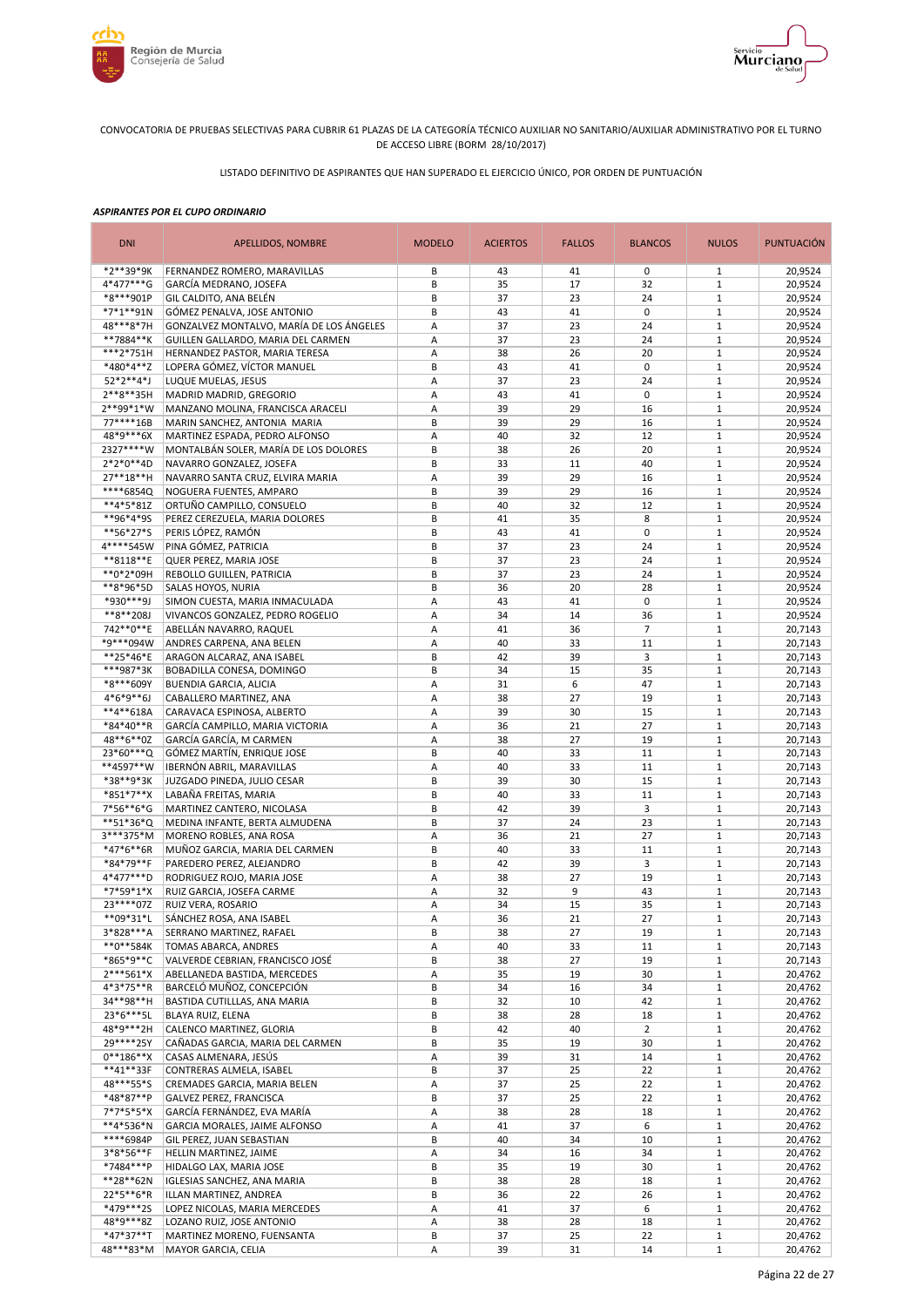



LISTADO DEFINITIVO DE ASPIRANTES QUE HAN SUPERADO EL EJERCICIO ÚNICO, POR ORDEN DE PUNTUACIÓN

| <b>DNI</b>               | APELLIDOS, NOMBRE                                                    | <b>MODELO</b> | <b>ACIERTOS</b> | <b>FALLOS</b> | <b>BLANCOS</b>     | <b>NULOS</b>                 | <b>PUNTUACIÓN</b>  |
|--------------------------|----------------------------------------------------------------------|---------------|-----------------|---------------|--------------------|------------------------------|--------------------|
| *434*4**M                | MORALES CEREZO, JOSEFA                                               | Α             | 34              | 16            | 34                 | $\mathbf{1}$                 | 20,4762            |
| ***68*65L                | MUÑOZ GARCÍA, MARIA ROSARIO                                          | B             | 37              | 25            | 22                 | $\mathbf{1}$                 | 20,4762            |
| 48**46**F                | NOGUERA MATEO, BEATRIZ                                               | Α             | 35              | 19            | 30                 | $1\,$                        | 20,4762            |
| *3280***H<br>4*479***F   | PALMA SANCHEZ, ROSARIO MARIA ENCARN<br>PARRA MARTINEZ, MARIA DOLORES | Α<br>B        | 40<br>37        | 34<br>25      | 10<br>22           | $\mathbf{1}$<br>$\mathbf{1}$ | 20,4762<br>20,4762 |
| 2*005***E                | PEDRERO GOMEZ, GEMA                                                  | Α             | 42              | 40            | $\overline{2}$     | $1\,$                        | 20,4762            |
| 52*0**4*H                | PEREZ ATENZA, MARIA DEL CARMEN                                       | Α             | 37              | 25            | 22                 | $\mathbf 1$                  | 20,4762            |
| **4**088F                | PEREZ RUIZ, Mª DOLORES                                               | B             | 37              | 25            | 22                 | $1\,$                        | 20,4762            |
| *48***75C                | SANCHEZ VICTORIA, YOLANDA                                            | Α             | 35              | 19            | 30                 | $\mathbf{1}$                 | 20.4762            |
| 347*9***Y                | VIVERO MARTINEZ, MARIA ANGELES                                       | B             | 41              | 37            | 6                  | $1\,$                        | 20,4762            |
| ***8335*S                | ABRIL EGEA, CAROLINA                                                 | Α             | 38              | 29            | 17                 | $\mathbf{1}$                 | 20,2381            |
| *4*2**78M                | ALEMAN VALERA, CAROLINA                                              | B             | 38              | 29            | 17                 | $\mathbf{1}$                 | 20,2381            |
| *4**355*N                | AROCA TORNERO, ARACELI                                               | Α             | 33              | 14            | 37                 | $\mathbf{1}$                 | 20,2381            |
| 3**091**Z                | BERNAL ZAMORA, JULIA                                                 | B             | 42              | 41            | $\mathbf{1}$       | $\mathbf{1}$                 | 20,2381            |
| **551*1*Z                | CANO NAVARRO, BEATRIZ                                                | Α             | 37              | 26            | 21                 | $\mathbf{1}$                 | 20,2381            |
| *2**519*E<br>4***59*2C   | CÁNOVAS MESEGUER, ANTONIA<br>CARRILLO CARRILLO, ALEJANDRA            | B<br>B        | 34<br>37        | 17<br>26      | 33<br>21           | $\mathbf{1}$<br>$\mathbf{1}$ | 20,2381<br>20,2381 |
| **8*94*1N                | CORBALAN AMORES, MARIA DOLORES                                       | B             | 37              | 26            | 21                 | $1\,$                        | 20,2381            |
| 4*4***37N                | GARCÍA MIÑANO, JOSÉ IGNACIO                                          | A             | 41              | 38            | 5                  | $1\,$                        | 20,2381            |
| 27*4***9S                | <b>GRANADO MARTINEZ, ANDRES J</b>                                    | A             | 40              | 35            | 9                  | $\mathbf{1}$                 | 20,2381            |
| 74**7**7F                | HERNANDEZ GARCIA, ROSA MARIA                                         | Α             | 36              | 23            | 25                 | $1\,$                        | 20,2381            |
| 48****53H                | JOUVE MARCO, MARIA JOSE                                              | B             | 39              | 32            | 13                 | $\mathbf{1}$                 | 20,2381            |
| **432**9D                | LOPEZ MARTINEZ, ANTONIO                                              | B             | 33              | 14            | 37                 | $1\,$                        | 20,2381            |
| *8*0**75G                | MARTINEZ FRUTOS, ANTONIO                                             | A             | 38              | 29            | 17                 | $1\,$                        | 20,2381            |
| 23 **** 96A              | MARTINEZ GUZMAN, ANA                                                 | Α             | 40              | 35            | 9                  | $1\,$                        | 20,2381            |
| **72**02D                | MARTINEZ HURTADO, VANESA                                             | A             | 36              | 23            | 25                 | $\mathbf{1}$                 | 20,2381            |
| *861**3*Y                | MARTINEZ PACHECO, JAVIER                                             | Α             | 38              | 29            | 17                 | $\mathbf{1}$                 | 20,2381            |
| *00*84**W                | MARTINEZ SANCHEZ, DOLORES                                            | Α             | 34              | 17            | 33                 | $1\,$                        | 20,2381            |
| *48***905                | PUERTA MARTINEZ, DAVID                                               | B             | 40              | 35            | 9                  | $\mathbf{1}$                 | 20,2381            |
| 4*39**8*V                | RODRIGUEZ MARIN, ANA MARIA                                           | B             | 37              | 26            | 21                 | $\mathbf{1}$                 | 20,2381            |
| 516****4A                | SEPULVEDA SARABIA, ADORACION                                         | B             | 36              | 23            | 25                 | $1\,$                        | 20,2381            |
| 3**92**8S                | TORRECILLAS NAVARRO, EVA MARIA                                       | B             | 34              | 17            | 33                 | $\mathbf{1}$                 | 20,2381            |
| $0***511*T$              | TRENADO GODOY, JOSE MANUEL                                           | А             | 38              | 29            | 17                 | $1\,$                        | 20,2381            |
| *7*0*9*8T<br>2***34*5T   | VICENTE FERNANDEZ, VISITACION                                        | Α<br>B        | 42<br>38        | 41<br>29      | $\mathbf{1}$<br>17 | $\mathbf{1}$<br>$1\,$        | 20,2381            |
| 455**1**D                | VILAMITJANA FORES, MARGARITA<br>VIVANCOS BELMONTE, MARIA JOSE        | B             | 37              | 26            | 21                 | $\mathbf{1}$                 | 20,2381<br>20,2381 |
| *2962***G                | ZAMORA MORENO, MARIA LUISA                                           | B             | 37              | 26            | 21                 | $\mathbf{1}$                 | 20,2381            |
| *2**38*6K                | ANTOLINOS QUINTANA, ANDREA CANDELARIA                                | B             | 42              | 42            | 0                  | $\mathbf{1}$                 | 20,0000            |
| 22***3*6F                | BLAYA GOMEZ, ANA MARÍA                                               | Α             | 40              | 36            | 8                  | $\mathbf{1}$                 | 20,0000            |
| 48**97**J                | BO SANCHEZ, JUAN ALBERTO                                             | B             | 41              | 39            | 4                  | $\mathbf{1}$                 | 20,0000            |
| 77*6***1V                | COLL MAIQUEZ, MARIA PILAR                                            | Α             | 39              | 33            | 12                 | $\mathbf{1}$                 | 20,0000            |
| **036**9D                | CRESPO CAMBRONERO, MCARMEN                                           | Α             | 35              | 21            | 28                 | $\mathbf{1}$                 | 20,0000            |
| **996*4*K                | FILIU MUNUERA, MARI CARMEN                                           | B             | 39              | 33            | 12                 | $\mathbf{1}$                 | 20,0000            |
| **42**79D                | GAMBIN GONZALEZ, JOSEFA                                              | B             | 39              | 33            | 12                 | $1\,$                        | 20,0000            |
| 7*5*2**6F                | GARCIA SALCEDO, RAQUEL                                               | Α             | 42              | 42            | 0                  | $1\,$                        | 20,0000            |
| 4**8*9*7P                | <b>GARRIDO MARTIN, JOSE</b>                                          | B             | 42              | 42            | 0                  | $\mathbf{1}$                 | 20,0000            |
| *75**37*G                | GIMENEZ CASTILLO, ANTONIA                                            | Α             | 42              | 42            | 0                  | $1\,$                        | 20,0000            |
| *851*7**P                | GONZALEZ BELANDO, CARMEN                                             | B             | 38              | 30            | 16                 | $\mathbf{1}$                 | 20,0000            |
| 290***8*Q                | GUARDIOLA BERNAL, MAXIMA                                             | Α             | 40              | 36            | 8                  | $\mathbf{1}$                 | 20,0000            |
| $**43**46Q$<br>274***3*Y | HERNANDEZ RODRIGUEZ, MARIA ISABEL<br>JIMÉNEZ GARCÍA. M. DOLORES      | Α             | 37              | 27            | 20                 | $\mathbf{1}$                 | 20,0000            |
| ****48165                | LABAÑA-FREITAS SERRANO, JUAN BAUTISTA                                | B<br>B        | 35<br>32        | 21<br>12      | 28<br>40           | $\mathbf{1}$<br>$1\,$        | 20,0000<br>20,0000 |
| 34****93G                | LUENGO JIMENEZ, IRENE                                                | B             | 37              | 27            | 20                 | $1\,$                        | 20,0000            |
| *785***0V                | MARÍN GARCÍA, MARINA                                                 | Α             | 35              | 21            | 28                 | $1\,$                        | 20,0000            |
| 48***1*1P                | MARIN LIDON, ESTER JOSÉ                                              | A             | 35              | 21            | 28                 | $1\,$                        | 20,0000            |
| **98*67*G                | MARTINEZ GONZALEZ, ANTONIO                                           | Α             | 36              | 24            | 24                 | $\mathbf 1$                  | 20,0000            |
| $2*2*6*6*Y$              | MARTINEZ NOGUERA, ISABEL                                             | B             | 38              | 30            | 16                 | $\mathbf 1$                  | 20,0000            |
| ***84*51P                | MIRA MIÑANO, ROSA MARIA                                              | Α             | 37              | 27            | 20                 | $\mathbf 1$                  | 20,0000            |
| 27**9**4Y                | MOLINA GARCERÁN, JOSEFA                                              | Α             | 41              | 39            | 4                  | $1\,$                        | 20,0000            |
| *8*8*4*4K                | MOLINA MORILLA, ANA ISABEL                                           | B             | 38              | 30            | 16                 | $\mathbf 1$                  | 20,0000            |
| *48***35M                | MORENO FERNANDEZ, ROSA MARIA                                         | А             | 35              | 21            | 28                 | $1\,$                        | 20,0000            |
| 290***0*G                | NAVARRO QUILES, MARIA REMEDIOS                                       | B             | 36              | 24            | 24                 | $1\,$                        | 20,0000            |
| $2*9*4*5*A$              | ORTEGA MUÑOZ, RITA MILAGROS                                          | Α             | 42              | 42            | 0                  | $1\,$                        | 20,0000            |
| *3**509*L                | PITA DODERO, CRISTINA                                                | Α             | 33              | 15            | 36                 | $1\,$                        | 20,0000            |
| **7**803G                | RIOS TORRENTE, MANUEL                                                | А             | 41              | 39            | 4                  | $1\,$                        | 20,0000            |
| 22**8*9*Z                | RODRIGUEZ LEGAZ, JUANA                                               | А             | 39              | 33            | 12                 | $1\,$                        | 20,0000            |
| 2**1*69*H<br>**260**3A   | RODRIGUEZ SANCHEZ, ANTONIO                                           | B<br>B        | 40              | 36            | 8                  | $\mathbf{1}$<br>$1\,$        | 20,0000            |
| $2***341*M$              | ROMERA MORA, ANA ISABEL<br>ROSIQUE MARTINEZ, FRANCISCO JESUS         | A             | 39<br>36        | 33<br>24      | 12<br>24           | $\mathbf 1$                  | 20,0000<br>20,0000 |
| *4***104F                | RUIZ MARTINEZ, JOSE                                                  | B             | 33              | 15            | 36                 | $\mathbf{1}$                 | 20,0000            |
| **793**9G                | SANCHEZ AVILES, FRANCISCO                                            | B             | 33              | 15            | 36                 | $\mathbf 1$                  | 20,0000            |
| 4**3*7*8G                | SANCHEZ DE DIOS, VICTOR MANUEL                                       | A             | 41              | 39            | 4                  | $\mathbf 1$                  | 20,0000            |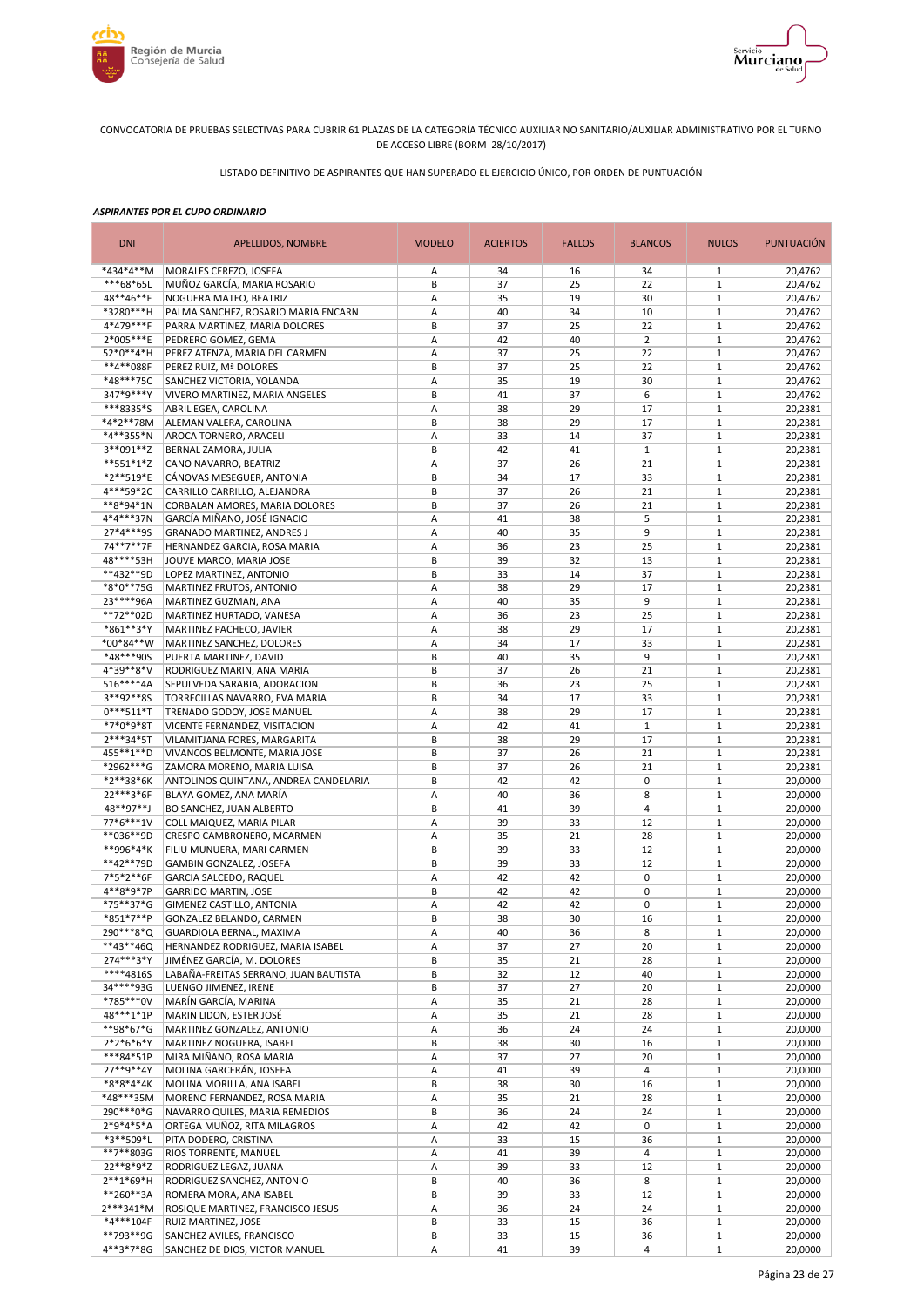



LISTADO DEFINITIVO DE ASPIRANTES QUE HAN SUPERADO EL EJERCICIO ÚNICO, POR ORDEN DE PUNTUACIÓN

| <b>DNI</b>               | APELLIDOS, NOMBRE                                                | <b>MODELO</b> | <b>ACIERTOS</b> | <b>FALLOS</b> | <b>BLANCOS</b>       | <b>NULOS</b>                 | <b>PUNTUACIÓN</b>  |
|--------------------------|------------------------------------------------------------------|---------------|-----------------|---------------|----------------------|------------------------------|--------------------|
| *8**721*N                | SANCHEZ HERNANDEZ, MARÍA DOLORES                                 | B             | 41              | 39            | 4                    | $\mathbf{1}$                 | 20,0000            |
| 29*7***3A                | SANCHEZ MARIN, NIEVES                                            | B             | 40              | 36            | 8                    | $\mathbf{1}$                 | 20,0000            |
| 22***3*0S                | VALLES VALLES, JOSEFA MARIA                                      | B             | 37              | 27            | 20                   | $\mathbf{1}$                 | 20,0000            |
| 3*7*99**Y                | ZARCO CABALLERO, ANA                                             | B             | 35              | 21            | 28                   | $\mathbf{1}$<br>$\mathbf{1}$ | 20,0000            |
| 2**514**C<br>23**24**E   | ALARCON ZAMBUDIO, ANTONIO<br>ALCARAZ MANZANARES, JULIA MARIA     | B<br>B        | 35<br>41        | 22<br>40      | 27<br>3              | $1\,$                        | 19,7619<br>19,7619 |
| 4*6*74**D                | ALCAZAR CONTRERAS, FRANCISCO                                     | B             | 41              | 40            | 3                    | $\mathbf{1}$                 | 19,7619            |
| 7*7*8*4*E                | BUENDÍA SAORÍN, FRANCISCO JOSÉ                                   | Α             | 39              | 34            | 11                   | $1\,$                        | 19,7619            |
| 7****874Q                | CABALLERO ESPINOSA, JUAN                                         | B             | 37              | 28            | 19                   | $\mathbf{1}$                 | 19,7619            |
| 23***4*4V                | CARMONA SANCHEZ, JOSE LEOCADIO                                   | B             | 39              | 34            | 11                   | $1\,$                        | 19,7619            |
| 274****7W                | CARRION VEGA, EMILIA                                             | Α             | 40              | 37            | $\overline{7}$       | $\mathbf{1}$                 | 19,7619            |
| 34**3**5Q                | FERNANDEZ ALARCON, MARIA ELENA                                   | Α             | 41              | 40            | 3                    | $\mathbf{1}$                 | 19.7619            |
| 777***0*Z                | FERNANDEZ BLAZQUEZ, ANA ISABEL                                   | B             | 34              | 19            | 31                   | $\mathbf{1}$                 | 19,7619            |
| ***59*07R                | FERNANDEZ CANOVAS, CONCEPCION                                    | B             | 34              | 19            | 31                   | $\mathbf{1}$                 | 19,7619            |
| **82**47K                | FRANCO MARTÍNEZ, ANA BELÉN                                       | B             | 36              | 25            | 23                   | $\mathbf{1}$                 | 19,7619            |
| *2**799*W                | LOPEZ BERISO, ANGEL                                              | B             | 40              | 37            | $\overline{7}$       | $\mathbf{1}$                 | 19,7619            |
| 3**85*7*Z<br>2*479***Y   | MARTINEZ MARTINEZ, DOLORES                                       | B<br>A        | 36<br>40        | 25<br>37      | 23<br>$\overline{7}$ | $\mathbf{1}$<br>$\mathbf{1}$ | 19,7619<br>19,7619 |
| ***2*374L                | MARTINEZ TORRECILLAS, MARIA FUENSANTA<br>MATEO LÓPEZ, MARIAN     | B             | 37              | 28            | 19                   | $1\,$                        | 19,7619            |
| $4*4***77X$              | MELGAR SABATER, PILAR                                            | B             | 37              | 28            | 19                   | $\mathbf{1}$                 | 19,7619            |
| **96*13*X                | MENDOZA NAVARRO, MARIA MARQUINA                                  | B             | 37              | 28            | 19                   | $\mathbf{1}$                 | 19,7619            |
| $*8**8*85D$              | MENENDEZ MARTINEZ, ALICIA                                        | A             | 34              | 19            | 31                   | $\mathbf{1}$                 | 19,7619            |
| 4*3***18K                | MONTESINOS GARCÍA, FRANCISCO JAVIER                              | A             | 40              | 37            | $\overline{7}$       | $1\,$                        | 19,7619            |
| 2****526X                | MOYA MARIN, NURIA                                                | A             | 37              | 28            | 19                   | $\mathbf{1}$                 | 19,7619            |
| *4*0**85Q                | MUELAS ZAPATA, MARIA CARMEN                                      | Α             | 32              | 13            | 39                   | $1\,$                        | 19,7619            |
| 4*4***27Z                | NAVARRO LUCAS, INMACULADA DE LOS ANGELES                         | A             | 37              | 28            | 19                   | $\mathbf{1}$                 | 19.7619            |
| *48**70*N                | NAVARRO MOLAS, JOSE ANTONIO                                      | Α             | 40              | 37            | 7                    | $\mathbf{1}$                 | 19,7619            |
| 7**918**K                | OJEDA PLAZA, FRANCISCA                                           | Α             | 39              | 34            | 11                   | $\mathbf{1}$                 | 19,7619            |
| *8**7*51E                | ORTIN SANZ, MARTA                                                | Α             | 38              | 31            | 15                   | $\mathbf{1}$                 | 19,7619            |
| *14**3*3G                | OSA ROMERO, MARIA SOL                                            | B             | 38              | 31            | 15                   | $\mathbf{1}$                 | 19,7619            |
| *29***40G                | OTÓN JIMÉNEZ, MARIA LUISA                                        | B             | 41              | 40            | 3                    | $1\,$                        | 19,7619            |
| *8*9*4*7C<br>$2*25*6**Q$ | PARREÑO BERNAL, LAURA                                            | Α             | 36<br>34        | 25<br>19      | 23<br>31             | $\mathbf{1}$<br>$1\,$        | 19,7619<br>19,7619 |
| 15*8**0*A                | PEREZ MURCIA, VICENTA<br>PÉREZ ROS, VIRGINIA                     | А<br>B        | 33              | 16            | 35                   | $\mathbf{1}$                 | 19,7619            |
| 77**1**9D                | RAMOS RUBIO, JOSEFA                                              | B             | 40              | 37            | $\overline{7}$       | $1\,$                        | 19,7619            |
| *29*45**C                | ROCAMORA LOZANO, MARIA ENCARNA                                   | Α             | 39              | 34            | 11                   | $\mathbf{1}$                 | 19,7619            |
| **9**512Z                | ROMERO PELEGRIN, MARGARITA                                       | B             | 36              | 25            | 23                   | $\mathbf{1}$                 | 19,7619            |
| 48*1***7Z                | ROSA BRAVO, CRISTINA                                             | B             | 38              | 31            | 15                   | $\mathbf{1}$                 | 19,7619            |
| *2**47*7H                | SANCHEZ DE RUEDA, MARIA DEL CARMEN                               | Α             | 38              | 31            | 15                   | $\mathbf{1}$                 | 19,7619            |
| *295**5*E                | SANCHEZ LOPEZ, MARIA LUISA                                       | Α             | 40              | 37            | $\overline{7}$       | $1\,$                        | 19,7619            |
| **0*76*7X                | SILVENTE GONZALEZ, MARIA DEL MAR                                 | Α             | 31              | 10            | 43                   | $\mathbf{1}$                 | 19,7619            |
| 2****778Y                | VALLE BOHAJAR, MARIA PILAR                                       | Α             | 40              | 37            | $\overline{7}$       | $\mathbf{1}$                 | 19,7619            |
| *29*76**K                | ZAMORA FERREIRO, CAROLINA                                        | A             | 33              | 16            | 35                   | $\mathbf{1}$                 | 19,7619            |
| **4*973*X                | ZOMEÑO NICOLAS, ELVIRA                                           | А             | 35<br>38        | 22            | 27                   | $1\,$<br>$\mathbf{1}$        | 19,7619            |
| 4***992*E<br>**51*72*X   | AGUIRRE MESEGUER, ADRIÁN<br>ALGUAZAS TOLEDO, ANTONIA             | A<br>B        | 34              | 32<br>20      | 14<br>30             | $\mathbf{1}$                 | 19,5238<br>19,5238 |
| *28***70J                | ALMAGRO ABENZA, REYES MANUEL                                     | A             | 40              | 38            | 6                    | $\mathbf{1}$                 | 19,5238            |
| 2**5*10*B                | ASENSIO MARTINEZ, SALVADORA                                      | A             | 38              | 32            | 14                   | $\mathbf{1}$                 | 19,5238            |
| 52*2***9L                | BELCHI MARTINEZ, ISABEL                                          | Α             | 37              | 29            | 18                   | $\mathbf{1}$                 | 19,5238            |
| $4*4*5*4*V$              | CUTILLAS SIGÜENZA, Mª CRISTINA                                   | B             | 36              | 26            | 22                   | $\mathbf{1}$                 | 19,5238            |
| *4**977*R                | DÍAZ MORALES, FUENSANTA                                          | Α             | 41              | 41            | $\overline{2}$       | $\mathbf{1}$                 | 19,5238            |
| 4*5***90N                | ESPINOSA PEREZ, MARÍA ROCÍO                                      | В             | 31              | 11            | 42                   | $\mathbf{1}$                 | 19,5238            |
| $2***03*9X$              | FARACO PIÑERO, MARIA CARMEN                                      | Α             | 36              | 26            | 22                   | $\mathbf{1}$                 | 19,5238            |
| **5*15*2Y                | FEIJOO RUIZ, MARIA LIDIA                                         | В             | 39              | 35            | 10                   | $\mathbf{1}$                 | 19,5238            |
| *8*4*6*4H                | FERNANDEZ MARTINEZ, MARIA                                        | B             | 39              | 35            | 10                   | $\mathbf{1}$                 | 19,5238            |
| $*7*10**8L$              | FERNÁNDEZ MARTÍNEZ, MARÍA MERCEDES                               | B             | 38              | 32            | 14                   | $\mathbf{1}$                 | 19,5238            |
| 29*7***4F<br>52****54Q   | FERNANDEZ SANTA, ARACELI                                         | Α             | 38              | 32            | 14                   | $\mathbf 1$<br>$\mathbf{1}$  | 19,5238            |
| *48*7**6P                | FLORENCIANO MONTESINOS, ANTONIO<br><b>GARCIA OLMOS, LOURDES</b>  | B<br>B        | 36<br>35        | 26<br>23      | 22<br>26             | $\mathbf{1}$                 | 19,5238<br>19,5238 |
| ****4020T                | GARRIGOS ZAMBUDIO, MARI ANGELES                                  | B             | 41              | 41            | $\overline{2}$       | $\mathbf{1}$                 | 19,5238            |
| 22*38***V                | HEREDIA LOPEZ, TOMAS                                             | А             | 38              | 32            | 14                   | $1\,$                        | 19,5238            |
| *840**8*Y                | LIZA ROS, CRISTINA                                               | B             | 33              | 17            | 34                   | $\mathbf{1}$                 | 19,5238            |
| *8**46*3N                | LOPEZ GARCIA, JOSE LUIS                                          | Α             | 36              | 26            | 22                   | $1\,$                        | 19,5238            |
| *4*30*9*X                | MARIN MARTINEZ, ANA MARIA                                        | Α             | 31              | 11            | 42                   | $\mathbf{1}$                 | 19,5238            |
| $2*018***F$              | MARTINEZ MARTINEZ, MARIA DOLORES                                 | Α             | 35              | 23            | 26                   | $\mathbf{1}$                 | 19,5238            |
| **2*093*S                | MARTÍNEZ NAVARRO, VERÓNICA                                       | Α             | 39              | 35            | 10                   | $\mathbf{1}$                 | 19,5238            |
| 34*0*5**M                | MARTINEZ ROBLES, MARIA CARMEN                                    | B             | 29              | 5             | 50                   | $\mathbf{1}$                 | 19,5238            |
| 484****4C                | MARTINEZ TORREBLANCA, ROCIO                                      | B             | 38              | 32            | 14                   | $\mathbf{1}$                 | 19,5238            |
| 3479****R                | MORENO LORCA, MARIA ADELA                                        | А             | 33              | 17            | 34                   | $\mathbf 1$                  | 19,5238            |
| 484*6***N                | MURCIA MESEGUER, ANA                                             | А             | 32              | 14            | 38                   | $\mathbf{1}$                 | 19,5238            |
| 4*47*3**G<br>34***76*R   | ORTEGA PALAZON, MARIA DEL PILAR<br>PEÑARANDA MONTEAGUDO, ALBERTO | B<br>А        | 38<br>31        | 32<br>11      | 14<br>42             | $\mathbf 1$<br>$\mathbf 1$   | 19,5238<br>19,5238 |
|                          |                                                                  |               |                 |               |                      |                              |                    |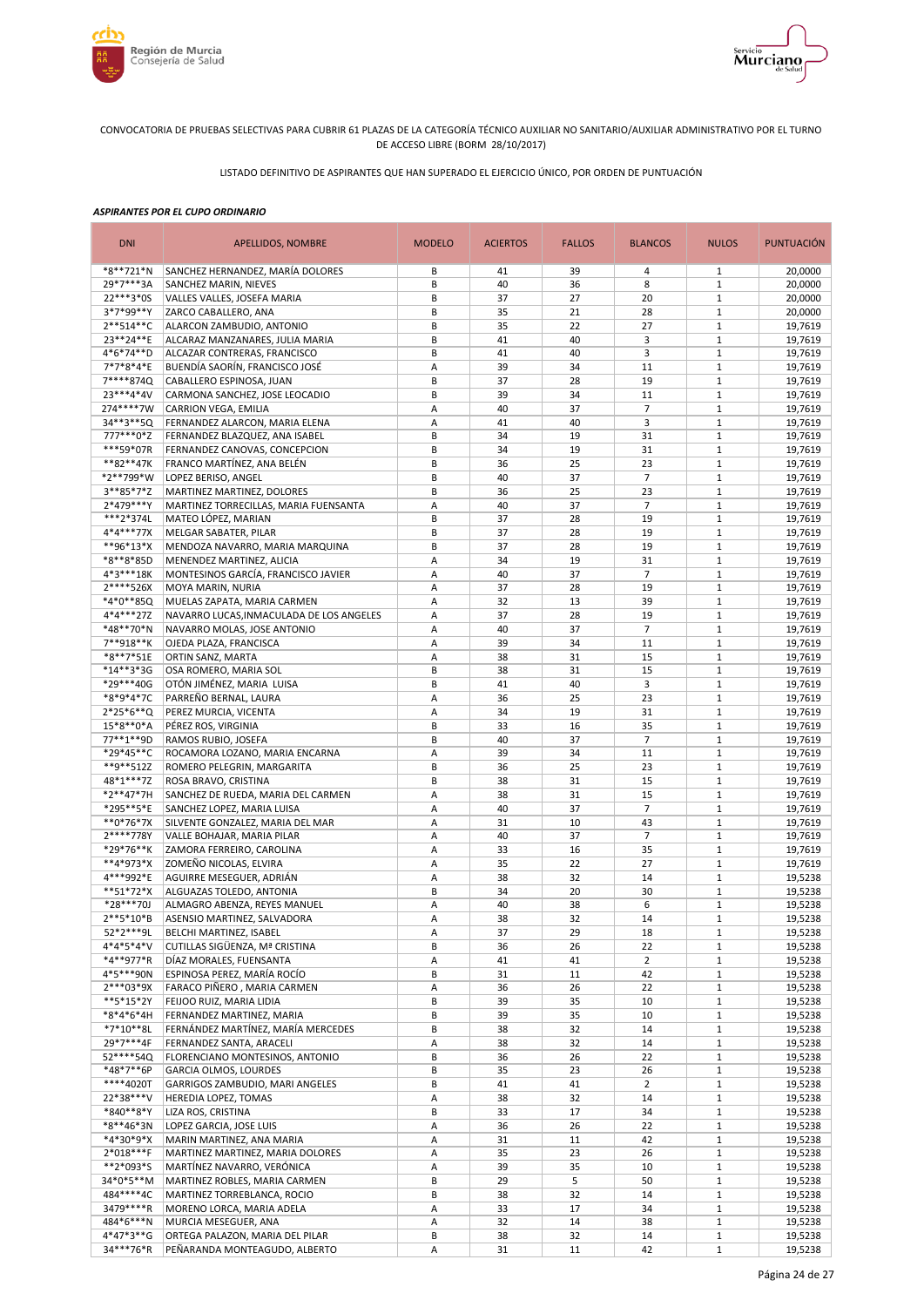



LISTADO DEFINITIVO DE ASPIRANTES QUE HAN SUPERADO EL EJERCICIO ÚNICO, POR ORDEN DE PUNTUACIÓN

| <b>DNI</b>                | APELLIDOS, NOMBRE                                        | <b>MODELO</b> | <b>ACIERTOS</b> | <b>FALLOS</b>        | <b>BLANCOS</b> | <b>NULOS</b>                 | <b>PUNTUACIÓN</b>  |
|---------------------------|----------------------------------------------------------|---------------|-----------------|----------------------|----------------|------------------------------|--------------------|
| 3****797M                 | PÉREZ CUSSAC, Mª DOLORES                                 | В             | 35              | 23                   | 26             | 1                            | 19,5238            |
| **614**3V                 | RODRÍGUEZ IGUALADA, JUAN JOSÉ                            | Α             | 32              | 14                   | 38             | $\mathbf{1}$                 | 19,5238            |
| 23 *** 9 * 4A             | RODRIGUEZ LOPEZ, ISABEL                                  | B             | 32              | 14                   | 38             | $\mathbf{1}$                 | 19,5238            |
| 4*5*9**5W<br>*854***3D    | ROS MEDINA, ISMAEL                                       | Α             | 39<br>37        | 35<br>29             | 10<br>18       | $1\,$<br>$1\,$               | 19,5238            |
| *771***2A                 | SAEZ PEREZ, JUAN JOSE<br>SANCHEZ FERNANDEZ, JOSE JOAQUIN | Α<br>Α        | 40              | 38                   | 6              | $\mathbf{1}$                 | 19,5238<br>19,5238 |
| 2**2*84*D                 | SEGURA SALINAS, MARIA LUCIA                              | A             | 37              | 29                   | 18             | $1\,$                        | 19,5238            |
| **99**79K                 | SICILIA BALLESTEROS, JUAN DIEGO                          | Α             | 37              | 29                   | 18             | $\mathbf{1}$                 | 19,5238            |
| **5**112A                 | YEPES DÍAZ, IRENE                                        | А             | 37              | 29                   | 18             | $\mathbf{1}$                 | 19,5238            |
| *8*92**6B                 | ALCAZAR CARMONA, CLARA MARIA                             | B             | 34              | 21                   | 29             | $1\,$                        | 19,2857            |
| $2*4*5**7B$               | AYALA NIETO, ADORACIÓN                                   | Α             | 31              | 12                   | 41             | $\mathbf{1}$                 | 19,2857            |
| **447*1*W                 | CABALLERO MORGA, ANA MARIA                               | B             | 38              | 33                   | 13             | $\mathbf{1}$                 | 19,2857            |
| *32***04F                 | DIAZ MUÑOZ, SOLEDAD                                      | Α             | 33              | 18                   | 33             | $\mathbf{1}$                 | 19,2857            |
| **5034**Y                 | FRANCO GARCIA, CATALINA                                  | B             | 34              | 21                   | 29             | $\mathbf{1}$                 | 19,2857            |
| 4**92**35                 | GARCIA HERNANDEZ, ROSA MARIA                             | Α             | 35              | 24                   | 25             | $\mathbf{1}$                 | 19,2857            |
| **4591**K                 | GRACIA GONZALEZ, SALVADOR                                | B             | 41              | 42                   | $\mathbf{1}$   | $\mathbf{1}$                 | 19,2857            |
| 48****93A                 | <b>GUERRERO AYUSO, ENRIQUE</b>                           | B             | 38              | 33                   | 13             | $1\,$                        | 19,2857            |
| $2*8**1*9M$               | HARO ORTEGA, MARIA CONCEPCION                            | B             | 36              | 27                   | 21             | $\mathbf{1}$                 | 19,2857            |
| *7708***K<br>*2*8**48P    | LÓPEZ LÓPEZ, FRANCISCO ANTONIO<br>LOPEZ MANCHON, DOLORES | Α<br>B        | 40<br>36        | 39<br>27             | 5<br>21        | $\mathbf{1}$<br>$\mathbf{1}$ | 19,2857<br>19,2857 |
| 7*5*7*0*T                 | LOZANO GIL, JUANA MARIA                                  | B             | 37              | 30                   | 17             | $1\,$                        | 19,2857            |
| $01****18X$               | MARIN GIMENEZ, MONICA PATRICIA                           | A             | 32              | 15                   | 37             | $\mathbf{1}$                 | 19,2857            |
| ***27*57P                 | MARTINEZ GARCIA, PILAR RESURRECCION                      | А             | 37              | 30                   | 17             | $1\,$                        | 19,2857            |
| 23***6*0X                 | MARTINEZ HERNANDEZ, ROSA MARIA                           | Α             | 31              | 12                   | 41             | $\mathbf{1}$                 | 19,2857            |
| *906***2F                 | MARTINEZ LORENTE, FUENSANTA                              | A             | 33              | 18                   | 33             | $\mathbf{1}$                 | 19,2857            |
| $3*7*1*5*X$               | MARTINEZ SANCHEZ, SEGISMUNDO                             | A             | 39              | 36                   | 9              | $1\,$                        | 19,2857            |
| *3***693B                 | MAYORDOMO PEREZ, LUCIA MARIA                             | Α             | 33              | 18                   | 33             | $1\,$                        | 19,2857            |
| *921**3*X                 | MENGUAL PEREZ, IGNACIO                                   | A             | 37              | 30                   | 17             | $1\,$                        | 19,2857            |
| *94*0*7*R                 | OSORIO DURAN, TATIANA SOLEDAD                            | Α             | 39              | 36                   | 9              | $1\,$                        | 19,2857            |
| *4*2**77R                 | PARDO MARTÍNEZ, LAURA                                    | Α             | 34              | 21                   | 29             | $1\,$                        | 19,2857            |
| 2****144M                 | PARRA PARRA, MARIA DOLORES                               | В             | 40              | 39                   | 5              | $\mathbf{1}$                 | 19,2857            |
| *83*39**V                 | SALCEDO MESEGUER, ANTONIA                                | В             | 39              | 36                   | 9              | $1\,$                        | 19,2857            |
| **8*860*T                 | SANCHEZ PUJANTE, JOSE ANTONIO                            | Α             | 37              | 30                   | 17             | $\mathbf{1}$                 | 19,2857            |
| 3*8***38V                 | SOTO ABELLAN, CAROLINA                                   | B             | 39              | 36                   | 9              | $1\,$                        | 19,2857            |
| 22 **** 99N               | TORRES MARTINEZ, ANA MARGARITA                           | А             | 35              | 24                   | 25             | $\mathbf{1}$                 | 19,2857            |
| 3***934*A                 | VEGA JABARES, LORENZO                                    | Α             | 39              | 36                   | 9              | $1\,$                        | 19,2857            |
| **8*39*8E<br>$2**61**3X$  | ZAMBUDIO MUNUERA, JOSEFA                                 | B             | 35<br>41        | 24                   | 25<br>0        | $\mathbf{1}$<br>$\mathbf{1}$ | 19,2857            |
| *302*5**H                 | ASENSIO MARTINEZ, JOSEFA                                 | B<br>B        | 35              | 43<br>25             | 24             | $\mathbf{1}$                 | 19,0476<br>19,0476 |
| *324**5*B                 | AZNAR SANCHEZ, VIRGINIA<br>CAMPOS PEREZ, MARIA DOLORES   | Α             | 33              | 19                   | 32             | $1\,$                        | 19,0476            |
| 2**3*78*R                 | CARVAJAL BASTIDA, ISABEL DOLORES                         | B             | 35              | 25                   | 24             | $\mathbf{1}$                 | 19,0476            |
| **81*8*2T                 | CONDE RUBIO, ROSALINA                                    | Α             | 35              | 25                   | 24             | $1\,$                        | 19,0476            |
| *84**06*X                 | CORTÉS YUBERO, ELENA                                     | B             | 39              | 37                   | 8              | $\mathbf{1}$                 | 19,0476            |
| 752*1***J                 | GARCÍA CÉSAR, MARIA DOLORES                              | Α             | 32              | 16                   | 36             | $\mathbf{1}$                 | 19,0476            |
| **72**91Y                 | GARCÍA ROMERA, NATIVIDAD                                 | B             | 32              | 16                   | 36             | $\mathbf{1}$                 | 19,0476            |
| 2**5*22*S                 | GÓMEZ DIMAS, ANA                                         | Α             | 37              | 31                   | 16             | $\mathbf{1}$                 | 19,0476            |
| 48***0*7R                 | GÓMEZ IGNOTO, ROSANA                                     | A             | 37              | 31                   | 16             | $1\,$                        | 19,0476            |
| 14*1**0*G                 | GOMEZ LOPEZ, MARIA                                       | A             | 38              | 34                   | 12             | $\mathbf{1}$                 | 19,0476            |
| $2*3*2**6F$               | HERNANDEZ SOLANO, BEATRIZ                                | B             | 37              | 31                   | 16             | $\mathbf{1}$                 | 19,0476            |
| 7*56***2G                 | HORTELANO PAREJA, MARÍA VICTORIA                         | B             | 33              | 19                   | 32             | $\mathbf{1}$                 | 19,0476            |
| *3**36*2H                 | IVARS MORALES, ANDRÉS                                    | Α             | 40              | 40                   | 4              | $\mathbf{1}$                 | 19,0476            |
| **7*649*F<br>*8**5*17Z    | LOPEZ FERNANDEZ, ROCIO                                   | Α             | 39              | 37                   | 8              | $\mathbf{1}$                 | 19,0476            |
| *4*0**41W                 | LÓPEZ MUÑOZ, SONIA<br>LOPEZ ORTIZ, MARIA INMACULADA      | Α<br>B        | 36<br>29        | 28<br>$\overline{7}$ | 20<br>48       | $\mathbf 1$<br>$\mathbf{1}$  | 19,0476<br>19,0476 |
| $3*82*1**Q$               | LORCA ASIS. JOSEFA                                       | B             | 34              | 22                   | 28             | $\mathbf{1}$                 | 19,0476            |
| *348**2*V                 | LOZANO GARCÍA, JULIÁN                                    | В             | 41              | 43                   | 0              | $\mathbf{1}$                 | 19,0476            |
| 77**52**N                 | LUCHA PEREZ, MARIA JOSE                                  | B             | 36              | 28                   | 20             | $\mathbf{1}$                 | 19,0476            |
| $2*0***54K$               | MARÍN DATORRE, MARIA CRISTINA                            | Α             | 39              | 37                   | 8              | $\mathbf{1}$                 | 19,0476            |
| 4***9*06Y                 | MARÍN PALLARÉS, VERENA                                   | А             | 33              | 19                   | 32             | $\mathbf 1$                  | 19,0476            |
| ***73*29J                 | MARTINEZ CANOVAS, JAVIER                                 | B             | 37              | 31                   | 16             | $\mathbf{1}$                 | 19,0476            |
| 23****90X                 | MARTINEZ DIAZ, ANTONIA                                   | Α             | 41              | 43                   | 0              | $\mathbf 1$                  | 19,0476            |
| $5***1*47*X$              | MARTINEZ MARTINEZ, ANTONIO MANUEL                        | Α             | 33              | 19                   | 32             | $\mathbf{1}$                 | 19,0476            |
| **488*1*G                 | MOLINA MOLINA, LUIS MIGUEL                               | Α             | 38              | 34                   | 12             | $\mathbf{1}$                 | 19,0476            |
| *3**0*64E                 | MORENO JÓDAR, LUCÍA                                      | B             | 41              | 43                   | 0              | $\mathbf{1}$                 | 19,0476            |
| 7251****Q                 | MURCIA COSTA, TERESA                                     | B             | 37              | 31                   | 16             | $1\,$                        | 19,0476            |
| *9*64*0*M                 | NICOLAS BRAVO, FRANCISCA                                 | B             | 38              | 34                   | 12             | $\mathbf{1}$                 | 19,0476            |
| $3***1*0*6R$              | ORENES CUADRADO, ANDRES                                  | Α             | 35              | 25                   | 24             | $1\,$                        | 19,0476            |
| 4*39**0*R                 | ROMERO CAMPILLO, CARMEN                                  | B             | 38              | 34                   | 12             | $\mathbf{1}$                 | 19,0476            |
| *7*4**70G                 | RUIZ CASTELLANO, MARIA ELENA                             | B             | 33              | 19                   | 32             | $1\,$                        | 19,0476            |
| *4**40*8L<br>$***34**78M$ | SANCHEZ LORENZO, ANA MARIA<br>SAURA BALLESTER, TRINIDAD  | Α<br>B        | 30<br>38        | 10<br>34             | 44<br>12       | $\mathbf{1}$<br>$\mathbf 1$  | 19,0476<br>19,0476 |
| **005*1*H                 | TAUSTE HEREDIA, JESÚS                                    | Α             | 39              | 37                   | 8              | $\mathbf 1$                  | 19,0476            |
|                           |                                                          |               |                 |                      |                |                              |                    |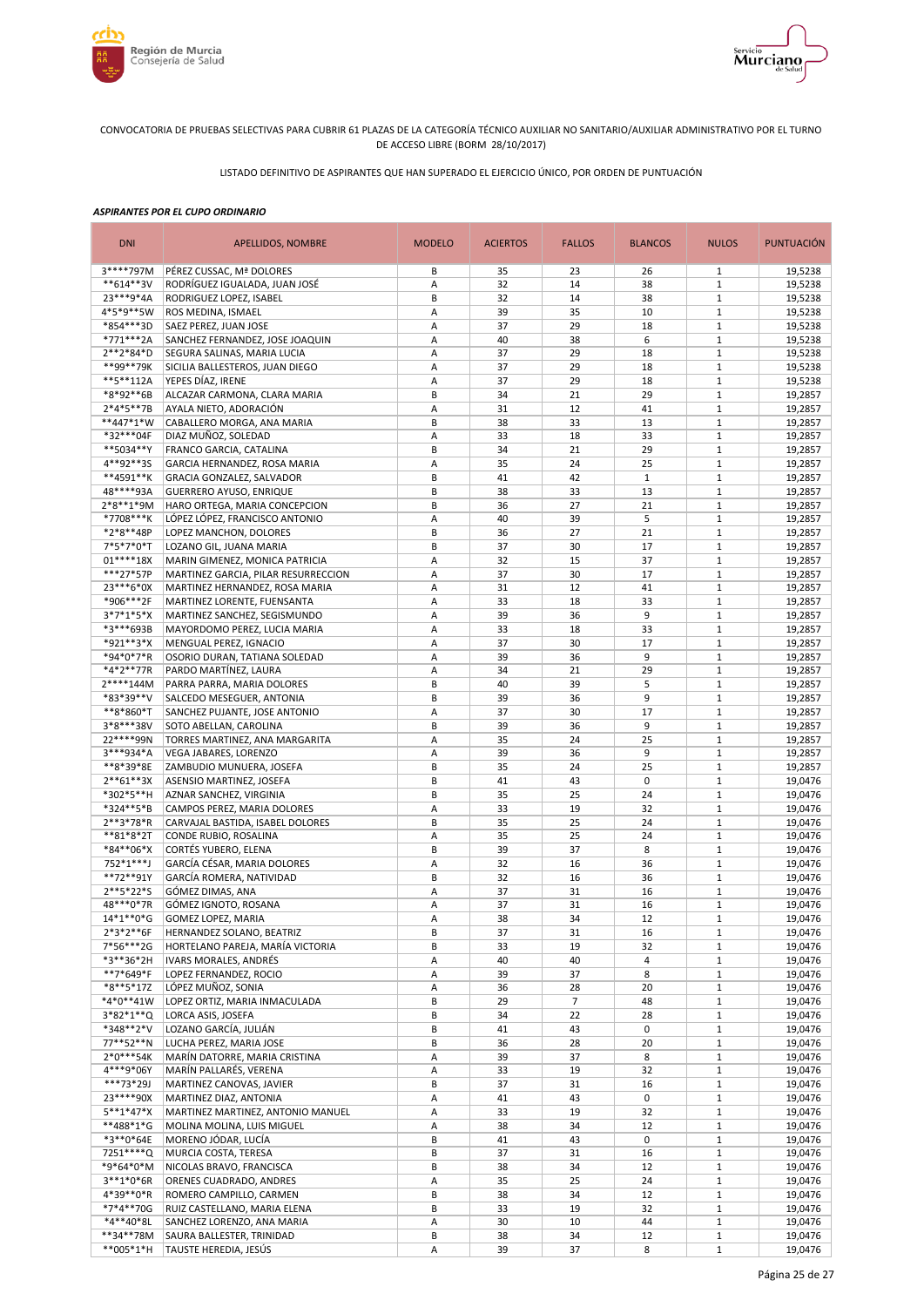



# LISTADO DEFINITIVO DE ASPIRANTES QUE HAN SUPERADO EL EJERCICIO ÚNICO, POR ORDEN DE PUNTUACIÓN

# *ASPIRANTES POR EL CUPO ORDINARIO*

| <b>DNI</b> | APELLIDOS, NOMBRE                    | <b>MODELO</b> | <b>ACIERTOS</b> | <b>FALLOS</b> | <b>BLANCOS</b> | <b>NULOS</b> | <b>PUNTUACIÓN</b> |
|------------|--------------------------------------|---------------|-----------------|---------------|----------------|--------------|-------------------|
| 27*4***8R  | VILLAESCUSA DEL AMO. MARIA DEL PILAR |               | 41              | 43            |                |              | 19.0476           |
| *298**1*P  | ZAMORA CELDRAN. ISABEL               |               | 33              |               | 32             |              | 19.0476           |
| 4****793V  | ZAPATA MARTINEZ, ANTONIO PABLO       |               | 39              | 27            |                |              | 19,0476           |

## *ASPIRANTES POR EL CUPO DE PERSONAL CON DISCAPACIDAD*

| <b>DNI</b> | <b>APELLIDOS, NOMBRE</b> | <b>MODELO</b> | <b>ACIERTOS</b> | <b>FALLOS</b>           | <b>BLANCOS</b>          | <b>NULOS</b>                | PUNTUACIÓN         |
|------------|--------------------------|---------------|-----------------|-------------------------|-------------------------|-----------------------------|--------------------|
|            |                          | Α             | 77              | $\overline{7}$          | 0                       | $\mathbf{1}$                | 53,3333            |
|            |                          | A             | 74              | 9                       | $\mathbf 1$             | $\mathbf{1}$                | 50,7143            |
|            |                          | А             | 72              | 8                       | $\sqrt{4}$              | $\mathbf{1}$                | 49,5238            |
|            |                          | Α             | 68              | 12                      | $\pmb{4}$               | $\mathbf{1}$                | 45,7143            |
|            |                          | Α             | 66              | 15                      | 3                       | $\mathbf{1}$                | 43,5714            |
|            |                          | B             | 64              | 14                      | 6                       | $\mathbf{1}$                | 42,3810            |
|            |                          | Α             | 61              | 13                      | 10                      | $\mathbf{1}$                | 40,4762            |
|            |                          | А             | 61              | 15                      | 8                       | $1\,$                       | 40,0000            |
|            |                          | Α             | 59              | 10                      | 15                      | $1\,$                       | 39,7619            |
|            |                          | А             | 61              | 16                      | $\sqrt{ }$              | $1\,$                       | 39,7619            |
|            |                          | B             | 62              | 19                      | 3                       | $\mathbf{1}$                | 39,7619            |
|            |                          | А             | 58              | 13                      | 13                      | $1\,$                       | 38,3333            |
|            |                          | B             | 60              | 19                      | 5                       | $\mathbf 1$                 | 38,3333            |
|            |                          | A             | 57              | 14                      | 13                      | $1\,$                       | 37,3810            |
|            |                          | B             | 58              | 20                      | 6                       | $\mathbf 1$                 | 36,6667            |
|            |                          | Α             | 57              | 17                      | 10                      | $\mathbf{1}$                | 36,6667            |
|            |                          | Α             | 58              | 21                      | 5                       | $\mathbf 1$                 | 36,4286            |
|            |                          | Α             | 56              | 19                      | 9                       | $1\,$                       | 35,4762            |
|            |                          | Α             | 56              | 19                      | 9                       | $\mathbf 1$                 | 35,4762            |
|            |                          | B             | 58              | 26                      | $\pmb{0}$               | $\mathbf{1}$                | 35,2381            |
|            |                          | А             | 54              | 17                      | 13                      | $\mathbf 1$                 | 34,5238            |
|            |                          | B             | 55              | 23                      | 6                       | $\mathbf{1}$                | 33,8095            |
|            |                          | B             | 54              | 21                      | 9                       | $\mathbf 1$                 | 33,5714            |
|            |                          | A             | 52              | 19                      | 13                      | $\mathbf{1}$                | 32,6190            |
|            |                          | B             | 53              | 24                      | $\boldsymbol{7}$        | $\mathbf 1$                 | 32,1429            |
|            |                          | B             | 52              | 21                      | 11                      | $\mathbf{1}$                | 32,1429            |
|            |                          | B             | 49              | 16                      | 19                      | $1\,$                       | 31,1905            |
|            |                          | B             | 53              | 28                      | 3                       | $1\,$                       | 31,1905            |
|            |                          | А             | 49              | 17                      | 18                      | $\mathbf{1}$                | 30,9524            |
|            |                          | А             | 49              | 20                      | 15                      | $1\,$                       | 30,2381            |
|            |                          | А             | 50              | 24                      | 10                      | $\mathbf{1}$                | 30,0000            |
|            |                          | B             | 49              | 22                      | 13                      | $1\,$                       | 29,7619            |
|            |                          | Α             | 46              | 14                      | 24                      | $\mathbf{1}$                | 29,5238            |
|            |                          | А             | 49              | 23                      | 12                      | $\,1\,$                     | 29,5238            |
|            |                          | А             | 47              | 17                      | 20                      | $\mathbf{1}$                | 29,5238            |
|            |                          | B             | 48              | 21                      | 15                      | $1\,$                       | 29,2857            |
|            |                          | B             | 45              | 13                      | 26                      | $1\,$                       | 29,0476            |
|            |                          | B             | 48              | 23                      | 13                      | $\mathbf 1$                 | 28,8095            |
|            |                          | B             | 46              | 17                      | 21                      | $\mathbf{1}$                | 28,8095            |
|            |                          | B             | 47              | 22                      | 15                      | $\mathbf 1$                 | 28,3333            |
|            |                          | B             | 42              | 8                       | 34                      | $\mathbf{1}$                | 28,0952            |
|            |                          | B             | 47              | 24                      | 13                      | $\mathbf 1$                 | 27,8571            |
|            |                          | А             | 46              | 21                      | 17                      | $\mathbf 1$                 | 27,8571<br>27,8571 |
|            |                          | Α             | 49<br>48        | 30<br>27                | 5<br>9                  | $\mathbf 1$<br>$\mathbf{1}$ |                    |
|            |                          | В<br>B        | 40              | $\overline{\mathbf{4}}$ | 40                      | $1\,$                       | 27,8571<br>27,6190 |
|            |                          | В             |                 | 21                      | 18                      | $1\,$                       |                    |
|            |                          | B             | 45<br>46        | 24                      | 14                      | $\mathbf{1}$                | 27,1429<br>27,1429 |
|            |                          | Α             | 46              | 24                      | 14                      | $1\,$                       | 27,1429            |
|            |                          | А             | 46              | 26                      | 12                      | $\mathbf{1}$                | 26,6667            |
|            |                          | Α             | 40              | 8                       | 36                      | $\mathbf{1}$                | 26,6667            |
|            |                          | Α             | 48              | 32                      | $\overline{\mathbf{4}}$ | $\mathbf{1}$                | 26,6667            |
|            |                          | Α             | 48              | 34                      | $\mathbf 2$             | $\mathbf{1}$                | 26,1905            |
|            |                          | Α             | 43              | 20                      | 21                      | $\mathbf{1}$                | 25,9524            |
|            |                          | А             | 43              | 20                      | 21                      | $\mathbf{1}$                | 25,9524            |
|            |                          | Α             | 42              | 20                      | 22                      | $\mathbf{1}$                | 25,2381            |
| 22985033Y  |                          | Α             | 43              | 24                      | 17                      | $1\,$                       | 25,0000            |
| 52817494H  |                          | B             | 46              | 34                      | 4                       | $1\,$                       | 24,7619            |
| 48520731T  |                          | B             | 41              | 20                      | 23                      | $\mathbf{1}$                | 24,5238            |
| 27445447F  |                          | B             | 43              | 26                      | 15                      | $1\,$                       | 24,5238            |
| 34785569R  |                          | Α             | 44              | 30                      | 10                      | $\mathbf{1}$                | 24,2857            |
| 35092278M  |                          | B             | 46              | 36                      | $\overline{2}$          | $\mathbf{1}$                | 24,2857            |
|            |                          |               |                 |                         |                         |                             |                    |